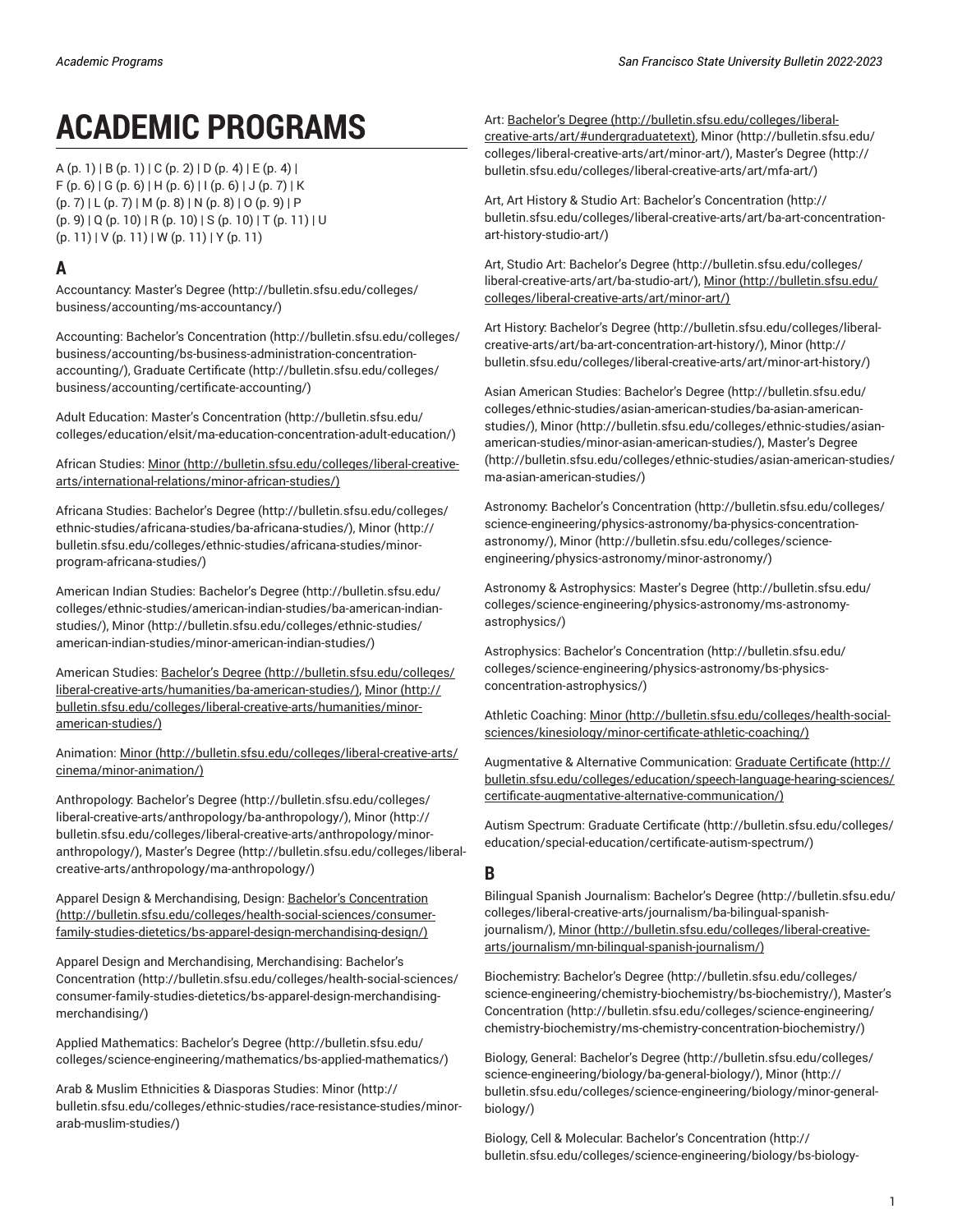[concentration-cell-molecular-biology/](http://bulletin.sfsu.edu/colleges/science-engineering/biology/bs-biology-concentration-cell-molecular-biology/)), Master's [Concentration](http://bulletin.sfsu.edu/colleges/science-engineering/biology/ms-biology-concentration-cell-molecular-biology/) ([http://](http://bulletin.sfsu.edu/colleges/science-engineering/biology/ms-biology-concentration-cell-molecular-biology/) [bulletin.sfsu.edu/colleges/science-engineering/biology/ms-biology](http://bulletin.sfsu.edu/colleges/science-engineering/biology/ms-biology-concentration-cell-molecular-biology/)[concentration-cell-molecular-biology/](http://bulletin.sfsu.edu/colleges/science-engineering/biology/ms-biology-concentration-cell-molecular-biology/))

Biology, Ecology, Evolution and Conservation Biology: [Bachelor's](http://bulletin.sfsu.edu/colleges/science-engineering/biology/bs-biology-concentration-ecology-evolution-conservation-biology/) [Concentration](http://bulletin.sfsu.edu/colleges/science-engineering/biology/bs-biology-concentration-ecology-evolution-conservation-biology/) ([http://bulletin.sfsu.edu/colleges/science-engineering/](http://bulletin.sfsu.edu/colleges/science-engineering/biology/bs-biology-concentration-ecology-evolution-conservation-biology/) [biology/bs-biology-concentration-ecology-evolution-conservation](http://bulletin.sfsu.edu/colleges/science-engineering/biology/bs-biology-concentration-ecology-evolution-conservation-biology/)[biology/\)](http://bulletin.sfsu.edu/colleges/science-engineering/biology/bs-biology-concentration-ecology-evolution-conservation-biology/)

Biology, Integrative Biology: [Masters Concentration \(http://](http://bulletin.sfsu.edu/colleges/science-engineering/biology/ms-biology-concentration-eecb/) [bulletin.sfsu.edu/colleges/science-engineering/biology/ms-biology](http://bulletin.sfsu.edu/colleges/science-engineering/biology/ms-biology-concentration-eecb/)[concentration-eecb/\)](http://bulletin.sfsu.edu/colleges/science-engineering/biology/ms-biology-concentration-eecb/) (formerly Ecology, Evolution, & Conservation Biology)

Biology, Marine Science: Bachelor's [Concentration](http://bulletin.sfsu.edu/colleges/science-engineering/biology/bs-biology-concentration-marine-science/) [\(http://](http://bulletin.sfsu.edu/colleges/science-engineering/biology/bs-biology-concentration-marine-science/) [bulletin.sfsu.edu/colleges/science-engineering/biology/bs-biology](http://bulletin.sfsu.edu/colleges/science-engineering/biology/bs-biology-concentration-marine-science/)[concentration-marine-science/](http://bulletin.sfsu.edu/colleges/science-engineering/biology/bs-biology-concentration-marine-science/))

Biology, Microbiology: Bachelor's [Concentration](http://bulletin.sfsu.edu/colleges/science-engineering/biology/bs-biology-concentration-microbiology/) ([http://bulletin.sfsu.edu/](http://bulletin.sfsu.edu/colleges/science-engineering/biology/bs-biology-concentration-microbiology/) [colleges/science-engineering/biology/bs-biology-concentration](http://bulletin.sfsu.edu/colleges/science-engineering/biology/bs-biology-concentration-microbiology/)[microbiology/\)](http://bulletin.sfsu.edu/colleges/science-engineering/biology/bs-biology-concentration-microbiology/)

Biology, Physiology: Bachelor's [Concentration \(http://bulletin.sfsu.edu/](http://bulletin.sfsu.edu/colleges/science-engineering/biology/bs-biology-concentration-physiology/) [colleges/science-engineering/biology/bs-biology-concentration](http://bulletin.sfsu.edu/colleges/science-engineering/biology/bs-biology-concentration-physiology/)[physiology/](http://bulletin.sfsu.edu/colleges/science-engineering/biology/bs-biology-concentration-physiology/))

Biology, Physiology & Behavioral Biology: Master's [Concentration](http://bulletin.sfsu.edu/colleges/science-engineering/biology/ms-biology-concentration-physiology-behavioral-biology/) ([http://](http://bulletin.sfsu.edu/colleges/science-engineering/biology/ms-biology-concentration-physiology-behavioral-biology/) [bulletin.sfsu.edu/colleges/science-engineering/biology/ms-biology](http://bulletin.sfsu.edu/colleges/science-engineering/biology/ms-biology-concentration-physiology-behavioral-biology/)[concentration-physiology-behavioral-biology/](http://bulletin.sfsu.edu/colleges/science-engineering/biology/ms-biology-concentration-physiology-behavioral-biology/))

Biomedical Science, Biotechnology: Master's [Concentration \(http://](http://bulletin.sfsu.edu/colleges/science-engineering/biology/ms-biomedical-science-concentration-biotechnology/#degreerequirementstext) [bulletin.sfsu.edu/colleges/science-engineering/biology/ms-biomedical](http://bulletin.sfsu.edu/colleges/science-engineering/biology/ms-biomedical-science-concentration-biotechnology/#degreerequirementstext)[science-concentration-biotechnology/#degreerequirementstext](http://bulletin.sfsu.edu/colleges/science-engineering/biology/ms-biomedical-science-concentration-biotechnology/#degreerequirementstext))

Biomedical Science, Stem Cell Science: Master's [Concentration \(http://](http://bulletin.sfsu.edu/colleges/science-engineering/biology/ms-biomedical-science-concentration-stem-cell-science/#degreerequirementstext) [bulletin.sfsu.edu/colleges/science-engineering/biology/ms-biomedical](http://bulletin.sfsu.edu/colleges/science-engineering/biology/ms-biomedical-science-concentration-stem-cell-science/#degreerequirementstext)[science-concentration-stem-cell-science/#degreerequirementstext\)](http://bulletin.sfsu.edu/colleges/science-engineering/biology/ms-biomedical-science-concentration-stem-cell-science/#degreerequirementstext)

Biotechnology: Master's [Concentration \(http://bulletin.sfsu.edu/colleges/](http://bulletin.sfsu.edu/colleges/science-engineering/biology/ms-biomedical-science-concentration-biotechnology/#degreerequirementstext) [science-engineering/biology/ms-biomedical-science-concentration](http://bulletin.sfsu.edu/colleges/science-engineering/biology/ms-biomedical-science-concentration-biotechnology/#degreerequirementstext)[biotechnology/#degreerequirementstext](http://bulletin.sfsu.edu/colleges/science-engineering/biology/ms-biomedical-science-concentration-biotechnology/#degreerequirementstext))

Biotechnology - Data Science and Machine Learning for: [Certificate](http://bulletin.sfsu.edu/colleges/science-engineering/computer-science/ct-data-science-machine-learning-for-biotechnology/) ([http://bulletin.sfsu.edu/colleges/science-engineering/computer](http://bulletin.sfsu.edu/colleges/science-engineering/computer-science/ct-data-science-machine-learning-for-biotechnology/)[science/ct-data-science-machine-learning-for-biotechnology/](http://bulletin.sfsu.edu/colleges/science-engineering/computer-science/ct-data-science-machine-learning-for-biotechnology/))

Broadcast & Electronic Communication Arts: [Bachelor's](http://bulletin.sfsu.edu/colleges/liberal-creative-arts/broadcast-electronic-communication-arts/ba-broadcast-electronic-communication-arts/) Degree ([http://](http://bulletin.sfsu.edu/colleges/liberal-creative-arts/broadcast-electronic-communication-arts/ba-broadcast-electronic-communication-arts/) [bulletin.sfsu.edu/colleges/liberal-creative-arts/broadcast-electronic](http://bulletin.sfsu.edu/colleges/liberal-creative-arts/broadcast-electronic-communication-arts/ba-broadcast-electronic-communication-arts/)[communication-arts/ba-broadcast-electronic-communication-arts/](http://bulletin.sfsu.edu/colleges/liberal-creative-arts/broadcast-electronic-communication-arts/ba-broadcast-electronic-communication-arts/)), [Master's](http://bulletin.sfsu.edu/colleges/liberal-creative-arts/broadcast-electronic-communication-arts/ma-broadcast-electronic-communication-arts/) Degree ([http://bulletin.sfsu.edu/colleges/liberal-creative-arts/](http://bulletin.sfsu.edu/colleges/liberal-creative-arts/broadcast-electronic-communication-arts/ma-broadcast-electronic-communication-arts/) [broadcast-electronic-communication-arts/ma-broadcast-electronic](http://bulletin.sfsu.edu/colleges/liberal-creative-arts/broadcast-electronic-communication-arts/ma-broadcast-electronic-communication-arts/)[communication-arts/\)](http://bulletin.sfsu.edu/colleges/liberal-creative-arts/broadcast-electronic-communication-arts/ma-broadcast-electronic-communication-arts/), [Master's](http://bulletin.sfsu.edu/colleges/liberal-creative-arts/broadcast-electronic-communication-arts/ma-fine-arts-broadcast-electronic-communication-arts/) of Fine Arts [\(http://bulletin.sfsu.edu/](http://bulletin.sfsu.edu/colleges/liberal-creative-arts/broadcast-electronic-communication-arts/ma-fine-arts-broadcast-electronic-communication-arts/) [colleges/liberal-creative-arts/broadcast-electronic-communication-arts/](http://bulletin.sfsu.edu/colleges/liberal-creative-arts/broadcast-electronic-communication-arts/ma-fine-arts-broadcast-electronic-communication-arts/) [ma-fine-arts-broadcast-electronic-communication-arts/](http://bulletin.sfsu.edu/colleges/liberal-creative-arts/broadcast-electronic-communication-arts/ma-fine-arts-broadcast-electronic-communication-arts/)), [Minor](http://bulletin.sfsu.edu/colleges/liberal-creative-arts/broadcast-electronic-communication-arts/minor-media-literacy/) [\(http://](http://bulletin.sfsu.edu/colleges/liberal-creative-arts/broadcast-electronic-communication-arts/minor-media-literacy/) [bulletin.sfsu.edu/colleges/liberal-creative-arts/broadcast-electronic](http://bulletin.sfsu.edu/colleges/liberal-creative-arts/broadcast-electronic-communication-arts/minor-media-literacy/)[communication-arts/minor-media-literacy/](http://bulletin.sfsu.edu/colleges/liberal-creative-arts/broadcast-electronic-communication-arts/minor-media-literacy/))

Business Administration: [Minor](http://bulletin.sfsu.edu/colleges/business/business-administration/minor-business-administration/) ([http://bulletin.sfsu.edu/colleges/](http://bulletin.sfsu.edu/colleges/business/business-administration/minor-business-administration/) [business/business-administration/minor-business-administration/](http://bulletin.sfsu.edu/colleges/business/business-administration/minor-business-administration/)), [Master's](http://bulletin.sfsu.edu/colleges/business/business-graduate-programs/) Degree ([http://bulletin.sfsu.edu/colleges/business/business](http://bulletin.sfsu.edu/colleges/business/business-graduate-programs/)[graduate-programs/](http://bulletin.sfsu.edu/colleges/business/business-graduate-programs/))

Business Administration, Accounting: Bachelor's [Concentration](http://bulletin.sfsu.edu/colleges/business/accounting/bs-business-administration-concentration-accounting/) ([http://bulletin.sfsu.edu/colleges/business/accounting/bs-business](http://bulletin.sfsu.edu/colleges/business/accounting/bs-business-administration-concentration-accounting/)[administration-concentration-accounting/\)](http://bulletin.sfsu.edu/colleges/business/accounting/bs-business-administration-concentration-accounting/)

Business Administration, Decision Sciences: Bachelor's [Concentration](http://bulletin.sfsu.edu/colleges/business/decision-sciences/bs-business-administration-concentration-decision-sciences/) [\(http://bulletin.sfsu.edu/colleges/business/decision-sciences/bs](http://bulletin.sfsu.edu/colleges/business/decision-sciences/bs-business-administration-concentration-decision-sciences/)[business-administration-concentration-decision-sciences/](http://bulletin.sfsu.edu/colleges/business/decision-sciences/bs-business-administration-concentration-decision-sciences/))

Business Administration, Finance: Bachelor's [Concentration](http://bulletin.sfsu.edu/colleges/business/finance/bs-business-administration-concentration-finance/) ([http://](http://bulletin.sfsu.edu/colleges/business/finance/bs-business-administration-concentration-finance/) [bulletin.sfsu.edu/colleges/business/finance/bs-business-administration](http://bulletin.sfsu.edu/colleges/business/finance/bs-business-administration-concentration-finance/)[concentration-finance/](http://bulletin.sfsu.edu/colleges/business/finance/bs-business-administration-concentration-finance/)), Graduate [Certificate \(http://bulletin.sfsu.edu/](http://bulletin.sfsu.edu/colleges/business/finance/graduate-certificate-finance/) [colleges/business/finance/graduate-certificate-finance/](http://bulletin.sfsu.edu/colleges/business/finance/graduate-certificate-finance/))

Business Administration, General Business: Bachelor's [Concentration](http://bulletin.sfsu.edu/colleges/business/business-administration/bs-business-administration-concentration-general-business/) [\(http://bulletin.sfsu.edu/colleges/business/business-administration/bs](http://bulletin.sfsu.edu/colleges/business/business-administration/bs-business-administration-concentration-general-business/)[business-administration-concentration-general-business/](http://bulletin.sfsu.edu/colleges/business/business-administration/bs-business-administration-concentration-general-business/))

Business Administration, Information Systems: Bachelor's [Concentration](http://bulletin.sfsu.edu/colleges/business/information-systems/bs-business-administration-concentration-information-systems/) [\(http://bulletin.sfsu.edu/colleges/business/information-systems/bs](http://bulletin.sfsu.edu/colleges/business/information-systems/bs-business-administration-concentration-information-systems/)[business-administration-concentration-information-systems/\)](http://bulletin.sfsu.edu/colleges/business/information-systems/bs-business-administration-concentration-information-systems/)

Business Administration, International Business: [Bachelor's](http://bulletin.sfsu.edu/colleges/business/international-business/bs-business-administration-concentration-international-business/) [Concentration](http://bulletin.sfsu.edu/colleges/business/international-business/bs-business-administration-concentration-international-business/) ([http://bulletin.sfsu.edu/colleges/business/international](http://bulletin.sfsu.edu/colleges/business/international-business/bs-business-administration-concentration-international-business/)[business/bs-business-administration-concentration-international](http://bulletin.sfsu.edu/colleges/business/international-business/bs-business-administration-concentration-international-business/)[business/](http://bulletin.sfsu.edu/colleges/business/international-business/bs-business-administration-concentration-international-business/))

Business Administration, Management: Bachelor's [Concentration](http://bulletin.sfsu.edu/colleges/business/management/bs-business-administration-concentration-management/) [\(http://bulletin.sfsu.edu/colleges/business/management/bs-business](http://bulletin.sfsu.edu/colleges/business/management/bs-business-administration-concentration-management/)[administration-concentration-management/](http://bulletin.sfsu.edu/colleges/business/management/bs-business-administration-concentration-management/))

Business Administration, Marketing: Bachelor's [Concentration](http://bulletin.sfsu.edu/colleges/business/marketing/bs-business-administration-concentration-marketing/) [\(http://bulletin.sfsu.edu/colleges/business/marketing/bs-business](http://bulletin.sfsu.edu/colleges/business/marketing/bs-business-administration-concentration-marketing/)[administration-concentration-marketing/\)](http://bulletin.sfsu.edu/colleges/business/marketing/bs-business-administration-concentration-marketing/)

Business Analytics: [Master's](http://bulletin.sfsu.edu/colleges/business/ms-business-analytics/) Degree [\(http://bulletin.sfsu.edu/colleges/](http://bulletin.sfsu.edu/colleges/business/ms-business-analytics/) [business/ms-business-analytics/\)](http://bulletin.sfsu.edu/colleges/business/ms-business-analytics/)

Business Ethics & Compliance: Graduate [Certificate](http://bulletin.sfsu.edu/colleges/business/management/certificate-business-ethics-compliance/) ([http://](http://bulletin.sfsu.edu/colleges/business/management/certificate-business-ethics-compliance/) [bulletin.sfsu.edu/colleges/business/management/certificate-business](http://bulletin.sfsu.edu/colleges/business/management/certificate-business-ethics-compliance/)[ethics-compliance/\)](http://bulletin.sfsu.edu/colleges/business/management/certificate-business-ethics-compliance/)

Business Principles: Graduate [Certificate](http://bulletin.sfsu.edu/colleges/business/business-graduate-programs/certificate-bridge-to-mba/) ([http://bulletin.sfsu.edu/](http://bulletin.sfsu.edu/colleges/business/business-graduate-programs/certificate-bridge-to-mba/) [colleges/business/business-graduate-programs/certificate-bridge-to](http://bulletin.sfsu.edu/colleges/business/business-graduate-programs/certificate-bridge-to-mba/)[mba/\)](http://bulletin.sfsu.edu/colleges/business/business-graduate-programs/certificate-bridge-to-mba/)

#### <span id="page-1-0"></span>**C**

California Studies: [Minor](http://bulletin.sfsu.edu/colleges/liberal-creative-arts/humanities/minor-california-studies/) ([http://bulletin.sfsu.edu/colleges/liberal](http://bulletin.sfsu.edu/colleges/liberal-creative-arts/humanities/minor-california-studies/)[creative-arts/humanities/minor-california-studies/\)](http://bulletin.sfsu.edu/colleges/liberal-creative-arts/humanities/minor-california-studies/)

Cell & Molecular Biology: Bachelor's [Concentration \(http://](http://bulletin.sfsu.edu/colleges/science-engineering/biology/bs-biology-concentration-cell-molecular-biology/) [bulletin.sfsu.edu/colleges/science-engineering/biology/bs-biology](http://bulletin.sfsu.edu/colleges/science-engineering/biology/bs-biology-concentration-cell-molecular-biology/)[concentration-cell-molecular-biology/\)](http://bulletin.sfsu.edu/colleges/science-engineering/biology/bs-biology-concentration-cell-molecular-biology/), Master's [Concentration \(http://](http://bulletin.sfsu.edu/colleges/science-engineering/biology/ms-biology-concentration-cell-molecular-biology/) [bulletin.sfsu.edu/colleges/science-engineering/biology/ms-biology](http://bulletin.sfsu.edu/colleges/science-engineering/biology/ms-biology-concentration-cell-molecular-biology/)[concentration-cell-molecular-biology/\)](http://bulletin.sfsu.edu/colleges/science-engineering/biology/ms-biology-concentration-cell-molecular-biology/)

Chemistry: [Bachelor](http://bulletin.sfsu.edu/colleges/science-engineering/chemistry-biochemistry/ba-chemistry/) of Arts ([http://bulletin.sfsu.edu/colleges/science](http://bulletin.sfsu.edu/colleges/science-engineering/chemistry-biochemistry/ba-chemistry/)[engineering/chemistry-biochemistry/ba-chemistry/](http://bulletin.sfsu.edu/colleges/science-engineering/chemistry-biochemistry/ba-chemistry/)), [Bachelor of Science](http://bulletin.sfsu.edu/colleges/science-engineering/chemistry-biochemistry/bs-chemistry/) [\(http://bulletin.sfsu.edu/colleges/science-engineering/chemistry](http://bulletin.sfsu.edu/colleges/science-engineering/chemistry-biochemistry/bs-chemistry/)[biochemistry/bs-chemistry/\)](http://bulletin.sfsu.edu/colleges/science-engineering/chemistry-biochemistry/bs-chemistry/), [Minor \(http://bulletin.sfsu.edu/colleges/](http://bulletin.sfsu.edu/colleges/science-engineering/chemistry-biochemistry/minor-program-chemistry/) [science-engineering/chemistry-biochemistry/minor-program-chemistry/\)](http://bulletin.sfsu.edu/colleges/science-engineering/chemistry-biochemistry/minor-program-chemistry/), [Master's](http://bulletin.sfsu.edu/colleges/science-engineering/chemistry-biochemistry/ms-chemistry/) Degree ([http://bulletin.sfsu.edu/colleges/science-engineering/](http://bulletin.sfsu.edu/colleges/science-engineering/chemistry-biochemistry/ms-chemistry/) [chemistry-biochemistry/ms-chemistry/\)](http://bulletin.sfsu.edu/colleges/science-engineering/chemistry-biochemistry/ms-chemistry/)

Child & Adolescent Development, Community, Health, and Social Services: Bachelor's [Concentration \(http://bulletin.sfsu.edu/colleges/health](http://bulletin.sfsu.edu/colleges/health-social-sciences/child-adolescent-development/ba-child-adolescent-development-concentration-community-health-social-services/)[social-sciences/child-adolescent-development/ba-child-adolescent](http://bulletin.sfsu.edu/colleges/health-social-sciences/child-adolescent-development/ba-child-adolescent-development-concentration-community-health-social-services/)[development-concentration-community-health-social-services/\)](http://bulletin.sfsu.edu/colleges/health-social-sciences/child-adolescent-development/ba-child-adolescent-development-concentration-community-health-social-services/)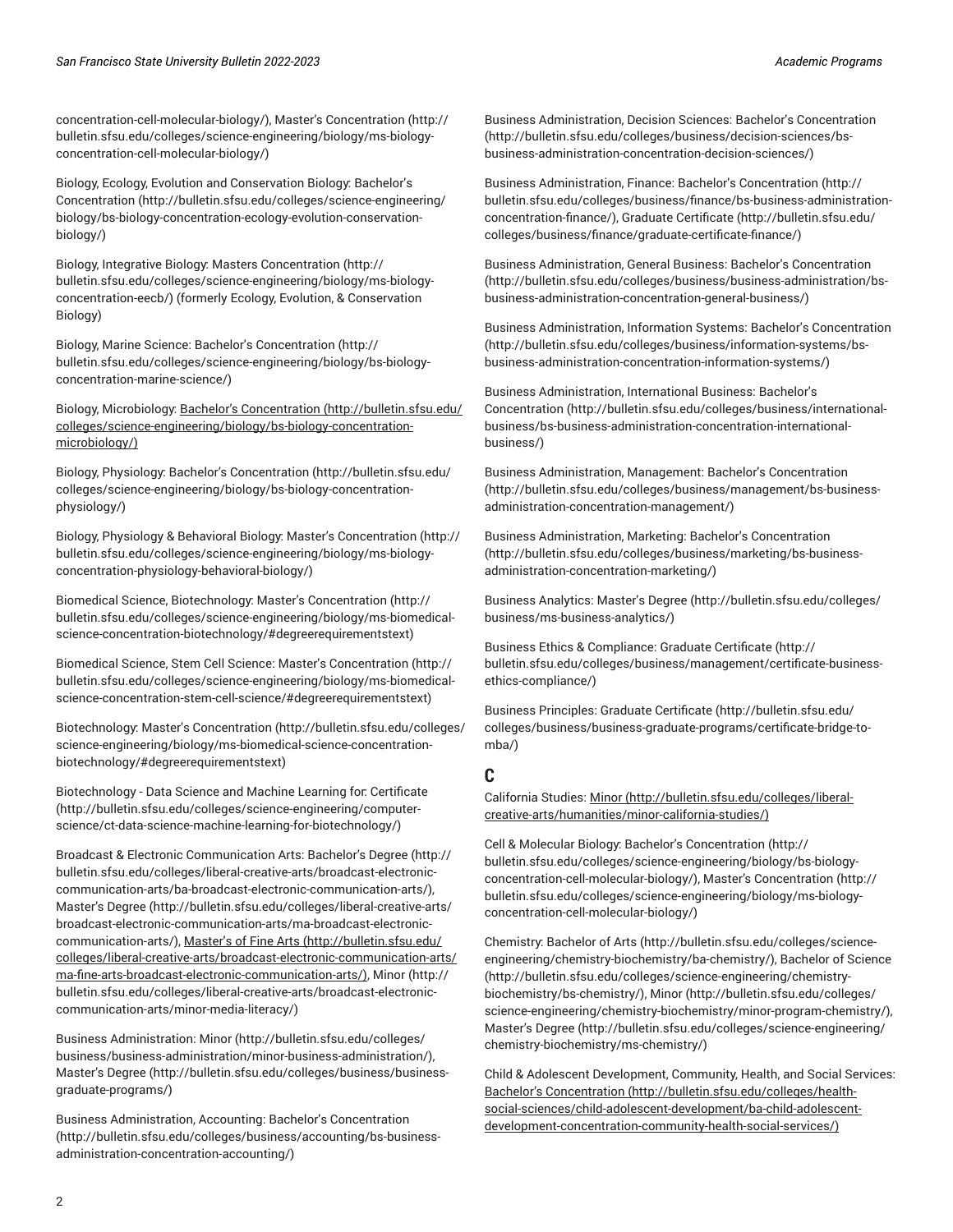Child & Adolescent Development, Early Care and Education: [Bachelor's](http://bulletin.sfsu.edu/colleges/health-social-sciences/child-adolescent-development/ba-child-adolescent-development-concentration-early-care-education/) [Concentration](http://bulletin.sfsu.edu/colleges/health-social-sciences/child-adolescent-development/ba-child-adolescent-development-concentration-early-care-education/) ([http://bulletin.sfsu.edu/colleges/health-social-sciences/](http://bulletin.sfsu.edu/colleges/health-social-sciences/child-adolescent-development/ba-child-adolescent-development-concentration-early-care-education/) [child-adolescent-development/ba-child-adolescent-development](http://bulletin.sfsu.edu/colleges/health-social-sciences/child-adolescent-development/ba-child-adolescent-development-concentration-early-care-education/)[concentration-early-care-education/\)](http://bulletin.sfsu.edu/colleges/health-social-sciences/child-adolescent-development/ba-child-adolescent-development-concentration-early-care-education/)

Child & Adolescent Development, Early Childhood: [Bachelor's](http://bulletin.sfsu.edu/colleges/health-social-sciences/child-adolescent-development/ba-child-adolescent-development-concentration-early-childhood/) [Concentration](http://bulletin.sfsu.edu/colleges/health-social-sciences/child-adolescent-development/ba-child-adolescent-development-concentration-early-childhood/) ([http://bulletin.sfsu.edu/colleges/health-social-sciences/](http://bulletin.sfsu.edu/colleges/health-social-sciences/child-adolescent-development/ba-child-adolescent-development-concentration-early-childhood/) [child-adolescent-development/ba-child-adolescent-development](http://bulletin.sfsu.edu/colleges/health-social-sciences/child-adolescent-development/ba-child-adolescent-development-concentration-early-childhood/)[concentration-early-childhood/\)](http://bulletin.sfsu.edu/colleges/health-social-sciences/child-adolescent-development/ba-child-adolescent-development-concentration-early-childhood/)

Child & Adolescent Development, Elementary Education Teaching Pre-Credential: Bachelor's [Concentration \(http://bulletin.sfsu.edu/](http://bulletin.sfsu.edu/colleges/health-social-sciences/child-adolescent-development/ba-child-adolescent-development-concentration-eed-precredential/) [colleges/health-social-sciences/child-adolescent-development/ba-child](http://bulletin.sfsu.edu/colleges/health-social-sciences/child-adolescent-development/ba-child-adolescent-development-concentration-eed-precredential/)[adolescent-development-concentration-eed-precredential/](http://bulletin.sfsu.edu/colleges/health-social-sciences/child-adolescent-development/ba-child-adolescent-development-concentration-eed-precredential/))

Child & Adolescent Development, School Age Child and Family: [Bachelor's](http://bulletin.sfsu.edu/colleges/health-social-sciences/child-adolescent-development/ba-child-adolescent-development-concentration-school-age-child-family/) [Concentration](http://bulletin.sfsu.edu/colleges/health-social-sciences/child-adolescent-development/ba-child-adolescent-development-concentration-school-age-child-family/) ([http://bulletin.sfsu.edu/colleges/health-social-sciences/](http://bulletin.sfsu.edu/colleges/health-social-sciences/child-adolescent-development/ba-child-adolescent-development-concentration-school-age-child-family/) [child-adolescent-development/ba-child-adolescent-development](http://bulletin.sfsu.edu/colleges/health-social-sciences/child-adolescent-development/ba-child-adolescent-development-concentration-school-age-child-family/)[concentration-school-age-child-family/\)](http://bulletin.sfsu.edu/colleges/health-social-sciences/child-adolescent-development/ba-child-adolescent-development-concentration-school-age-child-family/)

Child & Adolescent Development, Youth Work and Out of School Time: Bachelor's [Concentration](http://bulletin.sfsu.edu/colleges/health-social-sciences/child-adolescent-development/ba-child-adolescent-development-concentration-youth-work-out-of-school-time/) ([http://bulletin.sfsu.edu/colleges/health](http://bulletin.sfsu.edu/colleges/health-social-sciences/child-adolescent-development/ba-child-adolescent-development-concentration-youth-work-out-of-school-time/)[social-sciences/child-adolescent-development/ba-child-adolescent](http://bulletin.sfsu.edu/colleges/health-social-sciences/child-adolescent-development/ba-child-adolescent-development-concentration-youth-work-out-of-school-time/)[development-concentration-youth-work-out-of-school-time/](http://bulletin.sfsu.edu/colleges/health-social-sciences/child-adolescent-development/ba-child-adolescent-development-concentration-youth-work-out-of-school-time/))

Chinese: [Master's](http://bulletin.sfsu.edu/colleges/liberal-creative-arts/foreign-language/foreign-languages-literatures-chinese/ma-chinese/) Degree [\(http://bulletin.sfsu.edu/colleges/liberal](http://bulletin.sfsu.edu/colleges/liberal-creative-arts/foreign-language/foreign-languages-literatures-chinese/ma-chinese/)[creative-arts/foreign-language/foreign-languages-literatures-chinese/ma](http://bulletin.sfsu.edu/colleges/liberal-creative-arts/foreign-language/foreign-languages-literatures-chinese/ma-chinese/)[chinese/](http://bulletin.sfsu.edu/colleges/liberal-creative-arts/foreign-language/foreign-languages-literatures-chinese/ma-chinese/))

Chinese, Flagship Chinese: Bachelor's [Concentration](http://bulletin.sfsu.edu/colleges/liberal-creative-arts/foreign-language/foreign-languages-literatures-chinese/ba-chinese-concentration-flagship-chinese-language/) ([http://](http://bulletin.sfsu.edu/colleges/liberal-creative-arts/foreign-language/foreign-languages-literatures-chinese/ba-chinese-concentration-flagship-chinese-language/) [bulletin.sfsu.edu/colleges/liberal-creative-arts/foreign-language/foreign](http://bulletin.sfsu.edu/colleges/liberal-creative-arts/foreign-language/foreign-languages-literatures-chinese/ba-chinese-concentration-flagship-chinese-language/)[languages-literatures-chinese/ba-chinese-concentration-flagship-chinese](http://bulletin.sfsu.edu/colleges/liberal-creative-arts/foreign-language/foreign-languages-literatures-chinese/ba-chinese-concentration-flagship-chinese-language/)[language/\)](http://bulletin.sfsu.edu/colleges/liberal-creative-arts/foreign-language/foreign-languages-literatures-chinese/ba-chinese-concentration-flagship-chinese-language/)

Chinese Language: Bachelor's [Concentration](http://bulletin.sfsu.edu/colleges/liberal-creative-arts/foreign-language/foreign-languages-literatures-chinese/ba-chinese-concentration-chinese-language/) [\(http://bulletin.sfsu.edu/](http://bulletin.sfsu.edu/colleges/liberal-creative-arts/foreign-language/foreign-languages-literatures-chinese/ba-chinese-concentration-chinese-language/) [colleges/liberal-creative-arts/foreign-language/foreign-languages](http://bulletin.sfsu.edu/colleges/liberal-creative-arts/foreign-language/foreign-languages-literatures-chinese/ba-chinese-concentration-chinese-language/)[literatures-chinese/ba-chinese-concentration-chinese-language/](http://bulletin.sfsu.edu/colleges/liberal-creative-arts/foreign-language/foreign-languages-literatures-chinese/ba-chinese-concentration-chinese-language/)), [Minor](http://bulletin.sfsu.edu/colleges/liberal-creative-arts/foreign-language/foreign-languages-literatures-chinese/minor-chinese-language/) ([http://bulletin.sfsu.edu/colleges/liberal-creative-arts/foreign-language/](http://bulletin.sfsu.edu/colleges/liberal-creative-arts/foreign-language/foreign-languages-literatures-chinese/minor-chinese-language/) [foreign-languages-literatures-chinese/minor-chinese-language/\)](http://bulletin.sfsu.edu/colleges/liberal-creative-arts/foreign-language/foreign-languages-literatures-chinese/minor-chinese-language/)

Chinese Literature & Linguistics: Bachelor's [Concentration](http://bulletin.sfsu.edu/colleges/liberal-creative-arts/foreign-language/foreign-languages-literatures-chinese/ba-chinese-concentration-chinese-literature-linguistics/) ([http://](http://bulletin.sfsu.edu/colleges/liberal-creative-arts/foreign-language/foreign-languages-literatures-chinese/ba-chinese-concentration-chinese-literature-linguistics/) [bulletin.sfsu.edu/colleges/liberal-creative-arts/foreign-language/foreign](http://bulletin.sfsu.edu/colleges/liberal-creative-arts/foreign-language/foreign-languages-literatures-chinese/ba-chinese-concentration-chinese-literature-linguistics/)[languages-literatures-chinese/ba-chinese-concentration-chinese](http://bulletin.sfsu.edu/colleges/liberal-creative-arts/foreign-language/foreign-languages-literatures-chinese/ba-chinese-concentration-chinese-literature-linguistics/)[literature-linguistics/\)](http://bulletin.sfsu.edu/colleges/liberal-creative-arts/foreign-language/foreign-languages-literatures-chinese/ba-chinese-concentration-chinese-literature-linguistics/), [Minor](http://bulletin.sfsu.edu/colleges/liberal-creative-arts/foreign-language/foreign-languages-literatures-chinese/minor-chinese-literature-linguistics/) ([http://bulletin.sfsu.edu/colleges/liberal](http://bulletin.sfsu.edu/colleges/liberal-creative-arts/foreign-language/foreign-languages-literatures-chinese/minor-chinese-literature-linguistics/)[creative-arts/foreign-language/foreign-languages-literatures-chinese/](http://bulletin.sfsu.edu/colleges/liberal-creative-arts/foreign-language/foreign-languages-literatures-chinese/minor-chinese-literature-linguistics/) [minor-chinese-literature-linguistics/\)](http://bulletin.sfsu.edu/colleges/liberal-creative-arts/foreign-language/foreign-languages-literatures-chinese/minor-chinese-literature-linguistics/)

Cinema: [Bachelor's](http://bulletin.sfsu.edu/colleges/liberal-creative-arts/cinema/ba-cinema/) Degree [\(http://bulletin.sfsu.edu/colleges/liberal](http://bulletin.sfsu.edu/colleges/liberal-creative-arts/cinema/ba-cinema/)[creative-arts/cinema/ba-cinema/\)](http://bulletin.sfsu.edu/colleges/liberal-creative-arts/cinema/ba-cinema/), [Minor \(http://bulletin.sfsu.edu/](http://bulletin.sfsu.edu/colleges/liberal-creative-arts/cinema/minor-cinema/) [colleges/liberal-creative-arts/cinema/minor-cinema/\)](http://bulletin.sfsu.edu/colleges/liberal-creative-arts/cinema/minor-cinema/), [Master's](http://bulletin.sfsu.edu/colleges/liberal-creative-arts/cinema/mfa-cinema/) Degree ([http://bulletin.sfsu.edu/colleges/liberal-creative-arts/cinema/mfa](http://bulletin.sfsu.edu/colleges/liberal-creative-arts/cinema/mfa-cinema/)[cinema/\)](http://bulletin.sfsu.edu/colleges/liberal-creative-arts/cinema/mfa-cinema/)

Cinema Studies: [Master's](http://bulletin.sfsu.edu/colleges/liberal-creative-arts/cinema/ma-cinema-studies/) Degree [\(http://bulletin.sfsu.edu/colleges/](http://bulletin.sfsu.edu/colleges/liberal-creative-arts/cinema/ma-cinema-studies/) [liberal-creative-arts/cinema/ma-cinema-studies/\)](http://bulletin.sfsu.edu/colleges/liberal-creative-arts/cinema/ma-cinema-studies/)

Civil Engineering: [Bachelor's](http://bulletin.sfsu.edu/colleges/science-engineering/engineering/bs-civil-engineering/) Degree ([http://bulletin.sfsu.edu/colleges/](http://bulletin.sfsu.edu/colleges/science-engineering/engineering/bs-civil-engineering/) [science-engineering/engineering/bs-civil-engineering/\)](http://bulletin.sfsu.edu/colleges/science-engineering/engineering/bs-civil-engineering/), Minor, [Master's](http://bulletin.sfsu.edu/colleges/science-engineering/engineering/ms-civil-engineering/) [Degree](http://bulletin.sfsu.edu/colleges/science-engineering/engineering/ms-civil-engineering/) ([http://bulletin.sfsu.edu/colleges/science-engineering/](http://bulletin.sfsu.edu/colleges/science-engineering/engineering/ms-civil-engineering/) [engineering/ms-civil-engineering/\)](http://bulletin.sfsu.edu/colleges/science-engineering/engineering/ms-civil-engineering/)

Classics: [Bachelor's](http://bulletin.sfsu.edu/colleges/liberal-creative-arts/classics/ba-classics/) Degree [\(http://bulletin.sfsu.edu/colleges/liberal](http://bulletin.sfsu.edu/colleges/liberal-creative-arts/classics/ba-classics/)[creative-arts/classics/ba-classics/\)](http://bulletin.sfsu.edu/colleges/liberal-creative-arts/classics/ba-classics/), [Minor \(http://bulletin.sfsu.edu/](http://bulletin.sfsu.edu/colleges/liberal-creative-arts/classics/minor-classics/) [colleges/liberal-creative-arts/classics/minor-classics/\)](http://bulletin.sfsu.edu/colleges/liberal-creative-arts/classics/minor-classics/), [Master's](http://bulletin.sfsu.edu/colleges/liberal-creative-arts/classics/ma-classics/) Degree

#### [\(http://bulletin.sfsu.edu/colleges/liberal-creative-arts/classics/ma](http://bulletin.sfsu.edu/colleges/liberal-creative-arts/classics/ma-classics/)[classics/](http://bulletin.sfsu.edu/colleges/liberal-creative-arts/classics/ma-classics/))

Climate Change Causes, Impacts, and Solutions: [Certificate \(http://](http://bulletin.sfsu.edu/colleges/health-social-sciences/environmental-studies/ct-climate-change/) [bulletin.sfsu.edu/colleges/health-social-sciences/environmental-studies/](http://bulletin.sfsu.edu/colleges/health-social-sciences/environmental-studies/ct-climate-change/) [ct-climate-change/](http://bulletin.sfsu.edu/colleges/health-social-sciences/environmental-studies/ct-climate-change/))

Clinical Laboratory Science: Graduate [Certificate](http://bulletin.sfsu.edu/colleges/health-social-sciences/physical-therapy-clinical-laboratory-science/graduate-certificate-clinical-laboratory-science/) ([http://](http://bulletin.sfsu.edu/colleges/health-social-sciences/physical-therapy-clinical-laboratory-science/graduate-certificate-clinical-laboratory-science/) [bulletin.sfsu.edu/colleges/health-social-sciences/physical-therapy](http://bulletin.sfsu.edu/colleges/health-social-sciences/physical-therapy-clinical-laboratory-science/graduate-certificate-clinical-laboratory-science/)[clinical-laboratory-science/graduate-certificate-clinical-laboratory](http://bulletin.sfsu.edu/colleges/health-social-sciences/physical-therapy-clinical-laboratory-science/graduate-certificate-clinical-laboratory-science/)[science/](http://bulletin.sfsu.edu/colleges/health-social-sciences/physical-therapy-clinical-laboratory-science/graduate-certificate-clinical-laboratory-science/))

Clinical Mental Health Counseling: [Master's](http://bulletin.sfsu.edu/colleges/health-social-sciences/counseling/ms-clinical-rehabilitation-mental-health-counseling/) Degree [\(http://](http://bulletin.sfsu.edu/colleges/health-social-sciences/counseling/ms-clinical-rehabilitation-mental-health-counseling/) [bulletin.sfsu.edu/colleges/health-social-sciences/counseling/ms-clinical](http://bulletin.sfsu.edu/colleges/health-social-sciences/counseling/ms-clinical-rehabilitation-mental-health-counseling/)[rehabilitation-mental-health-counseling/](http://bulletin.sfsu.edu/colleges/health-social-sciences/counseling/ms-clinical-rehabilitation-mental-health-counseling/))

Clinical Psychology: Master's [Concentration](http://bulletin.sfsu.edu/colleges/science-engineering/psychology/ms-psychology-concentration-clinical-psychology/) [\(http://bulletin.sfsu.edu/](http://bulletin.sfsu.edu/colleges/science-engineering/psychology/ms-psychology-concentration-clinical-psychology/) [colleges/science-engineering/psychology/ms-psychology-concentration](http://bulletin.sfsu.edu/colleges/science-engineering/psychology/ms-psychology-concentration-clinical-psychology/)[clinical-psychology/](http://bulletin.sfsu.edu/colleges/science-engineering/psychology/ms-psychology-concentration-clinical-psychology/))

Comic Studies: [Minor](http://bulletin.sfsu.edu/colleges/liberal-creative-arts/humanities/minor-comic-studies/) ([http://bulletin.sfsu.edu/colleges/liberal-creative](http://bulletin.sfsu.edu/colleges/liberal-creative-arts/humanities/minor-comic-studies/)[arts/humanities/minor-comic-studies/](http://bulletin.sfsu.edu/colleges/liberal-creative-arts/humanities/minor-comic-studies/))

Communication Studies: [Bachelor's](http://bulletin.sfsu.edu/colleges/liberal-creative-arts/communication-studies/ba-communication-studies/) Degree ([http://bulletin.sfsu.edu/](http://bulletin.sfsu.edu/colleges/liberal-creative-arts/communication-studies/ba-communication-studies/) [colleges/liberal-creative-arts/communication-studies/ba-communication](http://bulletin.sfsu.edu/colleges/liberal-creative-arts/communication-studies/ba-communication-studies/)[studies/](http://bulletin.sfsu.edu/colleges/liberal-creative-arts/communication-studies/ba-communication-studies/)), [Minor](http://bulletin.sfsu.edu/colleges/liberal-creative-arts/communication-studies/minor-communication-studies/) ([http://bulletin.sfsu.edu/colleges/liberal-creative-arts/](http://bulletin.sfsu.edu/colleges/liberal-creative-arts/communication-studies/minor-communication-studies/) [communication-studies/minor-communication-studies/\)](http://bulletin.sfsu.edu/colleges/liberal-creative-arts/communication-studies/minor-communication-studies/), [Master's](http://bulletin.sfsu.edu/colleges/liberal-creative-arts/communication-studies/ma-communication-studies/) Degree [\(http://bulletin.sfsu.edu/colleges/liberal-creative-arts/communication](http://bulletin.sfsu.edu/colleges/liberal-creative-arts/communication-studies/ma-communication-studies/)[studies/ma-communication-studies/](http://bulletin.sfsu.edu/colleges/liberal-creative-arts/communication-studies/ma-communication-studies/))

Comparative & World Literature: [Bachelor's](http://bulletin.sfsu.edu/colleges/liberal-creative-arts/comparative-world-literature/ba-comparative-literature/) Degree [\(http://](http://bulletin.sfsu.edu/colleges/liberal-creative-arts/comparative-world-literature/ba-comparative-literature/) [bulletin.sfsu.edu/colleges/liberal-creative-arts/comparative-world](http://bulletin.sfsu.edu/colleges/liberal-creative-arts/comparative-world-literature/ba-comparative-literature/)[literature/ba-comparative-literature/\)](http://bulletin.sfsu.edu/colleges/liberal-creative-arts/comparative-world-literature/ba-comparative-literature/), [Minor](http://bulletin.sfsu.edu/colleges/liberal-creative-arts/comparative-world-literature/minor-comparative-literature/) ([http://bulletin.sfsu.edu/](http://bulletin.sfsu.edu/colleges/liberal-creative-arts/comparative-world-literature/minor-comparative-literature/) [colleges/liberal-creative-arts/comparative-world-literature/minor](http://bulletin.sfsu.edu/colleges/liberal-creative-arts/comparative-world-literature/minor-comparative-literature/)[comparative-literature/](http://bulletin.sfsu.edu/colleges/liberal-creative-arts/comparative-world-literature/minor-comparative-literature/)), [Master's](http://bulletin.sfsu.edu/colleges/liberal-creative-arts/comparative-world-literature/ma-comparative-literature/) Degree ([http://bulletin.sfsu.edu/](http://bulletin.sfsu.edu/colleges/liberal-creative-arts/comparative-world-literature/ma-comparative-literature/) [colleges/liberal-creative-arts/comparative-world-literature/ma](http://bulletin.sfsu.edu/colleges/liberal-creative-arts/comparative-world-literature/ma-comparative-literature/)[comparative-literature/](http://bulletin.sfsu.edu/colleges/liberal-creative-arts/comparative-world-literature/ma-comparative-literature/))

Composition: Master's [Concentration \(http://bulletin.sfsu.edu/colleges/](http://bulletin.sfsu.edu/colleges/liberal-creative-arts/english/ma-english-concentration-composition/) [liberal-creative-arts/english/ma-english-concentration-composition/](http://bulletin.sfsu.edu/colleges/liberal-creative-arts/english/ma-english-concentration-composition/))

Computational Linguistics: [Undergraduate](http://bulletin.sfsu.edu/colleges/liberal-creative-arts/english/certificiate-in-computational-linguistics/) Certificate ([http://](http://bulletin.sfsu.edu/colleges/liberal-creative-arts/english/certificiate-in-computational-linguistics/) [bulletin.sfsu.edu/colleges/liberal-creative-arts/english/certificiate-in](http://bulletin.sfsu.edu/colleges/liberal-creative-arts/english/certificiate-in-computational-linguistics/)[computational-linguistics/](http://bulletin.sfsu.edu/colleges/liberal-creative-arts/english/certificiate-in-computational-linguistics/)), Graduate [Certificate](http://bulletin.sfsu.edu/colleges/liberal-creative-arts/english/graduate-certificate-computational-linguistics/) [\(http://bulletin.sfsu.edu/](http://bulletin.sfsu.edu/colleges/liberal-creative-arts/english/graduate-certificate-computational-linguistics/) [colleges/liberal-creative-arts/english/graduate-certificate-computational](http://bulletin.sfsu.edu/colleges/liberal-creative-arts/english/graduate-certificate-computational-linguistics/)[linguistics/\)](http://bulletin.sfsu.edu/colleges/liberal-creative-arts/english/graduate-certificate-computational-linguistics/),

Computer Engineering: [Bachelor's](http://bulletin.sfsu.edu/colleges/science-engineering/engineering/bs-computer-engineering/) Degree [\(http://bulletin.sfsu.edu/](http://bulletin.sfsu.edu/colleges/science-engineering/engineering/bs-computer-engineering/) [colleges/science-engineering/engineering/bs-computer-engineering/\)](http://bulletin.sfsu.edu/colleges/science-engineering/engineering/bs-computer-engineering/), [Minor](http://bulletin.sfsu.edu/colleges/science-engineering/engineering/minor-computer-engineering/) ([http://bulletin.sfsu.edu/colleges/science-engineering/](http://bulletin.sfsu.edu/colleges/science-engineering/engineering/minor-computer-engineering/) [engineering/minor-computer-engineering/](http://bulletin.sfsu.edu/colleges/science-engineering/engineering/minor-computer-engineering/))

Computer Science: [Bachelor's](http://bulletin.sfsu.edu/colleges/science-engineering/computer-science/bs-computer-science/) Degree [\(http://bulletin.sfsu.edu/](http://bulletin.sfsu.edu/colleges/science-engineering/computer-science/bs-computer-science/) [colleges/science-engineering/computer-science/bs-computer](http://bulletin.sfsu.edu/colleges/science-engineering/computer-science/bs-computer-science/)[science/](http://bulletin.sfsu.edu/colleges/science-engineering/computer-science/bs-computer-science/)), [Minor](http://bulletin.sfsu.edu/colleges/science-engineering/computer-science/minor-computer-science/) [\(http://bulletin.sfsu.edu/colleges/science-engineering/](http://bulletin.sfsu.edu/colleges/science-engineering/computer-science/minor-computer-science/) [computer-science/minor-computer-science/\)](http://bulletin.sfsu.edu/colleges/science-engineering/computer-science/minor-computer-science/), [Master's](http://bulletin.sfsu.edu/colleges/science-engineering/computer-science/ms-computer-science/) Degree ([http://](http://bulletin.sfsu.edu/colleges/science-engineering/computer-science/ms-computer-science/) [bulletin.sfsu.edu/colleges/science-engineering/computer-science/ms](http://bulletin.sfsu.edu/colleges/science-engineering/computer-science/ms-computer-science/)[computer-science/](http://bulletin.sfsu.edu/colleges/science-engineering/computer-science/ms-computer-science/))

Computing Applications: [Minor \(http://bulletin.sfsu.edu/colleges/](http://bulletin.sfsu.edu/colleges/science-engineering/computer-science/minor-computing-applications/) [science-engineering/computer-science/minor-computing-applications/\)](http://bulletin.sfsu.edu/colleges/science-engineering/computer-science/minor-computing-applications/)

Conflict Resolution: [Certificate](http://bulletin.sfsu.edu/colleges/liberal-creative-arts/conflict-resolution/) ([http://bulletin.sfsu.edu/colleges/liberal](http://bulletin.sfsu.edu/colleges/liberal-creative-arts/conflict-resolution/)[creative-arts/conflict-resolution/](http://bulletin.sfsu.edu/colleges/liberal-creative-arts/conflict-resolution/))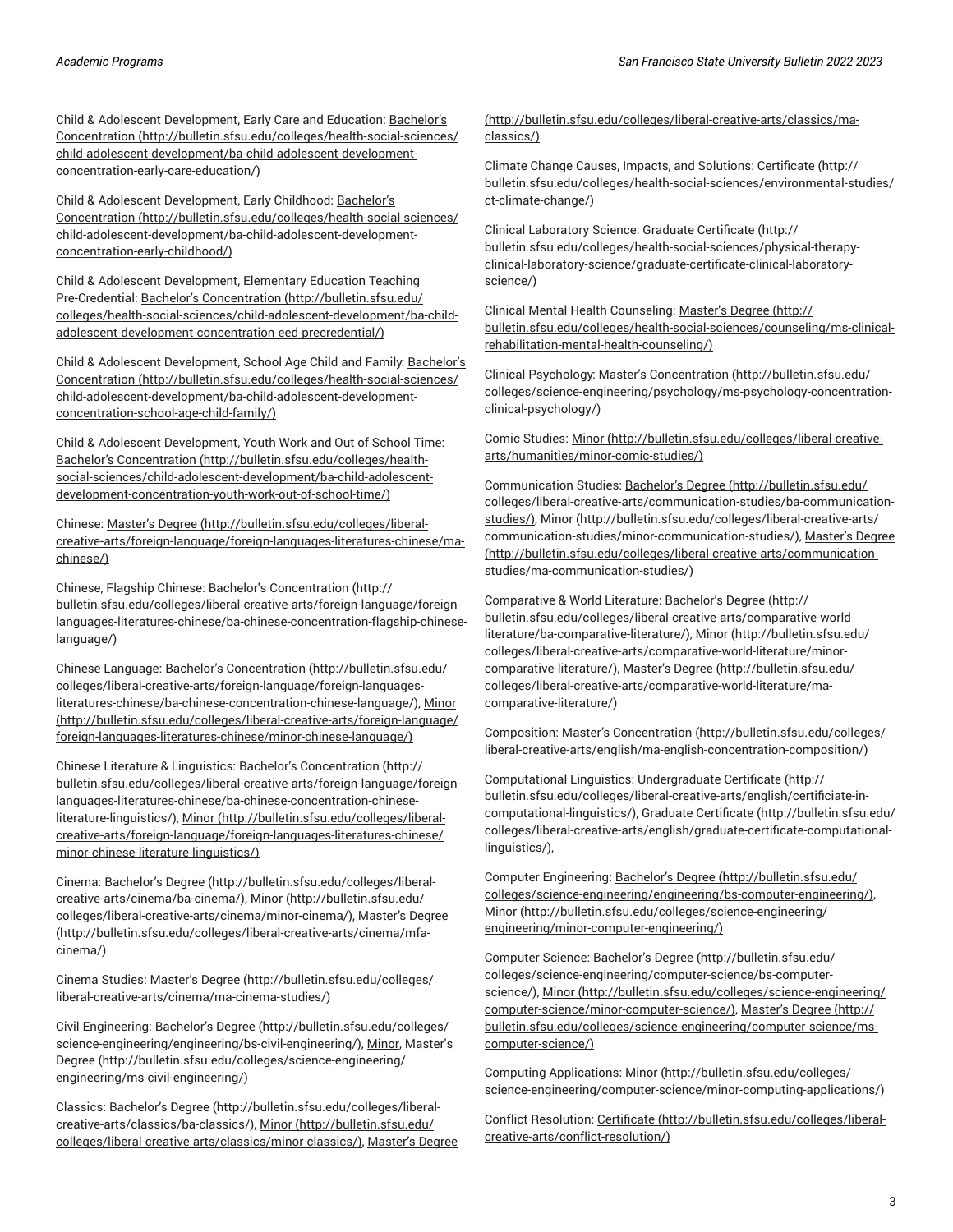Cooperative Education: [Certificate](http://bulletin.sfsu.edu/colleges/science-engineering/cooperative-education/) ([http://bulletin.sfsu.edu/colleges/](http://bulletin.sfsu.edu/colleges/science-engineering/cooperative-education/) [science-engineering/cooperative-education/\)](http://bulletin.sfsu.edu/colleges/science-engineering/cooperative-education/)

Counseling: [Minor](http://bulletin.sfsu.edu/colleges/health-social-sciences/counseling/minor-in-counseling/) ([http://bulletin.sfsu.edu/colleges/health-social](http://bulletin.sfsu.edu/colleges/health-social-sciences/counseling/minor-in-counseling/)[sciences/counseling/minor-in-counseling/](http://bulletin.sfsu.edu/colleges/health-social-sciences/counseling/minor-in-counseling/)), [Master's](http://bulletin.sfsu.edu/colleges/health-social-sciences/counseling/ms-counseling/) Degree [\(http://](http://bulletin.sfsu.edu/colleges/health-social-sciences/counseling/ms-counseling/) [bulletin.sfsu.edu/colleges/health-social-sciences/counseling/ms](http://bulletin.sfsu.edu/colleges/health-social-sciences/counseling/ms-counseling/)[counseling/\)](http://bulletin.sfsu.edu/colleges/health-social-sciences/counseling/ms-counseling/)

Creative Writing: [Bachelor's](http://bulletin.sfsu.edu/colleges/liberal-creative-arts/creative-writing/ba-creative-writing/) Degree, ([http://bulletin.sfsu.edu/colleges/](http://bulletin.sfsu.edu/colleges/liberal-creative-arts/creative-writing/ba-creative-writing/) [liberal-creative-arts/creative-writing/ba-creative-writing/\)](http://bulletin.sfsu.edu/colleges/liberal-creative-arts/creative-writing/ba-creative-writing/) [Master](http://bulletin.sfsu.edu/colleges/liberal-creative-arts/creative-writing/ma-creative-writing/) of Arts ([http://bulletin.sfsu.edu/colleges/liberal-creative-arts/creative-writing/](http://bulletin.sfsu.edu/colleges/liberal-creative-arts/creative-writing/ma-creative-writing/) [ma-creative-writing/](http://bulletin.sfsu.edu/colleges/liberal-creative-arts/creative-writing/ma-creative-writing/)), [Master](http://bulletin.sfsu.edu/colleges/liberal-creative-arts/creative-writing/mfa-creative-writing/) of Fine Arts ([http://bulletin.sfsu.edu/](http://bulletin.sfsu.edu/colleges/liberal-creative-arts/creative-writing/mfa-creative-writing/) [colleges/liberal-creative-arts/creative-writing/mfa-creative-writing/](http://bulletin.sfsu.edu/colleges/liberal-creative-arts/creative-writing/mfa-creative-writing/))

Credential Programs: Teaching & [Educational](http://bulletin.sfsu.edu/colleges/education/credentials/) Services [\(http://](http://bulletin.sfsu.edu/colleges/education/credentials/) [bulletin.sfsu.edu/colleges/education/credentials/\)](http://bulletin.sfsu.edu/colleges/education/credentials/)

Criminal Justice Studies: [Bachelor's](http://bulletin.sfsu.edu/colleges/health-social-sciences/criminal-justice-studies/ba-criminal-justice-studies/) Degree [\(http://bulletin.sfsu.edu/](http://bulletin.sfsu.edu/colleges/health-social-sciences/criminal-justice-studies/ba-criminal-justice-studies/) [colleges/health-social-sciences/criminal-justice-studies/ba](http://bulletin.sfsu.edu/colleges/health-social-sciences/criminal-justice-studies/ba-criminal-justice-studies/)[criminal-justice-studies/](http://bulletin.sfsu.edu/colleges/health-social-sciences/criminal-justice-studies/ba-criminal-justice-studies/)), CEL Bachelor's Degree [Completion](http://bulletin.sfsu.edu/colleges/extended-learning/ba-criminal-justice-studies/) ([http://](http://bulletin.sfsu.edu/colleges/extended-learning/ba-criminal-justice-studies/) [bulletin.sfsu.edu/colleges/extended-learning/ba-criminal-justice](http://bulletin.sfsu.edu/colleges/extended-learning/ba-criminal-justice-studies/)[studies/\)](http://bulletin.sfsu.edu/colleges/extended-learning/ba-criminal-justice-studies/), [Minor \(http://bulletin.sfsu.edu/colleges/health-social-sciences/](http://bulletin.sfsu.edu/colleges/health-social-sciences/criminal-justice-studies/minor-criminal-justice-studies/) [criminal-justice-studies/minor-criminal-justice-studies/](http://bulletin.sfsu.edu/colleges/health-social-sciences/criminal-justice-studies/minor-criminal-justice-studies/))

Critical Pacific Islands & Oceania Studies: [Minor](http://bulletin.sfsu.edu/colleges/ethnic-studies/race-resistance-studies/minor-critical-pacific-islands-oceania-studies/) ([http://bulletin.sfsu.edu/](http://bulletin.sfsu.edu/colleges/ethnic-studies/race-resistance-studies/minor-critical-pacific-islands-oceania-studies/) [colleges/ethnic-studies/race-resistance-studies/minor-critical-pacific](http://bulletin.sfsu.edu/colleges/ethnic-studies/race-resistance-studies/minor-critical-pacific-islands-oceania-studies/)[islands-oceania-studies/](http://bulletin.sfsu.edu/colleges/ethnic-studies/race-resistance-studies/minor-critical-pacific-islands-oceania-studies/))

Critical Social Thought: [Minor](http://bulletin.sfsu.edu/colleges/liberal-creative-arts/political-science/minor-critical-social-thought/) [\(http://bulletin.sfsu.edu/colleges/liberal](http://bulletin.sfsu.edu/colleges/liberal-creative-arts/political-science/minor-critical-social-thought/)[creative-arts/political-science/minor-critical-social-thought/](http://bulletin.sfsu.edu/colleges/liberal-creative-arts/political-science/minor-critical-social-thought/))

Curriculum and Instruction [Master's](http://bulletin.sfsu.edu/colleges/education/elementary-education/ma-curriculum-instruction/) Degree ([http://bulletin.sfsu.edu/](http://bulletin.sfsu.edu/colleges/education/elementary-education/ma-curriculum-instruction/) [colleges/education/elementary-education/ma-curriculum-instruction/](http://bulletin.sfsu.edu/colleges/education/elementary-education/ma-curriculum-instruction/))

Cybersecurity for Managers: [Certificate](http://bulletin.sfsu.edu/colleges/business/information-systems/certificate-cybersecurity-management/) ([http://bulletin.sfsu.edu/](http://bulletin.sfsu.edu/colleges/business/information-systems/certificate-cybersecurity-management/) [colleges/business/information-systems/certificate-cybersecurity](http://bulletin.sfsu.edu/colleges/business/information-systems/certificate-cybersecurity-management/)[management/\)](http://bulletin.sfsu.edu/colleges/business/information-systems/certificate-cybersecurity-management/)

Cybersecurity, Enterprise: Graduate [Certificate \(http://bulletin.sfsu.edu/](http://bulletin.sfsu.edu/colleges/business/information-systems/gct-enterprise-cybersecurity/) [colleges/business/information-systems/gct-enterprise-cybersecurity/\)](http://bulletin.sfsu.edu/colleges/business/information-systems/gct-enterprise-cybersecurity/)

#### <span id="page-3-0"></span>**D**

Dance: [Bachelor's](http://bulletin.sfsu.edu/colleges/liberal-creative-arts/theatre-arts/ba-dance/) Degree ([http://bulletin.sfsu.edu/colleges/liberal](http://bulletin.sfsu.edu/colleges/liberal-creative-arts/theatre-arts/ba-dance/)[creative-arts/theatre-arts/ba-dance/\)](http://bulletin.sfsu.edu/colleges/liberal-creative-arts/theatre-arts/ba-dance/), [Minor \(http://bulletin.sfsu.edu/](http://bulletin.sfsu.edu/colleges/liberal-creative-arts/theatre-arts/minor-dance/) [colleges/liberal-creative-arts/theatre-arts/minor-dance/\)](http://bulletin.sfsu.edu/colleges/liberal-creative-arts/theatre-arts/minor-dance/)

Data Science and Machine Learning for Biotechnology: [Certificate](http://bulletin.sfsu.edu/colleges/science-engineering/computer-science/ct-data-science-machine-learning-for-biotechnology/) ([http://](http://bulletin.sfsu.edu/colleges/science-engineering/computer-science/ct-data-science-machine-learning-for-biotechnology/) [bulletin.sfsu.edu/colleges/science-engineering/computer-science/ct](http://bulletin.sfsu.edu/colleges/science-engineering/computer-science/ct-data-science-machine-learning-for-biotechnology/)[data-science-machine-learning-for-biotechnology/](http://bulletin.sfsu.edu/colleges/science-engineering/computer-science/ct-data-science-machine-learning-for-biotechnology/))

Data Science, Statistical: [Master's](http://bulletin.sfsu.edu/colleges/science-engineering/mathematics/ms-statistical-data/) Degree [\(http://bulletin.sfsu.edu/](http://bulletin.sfsu.edu/colleges/science-engineering/mathematics/ms-statistical-data/) [colleges/science-engineering/mathematics/ms-statistical-data/](http://bulletin.sfsu.edu/colleges/science-engineering/mathematics/ms-statistical-data/))

Data Science and Artificial Intelligence: [Master's](http://bulletin.sfsu.edu/colleges/science-engineering/computer-science/ms-data-science-artificial-intelligence/) Degree ([http://](http://bulletin.sfsu.edu/colleges/science-engineering/computer-science/ms-data-science-artificial-intelligence/) [bulletin.sfsu.edu/colleges/science-engineering/computer-science/ms](http://bulletin.sfsu.edu/colleges/science-engineering/computer-science/ms-data-science-artificial-intelligence/)[data-science-artificial-intelligence/](http://bulletin.sfsu.edu/colleges/science-engineering/computer-science/ms-data-science-artificial-intelligence/))

Data Science for Biology and Chemistry: Graduate [Certificate](http://bulletin.sfsu.edu/colleges/science-engineering/gct-data-science-biology-chemistry/) [\(http://](http://bulletin.sfsu.edu/colleges/science-engineering/gct-data-science-biology-chemistry/) [bulletin.sfsu.edu/colleges/science-engineering/gct-data-science-biology](http://bulletin.sfsu.edu/colleges/science-engineering/gct-data-science-biology-chemistry/)[chemistry/](http://bulletin.sfsu.edu/colleges/science-engineering/gct-data-science-biology-chemistry/))

Decision Sciences: Bachelor's [Concentration \(http://bulletin.sfsu.edu/](http://bulletin.sfsu.edu/colleges/business/decision-sciences/bs-business-administration-concentration-decision-sciences/) [colleges/business/decision-sciences/bs-business-administration](http://bulletin.sfsu.edu/colleges/business/decision-sciences/bs-business-administration-concentration-decision-sciences/)[concentration-decision-sciences/\)](http://bulletin.sfsu.edu/colleges/business/decision-sciences/bs-business-administration-concentration-decision-sciences/), [Minor](http://bulletin.sfsu.edu/colleges/business/decision-sciences/minor-decision-sciences/) ([http://bulletin.sfsu.edu/](http://bulletin.sfsu.edu/colleges/business/decision-sciences/minor-decision-sciences/) [colleges/business/decision-sciences/minor-decision-sciences/](http://bulletin.sfsu.edu/colleges/business/decision-sciences/minor-decision-sciences/))

Design: [Master's](http://bulletin.sfsu.edu/colleges/liberal-creative-arts/design-industry/ma-design/) Degree ([http://bulletin.sfsu.edu/colleges/](http://bulletin.sfsu.edu/colleges/liberal-creative-arts/design-industry/ma-design/) [liberal-creative-arts/design-industry/ma-design/](http://bulletin.sfsu.edu/colleges/liberal-creative-arts/design-industry/ma-design/)), [Minor \(http://](http://bulletin.sfsu.edu/colleges/liberal-creative-arts/design-industry/minor-industrial-arts/) [bulletin.sfsu.edu/colleges/liberal-creative-arts/design-industry/minor](http://bulletin.sfsu.edu/colleges/liberal-creative-arts/design-industry/minor-industrial-arts/)[industrial-arts/\)](http://bulletin.sfsu.edu/colleges/liberal-creative-arts/design-industry/minor-industrial-arts/)

Design & Industry: see [Design](http://bulletin.sfsu.edu/colleges/liberal-creative-arts/design-industry/ma-design/) [\(http://bulletin.sfsu.edu/colleges/liberal](http://bulletin.sfsu.edu/colleges/liberal-creative-arts/design-industry/ma-design/)[creative-arts/design-industry/ma-design/](http://bulletin.sfsu.edu/colleges/liberal-creative-arts/design-industry/ma-design/)), [Industrial](http://bulletin.sfsu.edu/colleges/liberal-creative-arts/design-industry/minor-industrial-arts/) Arts [\(http://](http://bulletin.sfsu.edu/colleges/liberal-creative-arts/design-industry/minor-industrial-arts/) [bulletin.sfsu.edu/colleges/liberal-creative-arts/design-industry/minor](http://bulletin.sfsu.edu/colleges/liberal-creative-arts/design-industry/minor-industrial-arts/)[industrial-arts/\)](http://bulletin.sfsu.edu/colleges/liberal-creative-arts/design-industry/minor-industrial-arts/), [Industrial Design \(http://bulletin.sfsu.edu/colleges/](http://bulletin.sfsu.edu/colleges/liberal-creative-arts/design-industry/bs-industrial-design-concentration-product-design-development/) [liberal-creative-arts/design-industry/bs-industrial-design-concentration](http://bulletin.sfsu.edu/colleges/liberal-creative-arts/design-industry/bs-industrial-design-concentration-product-design-development/)[product-design-development/](http://bulletin.sfsu.edu/colleges/liberal-creative-arts/design-industry/bs-industrial-design-concentration-product-design-development/)), and [Visual Communication Design](http://bulletin.sfsu.edu/colleges/liberal-creative-arts/design-industry/bs-visual-communication-design/) ([http://](http://bulletin.sfsu.edu/colleges/liberal-creative-arts/design-industry/bs-visual-communication-design/) [bulletin.sfsu.edu/colleges/liberal-creative-arts/design-industry/bs-visual](http://bulletin.sfsu.edu/colleges/liberal-creative-arts/design-industry/bs-visual-communication-design/)[communication-design/](http://bulletin.sfsu.edu/colleges/liberal-creative-arts/design-industry/bs-visual-communication-design/))

Design/Technical Production (Theatre Arts): Master's [Concentration](http://bulletin.sfsu.edu/colleges/liberal-creative-arts/theatre-arts/mfa-theatre-arts-concentration-design-technical-production/) [\(http://bulletin.sfsu.edu/colleges/liberal-creative-arts/theatre-arts/mfa](http://bulletin.sfsu.edu/colleges/liberal-creative-arts/theatre-arts/mfa-theatre-arts-concentration-design-technical-production/)[theatre-arts-concentration-design-technical-production/](http://bulletin.sfsu.edu/colleges/liberal-creative-arts/theatre-arts/mfa-theatre-arts-concentration-design-technical-production/))

Dietetics: [see [Nutrition and Dietetics \(http://bulletin.sfsu.edu/](http://bulletin.sfsu.edu/colleges/health-social-sciences/consumer-family-studies-dietetics/#undergraduatetext) [colleges/health-social-sciences/consumer-family-studies-dietetics/](http://bulletin.sfsu.edu/colleges/health-social-sciences/consumer-family-studies-dietetics/#undergraduatetext) [#undergraduatetext\)](http://bulletin.sfsu.edu/colleges/health-social-sciences/consumer-family-studies-dietetics/#undergraduatetext)]

Drama: [see [Theatre](http://bulletin.sfsu.edu/colleges/liberal-creative-arts/theatre-arts/ba-theatre-arts/) Arts ([http://bulletin.sfsu.edu/colleges/liberal](http://bulletin.sfsu.edu/colleges/liberal-creative-arts/theatre-arts/ba-theatre-arts/)[creative-arts/theatre-arts/ba-theatre-arts/](http://bulletin.sfsu.edu/colleges/liberal-creative-arts/theatre-arts/ba-theatre-arts/))]

#### <span id="page-3-1"></span>**E**

Early Childhood Development: [Minor \(http://bulletin.sfsu.edu/colleges/](http://bulletin.sfsu.edu/colleges/health-social-sciences/child-adolescent-development/minor-early-childhood-development/) [health-social-sciences/child-adolescent-development/minor-early](http://bulletin.sfsu.edu/colleges/health-social-sciences/child-adolescent-development/minor-early-childhood-development/)[childhood-development/\)](http://bulletin.sfsu.edu/colleges/health-social-sciences/child-adolescent-development/minor-early-childhood-development/)

Early Childhood Education: [Master's](http://bulletin.sfsu.edu/colleges/education/elementary-education/ma-early-childhood-education/) Degree [\(http://bulletin.sfsu.edu/](http://bulletin.sfsu.edu/colleges/education/elementary-education/ma-early-childhood-education/) [colleges/education/elementary-education/ma-early-childhood](http://bulletin.sfsu.edu/colleges/education/elementary-education/ma-early-childhood-education/)[education/\)](http://bulletin.sfsu.edu/colleges/education/elementary-education/ma-early-childhood-education/)

Earth Sciences: [Bachelor](http://bulletin.sfsu.edu/colleges/science-engineering/earth-climate-science/ba-earth-sciences/) of Arts ([http://bulletin.sfsu.edu/colleges/](http://bulletin.sfsu.edu/colleges/science-engineering/earth-climate-science/ba-earth-sciences/) [science-engineering/earth-climate-science/ba-earth-sciences/\)](http://bulletin.sfsu.edu/colleges/science-engineering/earth-climate-science/ba-earth-sciences/), [Bachelor](http://bulletin.sfsu.edu/colleges/science-engineering/earth-climate-science/bs-earth-sciences/) [of Science](http://bulletin.sfsu.edu/colleges/science-engineering/earth-climate-science/bs-earth-sciences/) ([http://bulletin.sfsu.edu/colleges/science-engineering/earth](http://bulletin.sfsu.edu/colleges/science-engineering/earth-climate-science/bs-earth-sciences/)[climate-science/bs-earth-sciences/](http://bulletin.sfsu.edu/colleges/science-engineering/earth-climate-science/bs-earth-sciences/)), [Minor](http://bulletin.sfsu.edu/colleges/science-engineering/earth-climate-science/minor-earth-sciences/) ([http://bulletin.sfsu.edu/](http://bulletin.sfsu.edu/colleges/science-engineering/earth-climate-science/minor-earth-sciences/) [colleges/science-engineering/earth-climate-science/minor-earth](http://bulletin.sfsu.edu/colleges/science-engineering/earth-climate-science/minor-earth-sciences/)[sciences/\)](http://bulletin.sfsu.edu/colleges/science-engineering/earth-climate-science/minor-earth-sciences/)

Economics: [Bachelor's](http://bulletin.sfsu.edu/colleges/business/economics/ba-economics/) Degree [\(http://bulletin.sfsu.edu/colleges/](http://bulletin.sfsu.edu/colleges/business/economics/ba-economics/) [business/economics/ba-economics/\)](http://bulletin.sfsu.edu/colleges/business/economics/ba-economics/), [Minor](http://bulletin.sfsu.edu/colleges/business/economics/minor-economics/) ([http://bulletin.sfsu.edu/](http://bulletin.sfsu.edu/colleges/business/economics/minor-economics/) [colleges/business/economics/minor-economics/](http://bulletin.sfsu.edu/colleges/business/economics/minor-economics/)), [Master's](http://bulletin.sfsu.edu/colleges/business/economics/ma-economics/) Degree [\(http://bulletin.sfsu.edu/colleges/business/economics/ma-economics/\)](http://bulletin.sfsu.edu/colleges/business/economics/ma-economics/)

Education: [Overview](http://bulletin.sfsu.edu/colleges/education/education-degrees-certificates-teaching-educational-specialist-credentials/) ([http://bulletin.sfsu.edu/colleges/education/](http://bulletin.sfsu.edu/colleges/education/education-degrees-certificates-teaching-educational-specialist-credentials/) [education-degrees-certificates-teaching-educational-specialist](http://bulletin.sfsu.edu/colleges/education/education-degrees-certificates-teaching-educational-specialist-credentials/)[credentials/\)](http://bulletin.sfsu.edu/colleges/education/education-degrees-certificates-teaching-educational-specialist-credentials/)

Education: [Doctoral](http://bulletin.sfsu.edu/colleges/education/doctoral-program/) Degree ([http://bulletin.sfsu.edu/colleges/education/](http://bulletin.sfsu.edu/colleges/education/doctoral-program/) [doctoral-program/](http://bulletin.sfsu.edu/colleges/education/doctoral-program/))

Education: [Minor](http://bulletin.sfsu.edu/colleges/education/minor-program/) [\(http://bulletin.sfsu.edu/colleges/education/minor](http://bulletin.sfsu.edu/colleges/education/minor-program/)[program/](http://bulletin.sfsu.edu/colleges/education/minor-program/))

Education, Special Interest Area: Master's [Concentration](http://bulletin.sfsu.edu/colleges/education/elsit/ma-education-concentration-special-interest-area/) ([http://](http://bulletin.sfsu.edu/colleges/education/elsit/ma-education-concentration-special-interest-area/) [bulletin.sfsu.edu/colleges/education/elsit/ma-education-concentration](http://bulletin.sfsu.edu/colleges/education/elsit/ma-education-concentration-special-interest-area/)[special-interest-area/\)](http://bulletin.sfsu.edu/colleges/education/elsit/ma-education-concentration-special-interest-area/)

Educational Administration: Master's [Concentration \(http://](http://bulletin.sfsu.edu/colleges/education/elsit/ma-education-concentration-educational-administration/) [bulletin.sfsu.edu/colleges/education/elsit/ma-education-concentration](http://bulletin.sfsu.edu/colleges/education/elsit/ma-education-concentration-educational-administration/)[educational-administration/\)](http://bulletin.sfsu.edu/colleges/education/elsit/ma-education-concentration-educational-administration/)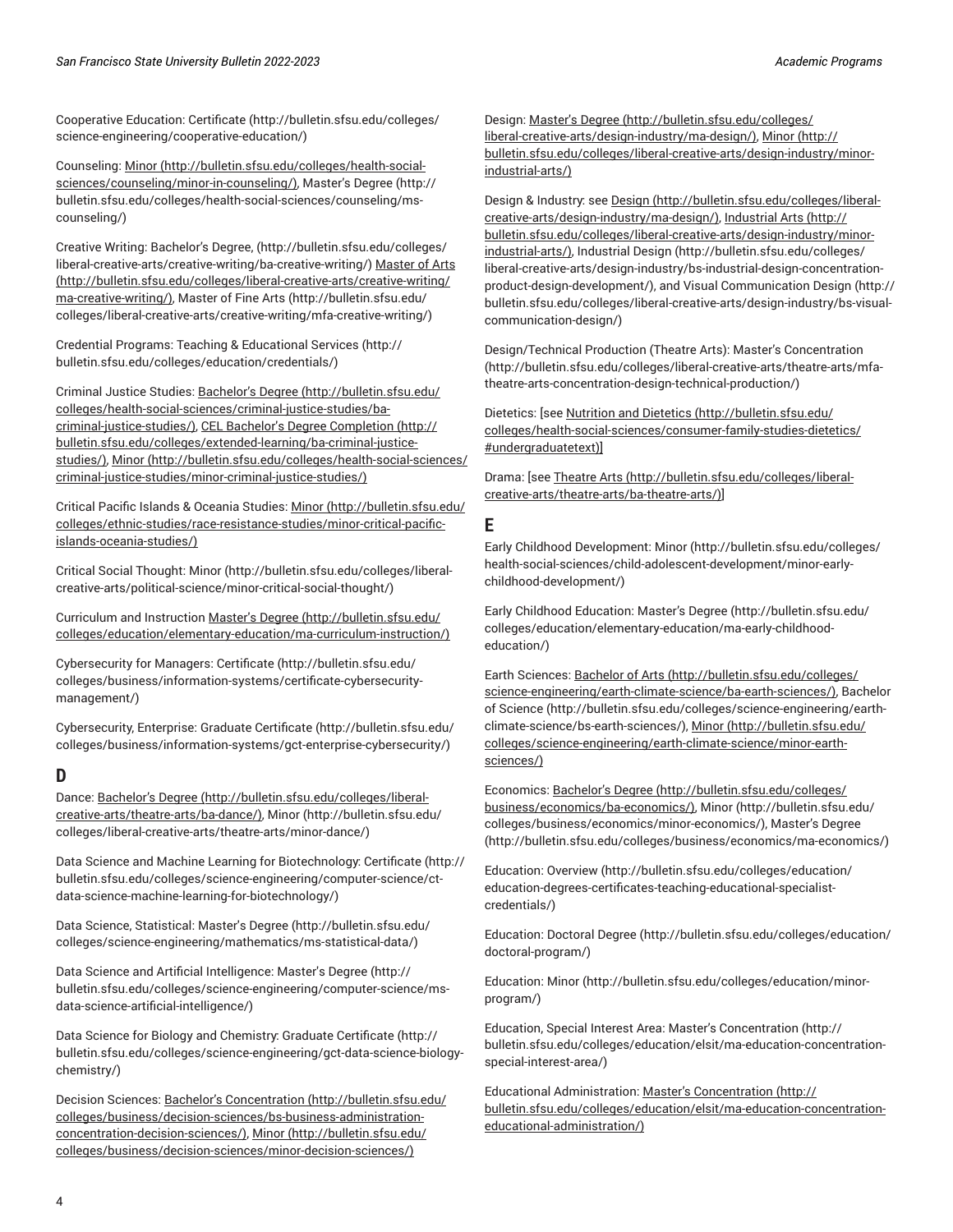Educational Leadership: [Doctoral](http://bulletin.sfsu.edu/colleges/education/doctoral-program/) Degree ([http://bulletin.sfsu.edu/](http://bulletin.sfsu.edu/colleges/education/doctoral-program/) [colleges/education/doctoral-program/](http://bulletin.sfsu.edu/colleges/education/doctoral-program/))

Educational Technology: see Instructional [Technologies \(http://](http://bulletin.sfsu.edu/colleges/education/elsit/ma-education-concentration-instructional-technologies/) [bulletin.sfsu.edu/colleges/education/elsit/ma-education-concentration](http://bulletin.sfsu.edu/colleges/education/elsit/ma-education-concentration-instructional-technologies/)[instructional-technologies/](http://bulletin.sfsu.edu/colleges/education/elsit/ma-education-concentration-instructional-technologies/))

Electrical and Computer Engineering: [Master's](http://bulletin.sfsu.edu/colleges/science-engineering/engineering/ms-electrical-computer-engineering/) Degree [\(http://](http://bulletin.sfsu.edu/colleges/science-engineering/engineering/ms-electrical-computer-engineering/) [bulletin.sfsu.edu/colleges/science-engineering/engineering/ms](http://bulletin.sfsu.edu/colleges/science-engineering/engineering/ms-electrical-computer-engineering/)[electrical-computer-engineering/](http://bulletin.sfsu.edu/colleges/science-engineering/engineering/ms-electrical-computer-engineering/))

Electrical Engineering: [Bachelor's](http://bulletin.sfsu.edu/colleges/science-engineering/engineering/bs-electrical-engineering/) Degree ([http://bulletin.sfsu.edu/](http://bulletin.sfsu.edu/colleges/science-engineering/engineering/bs-electrical-engineering/) [colleges/science-engineering/engineering/bs-electrical-engineering/](http://bulletin.sfsu.edu/colleges/science-engineering/engineering/bs-electrical-engineering/)), [Minor \(http://bulletin.sfsu.edu/colleges/science-engineering/](http://bulletin.sfsu.edu/colleges/science-engineering/engineering/minor-electrical-engineering/) [engineering/minor-electrical-engineering/\)](http://bulletin.sfsu.edu/colleges/science-engineering/engineering/minor-electrical-engineering/)

Elementary Education: Master's [Concentration \(http://bulletin.sfsu.edu/](http://bulletin.sfsu.edu/colleges/education/elementary-education/ma-education-concentration-elementary-education/) [colleges/education/elementary-education/ma-education-concentration](http://bulletin.sfsu.edu/colleges/education/elementary-education/ma-education-concentration-elementary-education/)[elementary-education/](http://bulletin.sfsu.edu/colleges/education/elementary-education/ma-education-concentration-elementary-education/))

Engineering, Civil Engineering: [Bachelor's](http://bulletin.sfsu.edu/colleges/science-engineering/engineering/bs-civil-engineering/) Degree ([http://](http://bulletin.sfsu.edu/colleges/science-engineering/engineering/bs-civil-engineering/) [bulletin.sfsu.edu/colleges/science-engineering/engineering/](http://bulletin.sfsu.edu/colleges/science-engineering/engineering/bs-civil-engineering/) [bs-civil-engineering/\)](http://bulletin.sfsu.edu/colleges/science-engineering/engineering/bs-civil-engineering/), [Minor](http://bulletin.sfsu.edu/colleges/science-engineering/engineering/minor-civil-engineering/) ([http://bulletin.sfsu.edu/colleges/](http://bulletin.sfsu.edu/colleges/science-engineering/engineering/minor-civil-engineering/) [science-engineering/engineering/minor-civil-engineering/\),](http://bulletin.sfsu.edu/colleges/science-engineering/engineering/minor-civil-engineering/) ([http://](http://bulletin.sfsu.edu/colleges/science-engineering/engineering/minor-civil-engineering/) [bulletin.sfsu.edu/colleges/science-engineering/engineering/minor-civil](http://bulletin.sfsu.edu/colleges/science-engineering/engineering/minor-civil-engineering/)[engineering/](http://bulletin.sfsu.edu/colleges/science-engineering/engineering/minor-civil-engineering/)) [Master's](http://bulletin.sfsu.edu/colleges/science-engineering/engineering/ms-civil-engineering/) Degree ([http://bulletin.sfsu.edu/colleges/science](http://bulletin.sfsu.edu/colleges/science-engineering/engineering/ms-civil-engineering/)[engineering/engineering/ms-civil-engineering/](http://bulletin.sfsu.edu/colleges/science-engineering/engineering/ms-civil-engineering/))

Engineering, Computer Engineering: [Bachelor's](http://bulletin.sfsu.edu/colleges/science-engineering/engineering/bs-computer-engineering/) Degree [\(http://](http://bulletin.sfsu.edu/colleges/science-engineering/engineering/bs-computer-engineering/) [bulletin.sfsu.edu/colleges/science-engineering/engineering/bs](http://bulletin.sfsu.edu/colleges/science-engineering/engineering/bs-computer-engineering/)[computer-engineering/](http://bulletin.sfsu.edu/colleges/science-engineering/engineering/bs-computer-engineering/)), [Minor](http://bulletin.sfsu.edu/colleges/science-engineering/engineering/minor-computer-engineering/) ([http://bulletin.sfsu.edu/colleges/science](http://bulletin.sfsu.edu/colleges/science-engineering/engineering/minor-computer-engineering/)[engineering/engineering/minor-computer-engineering/](http://bulletin.sfsu.edu/colleges/science-engineering/engineering/minor-computer-engineering/))

Engineering, Electrical Engineering: [Bachelor's](http://bulletin.sfsu.edu/colleges/science-engineering/engineering/bs-electrical-engineering/) Degree [\(http://](http://bulletin.sfsu.edu/colleges/science-engineering/engineering/bs-electrical-engineering/) [bulletin.sfsu.edu/colleges/science-engineering/engineering/bs](http://bulletin.sfsu.edu/colleges/science-engineering/engineering/bs-electrical-engineering/)[electrical-engineering/](http://bulletin.sfsu.edu/colleges/science-engineering/engineering/bs-electrical-engineering/)), [Minor \(http://bulletin.sfsu.edu/colleges/science](http://bulletin.sfsu.edu/colleges/science-engineering/engineering/minor-electrical-engineering/)[engineering/engineering/minor-electrical-engineering/](http://bulletin.sfsu.edu/colleges/science-engineering/engineering/minor-electrical-engineering/))

Engineering, Electrical and Computer Engineering: [Master's](http://bulletin.sfsu.edu/colleges/science-engineering/engineering/ms-electrical-computer-engineering/) Degree ([http://bulletin.sfsu.edu/colleges/science-engineering/engineering/ms](http://bulletin.sfsu.edu/colleges/science-engineering/engineering/ms-electrical-computer-engineering/)[electrical-computer-engineering/](http://bulletin.sfsu.edu/colleges/science-engineering/engineering/ms-electrical-computer-engineering/))

Engineering, Mechanical Engineering: [Bachelor's](http://bulletin.sfsu.edu/colleges/science-engineering/engineering/bs-mechanical-engineering/) Degree [\(http://](http://bulletin.sfsu.edu/colleges/science-engineering/engineering/bs-mechanical-engineering/) [bulletin.sfsu.edu/colleges/science-engineering/engineering/bs](http://bulletin.sfsu.edu/colleges/science-engineering/engineering/bs-mechanical-engineering/)[mechanical-engineering/](http://bulletin.sfsu.edu/colleges/science-engineering/engineering/bs-mechanical-engineering/)), [Minor](http://bulletin.sfsu.edu/colleges/science-engineering/engineering/minor-mechanical-engineering/) ([http://bulletin.sfsu.edu/colleges/](http://bulletin.sfsu.edu/colleges/science-engineering/engineering/minor-mechanical-engineering/) [science-engineering/engineering/minor-mechanical-engineering/](http://bulletin.sfsu.edu/colleges/science-engineering/engineering/minor-mechanical-engineering/)), [Master's](http://bulletin.sfsu.edu/colleges/science-engineering/engineering/ms-mechanical-engineering/) Degree ([http://bulletin.sfsu.edu/colleges/science-engineering/](http://bulletin.sfsu.edu/colleges/science-engineering/engineering/ms-mechanical-engineering/) [engineering/ms-mechanical-engineering/](http://bulletin.sfsu.edu/colleges/science-engineering/engineering/ms-mechanical-engineering/))

English, Composition: Master's [Concentration](http://bulletin.sfsu.edu/colleges/liberal-creative-arts/english/ma-english-concentration-composition/) [\(http://bulletin.sfsu.edu/](http://bulletin.sfsu.edu/colleges/liberal-creative-arts/english/ma-english-concentration-composition/) [colleges/liberal-creative-arts/english/ma-english-concentration](http://bulletin.sfsu.edu/colleges/liberal-creative-arts/english/ma-english-concentration-composition/)[composition/](http://bulletin.sfsu.edu/colleges/liberal-creative-arts/english/ma-english-concentration-composition/))

English, English and American Literature: [Minor \(http://bulletin.sfsu.edu/](http://bulletin.sfsu.edu/colleges/liberal-creative-arts/english/minor-english-american-literature/) [colleges/liberal-creative-arts/english/minor-english-american-literature/](http://bulletin.sfsu.edu/colleges/liberal-creative-arts/english/minor-english-american-literature/))

English, English Education: Bachelor's [Concentration](http://bulletin.sfsu.edu/colleges/liberal-creative-arts/english/ba-english-concentration-english-education-/) ([http://](http://bulletin.sfsu.edu/colleges/liberal-creative-arts/english/ba-english-concentration-english-education-/) [bulletin.sfsu.edu/colleges/liberal-creative-arts/english/ba-english](http://bulletin.sfsu.edu/colleges/liberal-creative-arts/english/ba-english-concentration-english-education-/)[concentration-english-education-/\)](http://bulletin.sfsu.edu/colleges/liberal-creative-arts/english/ba-english-concentration-english-education-/)

English, Immigrant Literacies: [Certificate](http://bulletin.sfsu.edu/colleges/liberal-creative-arts/english/certificate-immigrant-literacies/) ([http://bulletin.sfsu.edu/](http://bulletin.sfsu.edu/colleges/liberal-creative-arts/english/certificate-immigrant-literacies/) [colleges/liberal-creative-arts/english/certificate-immigrant-literacies/](http://bulletin.sfsu.edu/colleges/liberal-creative-arts/english/certificate-immigrant-literacies/))

English, Linguistics: Bachelor's [Concentration \(http://bulletin.sfsu.edu/](http://bulletin.sfsu.edu/colleges/liberal-creative-arts/english/ba-english-concentration-linguistics/) [colleges/liberal-creative-arts/english/ba-english-concentration](http://bulletin.sfsu.edu/colleges/liberal-creative-arts/english/ba-english-concentration-linguistics/)[linguistics/](http://bulletin.sfsu.edu/colleges/liberal-creative-arts/english/ba-english-concentration-linguistics/)), [Minor](http://bulletin.sfsu.edu/colleges/liberal-creative-arts/english/minor-linguistics/) [\(http://bulletin.sfsu.edu/colleges/liberal-creative-](http://bulletin.sfsu.edu/colleges/liberal-creative-arts/english/minor-linguistics/)

[arts/english/minor-linguistics/\)](http://bulletin.sfsu.edu/colleges/liberal-creative-arts/english/minor-linguistics/), Master's [Concentration \(http://](http://bulletin.sfsu.edu/colleges/liberal-creative-arts/english/ma-english-concentration-linguistics/) [bulletin.sfsu.edu/colleges/liberal-creative-arts/english/ma-english](http://bulletin.sfsu.edu/colleges/liberal-creative-arts/english/ma-english-concentration-linguistics/)[concentration-linguistics/](http://bulletin.sfsu.edu/colleges/liberal-creative-arts/english/ma-english-concentration-linguistics/))

English, Literature: Bachelor's [Concentration](http://bulletin.sfsu.edu/colleges/liberal-creative-arts/english/ba-english-concentration-literature/) ([http://bulletin.sfsu.edu/](http://bulletin.sfsu.edu/colleges/liberal-creative-arts/english/ba-english-concentration-literature/) [colleges/liberal-creative-arts/english/ba-english-concentration](http://bulletin.sfsu.edu/colleges/liberal-creative-arts/english/ba-english-concentration-literature/)[literature/](http://bulletin.sfsu.edu/colleges/liberal-creative-arts/english/ba-english-concentration-literature/))

English, Professional Writing and Rhetoric: Bachelor's [Concentration](http://bulletin.sfsu.edu/colleges/liberal-creative-arts/english/ba-english-concentration-professional-writing-rhetoric/) [\(http://bulletin.sfsu.edu/colleges/liberal-creative-arts/english/ba-english](http://bulletin.sfsu.edu/colleges/liberal-creative-arts/english/ba-english-concentration-professional-writing-rhetoric/)[concentration-professional-writing-rhetoric/](http://bulletin.sfsu.edu/colleges/liberal-creative-arts/english/ba-english-concentration-professional-writing-rhetoric/))

English, Teaching Composition: [Certificate](http://bulletin.sfsu.edu/colleges/liberal-creative-arts/english/certificate-teaching-of-composition/) ([http://bulletin.sfsu.edu/](http://bulletin.sfsu.edu/colleges/liberal-creative-arts/english/certificate-teaching-of-composition/) [colleges/liberal-creative-arts/english/certificate-teaching-of](http://bulletin.sfsu.edu/colleges/liberal-creative-arts/english/certificate-teaching-of-composition/)[composition/\)](http://bulletin.sfsu.edu/colleges/liberal-creative-arts/english/certificate-teaching-of-composition/)

English, Teaching Post-Secondary Reading: [Certificate \(http://](http://bulletin.sfsu.edu/colleges/liberal-creative-arts/english/certificate-teaching-post-secondary-reading/) [bulletin.sfsu.edu/colleges/liberal-creative-arts/english/certificate](http://bulletin.sfsu.edu/colleges/liberal-creative-arts/english/certificate-teaching-post-secondary-reading/)[teaching-post-secondary-reading/\)](http://bulletin.sfsu.edu/colleges/liberal-creative-arts/english/certificate-teaching-post-secondary-reading/)

English, TESOL (Teaching English to Speakers of Other Languages): [Certificate \(http://bulletin.sfsu.edu/colleges/liberal-creative](http://bulletin.sfsu.edu/colleges/liberal-creative-arts/english/certificate-special-study-tesol/)[arts/english/certificate-special-study-tesol/\)](http://bulletin.sfsu.edu/colleges/liberal-creative-arts/english/certificate-special-study-tesol/), Master's [Concentration](http://bulletin.sfsu.edu/colleges/liberal-creative-arts/english/ma-english-concentration-teaching-english-to-speakers-of-other-languages/) [\(http://bulletin.sfsu.edu/colleges/liberal-creative-arts/english/ma](http://bulletin.sfsu.edu/colleges/liberal-creative-arts/english/ma-english-concentration-teaching-english-to-speakers-of-other-languages/)[english-concentration-teaching-english-to-speakers-of-other-languages/\)](http://bulletin.sfsu.edu/colleges/liberal-creative-arts/english/ma-english-concentration-teaching-english-to-speakers-of-other-languages/)

English Literatures: [Master's](http://bulletin.sfsu.edu/colleges/liberal-creative-arts/english/ma-english-literatures/) Degree [\(http://bulletin.sfsu.edu/colleges/](http://bulletin.sfsu.edu/colleges/liberal-creative-arts/english/ma-english-literatures/) [liberal-creative-arts/english/ma-english-literatures/\)](http://bulletin.sfsu.edu/colleges/liberal-creative-arts/english/ma-english-literatures/)

Enterprise Cybersecurity: Graduate [Certificate \(http://bulletin.sfsu.edu/](http://bulletin.sfsu.edu/colleges/business/information-systems/gct-enterprise-cybersecurity/) [colleges/business/information-systems/gct-enterprise-cybersecurity/](http://bulletin.sfsu.edu/colleges/business/information-systems/gct-enterprise-cybersecurity/))

Enterprise Information Systems: Graduate [Certificate](http://bulletin.sfsu.edu/colleges/business/information-systems/certificate-enterprise-information-systems/) ([http://](http://bulletin.sfsu.edu/colleges/business/information-systems/certificate-enterprise-information-systems/) [bulletin.sfsu.edu/colleges/business/information-systems/certificate](http://bulletin.sfsu.edu/colleges/business/information-systems/certificate-enterprise-information-systems/)[enterprise-information-systems/\)](http://bulletin.sfsu.edu/colleges/business/information-systems/certificate-enterprise-information-systems/)

Environmental Science: [Bachelor's](http://bulletin.sfsu.edu/colleges/science-engineering/geography-environment/bs-environmental-science/) Degree ([http://bulletin.sfsu.edu/](http://bulletin.sfsu.edu/colleges/science-engineering/geography-environment/bs-environmental-science/) [colleges/science-engineering/geography-environment/bs-environmental](http://bulletin.sfsu.edu/colleges/science-engineering/geography-environment/bs-environmental-science/)[science/](http://bulletin.sfsu.edu/colleges/science-engineering/geography-environment/bs-environmental-science/))

Environmental Studies: [Bachelor's](http://bulletin.sfsu.edu/colleges/health-social-sciences/environmental-studies/ba-environmental-studies/) Degree ([http://bulletin.sfsu.edu/](http://bulletin.sfsu.edu/colleges/health-social-sciences/environmental-studies/ba-environmental-studies/) [colleges/health-social-sciences/environmental-studies/ba](http://bulletin.sfsu.edu/colleges/health-social-sciences/environmental-studies/ba-environmental-studies/)[environmental-studies/\)](http://bulletin.sfsu.edu/colleges/health-social-sciences/environmental-studies/ba-environmental-studies/)

Environmental Studies, Natural Resource Management and Conservation: Bachelor's [Concentration \(http://bulletin.sfsu.edu/colleges/health-social](http://bulletin.sfsu.edu/colleges/health-social-sciences/environmental-studies/bs-environmental-studies-concentration-natural-resource-management-conservation/)[sciences/environmental-studies/bs-environmental-studies-concentration](http://bulletin.sfsu.edu/colleges/health-social-sciences/environmental-studies/bs-environmental-studies-concentration-natural-resource-management-conservation/)[natural-resource-management-conservation/](http://bulletin.sfsu.edu/colleges/health-social-sciences/environmental-studies/bs-environmental-studies-concentration-natural-resource-management-conservation/))

Equity & Social Justice in Education: Master's [Concentration \(http://](http://bulletin.sfsu.edu/colleges/education/elsit/ma-education-concentration-equity-social-justice-education/) [bulletin.sfsu.edu/colleges/education/elsit/ma-education-concentration](http://bulletin.sfsu.edu/colleges/education/elsit/ma-education-concentration-equity-social-justice-education/)[equity-social-justice-education/\)](http://bulletin.sfsu.edu/colleges/education/elsit/ma-education-concentration-equity-social-justice-education/)

Ethical Artificial Intelligence: [Certificate](http://bulletin.sfsu.edu/colleges/science-engineering/computer-science/certificate-ethical-artificial-intelligence/) ([http://bulletin.sfsu.edu/](http://bulletin.sfsu.edu/colleges/science-engineering/computer-science/certificate-ethical-artificial-intelligence/) [colleges/science-engineering/computer-science/certificate-ethical](http://bulletin.sfsu.edu/colleges/science-engineering/computer-science/certificate-ethical-artificial-intelligence/)[artificial-intelligence/](http://bulletin.sfsu.edu/colleges/science-engineering/computer-science/certificate-ethical-artificial-intelligence/))

Ethnic Studies Empowerment, [Certificate](http://bulletin.sfsu.edu/colleges/ethnic-studies/certificate-ethnic-studies-empowerment/) ([http://bulletin.sfsu.edu/](http://bulletin.sfsu.edu/colleges/ethnic-studies/certificate-ethnic-studies-empowerment/) [colleges/ethnic-studies/certificate-ethnic-studies-empowerment/](http://bulletin.sfsu.edu/colleges/ethnic-studies/certificate-ethnic-studies-empowerment/))

Ethnic Studies: Graduate [Certificate](http://bulletin.sfsu.edu/colleges/ethnic-studies/ethnic-studies/certificate-ethnic-studies/) ([http://bulletin.sfsu.edu/colleges/](http://bulletin.sfsu.edu/colleges/ethnic-studies/ethnic-studies/certificate-ethnic-studies/) [ethnic-studies/ethnic-studies/certificate-ethnic-studies/](http://bulletin.sfsu.edu/colleges/ethnic-studies/ethnic-studies/certificate-ethnic-studies/)), [Master's](http://bulletin.sfsu.edu/colleges/ethnic-studies/ethnic-studies/ma-ethnic-studies/) [Degree \(http://bulletin.sfsu.edu/colleges/ethnic-studies/ethnic-studies/](http://bulletin.sfsu.edu/colleges/ethnic-studies/ethnic-studies/ma-ethnic-studies/) [ma-ethnic-studies/](http://bulletin.sfsu.edu/colleges/ethnic-studies/ethnic-studies/ma-ethnic-studies/))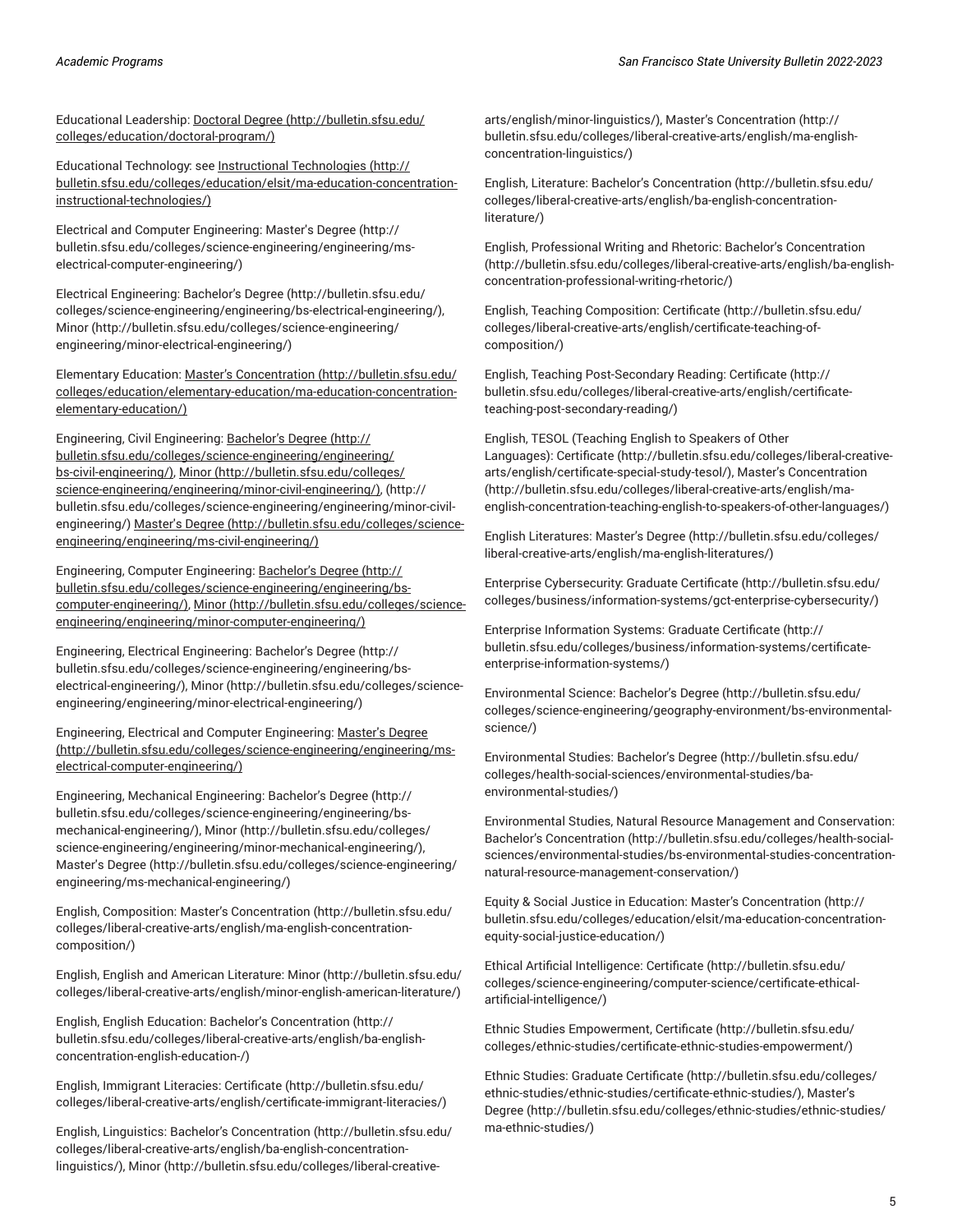Ethnography: [Certificate](http://bulletin.sfsu.edu/colleges/liberal-creative-arts/anthropology/certificate-ethnography/) ([http://bulletin.sfsu.edu/colleges/liberal](http://bulletin.sfsu.edu/colleges/liberal-creative-arts/anthropology/certificate-ethnography/)[creative-arts/anthropology/certificate-ethnography/](http://bulletin.sfsu.edu/colleges/liberal-creative-arts/anthropology/certificate-ethnography/))

European Studies: [Minor](http://bulletin.sfsu.edu/colleges/liberal-creative-arts/international-relations/minor-european-studies/) ([http://bulletin.sfsu.edu/colleges/liberal](http://bulletin.sfsu.edu/colleges/liberal-creative-arts/international-relations/minor-european-studies/)[creative-arts/international-relations/minor-european-studies/](http://bulletin.sfsu.edu/colleges/liberal-creative-arts/international-relations/minor-european-studies/))

Exercise & Movement Sciences: Bachelor's [Concentration](http://bulletin.sfsu.edu/colleges/health-social-sciences/kinesiology/bs-kinesiology-concentration-exercise-movement-sciences/) ([http://](http://bulletin.sfsu.edu/colleges/health-social-sciences/kinesiology/bs-kinesiology-concentration-exercise-movement-sciences/) [bulletin.sfsu.edu/colleges/health-social-sciences/kinesiology/bs](http://bulletin.sfsu.edu/colleges/health-social-sciences/kinesiology/bs-kinesiology-concentration-exercise-movement-sciences/)[kinesiology-concentration-exercise-movement-sciences/\)](http://bulletin.sfsu.edu/colleges/health-social-sciences/kinesiology/bs-kinesiology-concentration-exercise-movement-sciences/)

Exercise Physiology: Graduate [Certificate](http://bulletin.sfsu.edu/colleges/health-social-sciences/kinesiology/ct-exercise-physiology/) ([http://bulletin.sfsu.edu/](http://bulletin.sfsu.edu/colleges/health-social-sciences/kinesiology/ct-exercise-physiology/) [colleges/health-social-sciences/kinesiology/ct-exercise-physiology/](http://bulletin.sfsu.edu/colleges/health-social-sciences/kinesiology/ct-exercise-physiology/))

## <span id="page-5-0"></span>**F**

Family & Consumer Sciences: [Master's](http://bulletin.sfsu.edu/colleges/health-social-sciences/consumer-family-studies-dietetics/ma-family-consumer-sciences/) Degree ([http://bulletin.sfsu.edu/](http://bulletin.sfsu.edu/colleges/health-social-sciences/consumer-family-studies-dietetics/ma-family-consumer-sciences/) [colleges/health-social-sciences/consumer-family-studies-dietetics/ma](http://bulletin.sfsu.edu/colleges/health-social-sciences/consumer-family-studies-dietetics/ma-family-consumer-sciences/)[family-consumer-sciences/\)](http://bulletin.sfsu.edu/colleges/health-social-sciences/consumer-family-studies-dietetics/ma-family-consumer-sciences/)

Family & Community Sciences: [Bachelor's](http://bulletin.sfsu.edu/colleges/health-social-sciences/consumer-family-studies-dietetics/ba-family-community-sciences/) Degree [\(http://](http://bulletin.sfsu.edu/colleges/health-social-sciences/consumer-family-studies-dietetics/ba-family-community-sciences/) [bulletin.sfsu.edu/colleges/health-social-sciences/consumer-family](http://bulletin.sfsu.edu/colleges/health-social-sciences/consumer-family-studies-dietetics/ba-family-community-sciences/)[studies-dietetics/ba-family-community-sciences/](http://bulletin.sfsu.edu/colleges/health-social-sciences/consumer-family-studies-dietetics/ba-family-community-sciences/))

Family Nurse Practitioner: Master's [Concentration](http://bulletin.sfsu.edu/colleges/health-social-sciences/nursing/msn-concentration-family-nurse-practitioner/) [\(http://](http://bulletin.sfsu.edu/colleges/health-social-sciences/nursing/msn-concentration-family-nurse-practitioner/) [bulletin.sfsu.edu/colleges/health-social-sciences/nursing/msn](http://bulletin.sfsu.edu/colleges/health-social-sciences/nursing/msn-concentration-family-nurse-practitioner/)[concentration-family-nurse-practitioner/\)](http://bulletin.sfsu.edu/colleges/health-social-sciences/nursing/msn-concentration-family-nurse-practitioner/), Graduate [Certificate](http://bulletin.sfsu.edu/colleges/health-social-sciences/nursing/family-nurse-practitioner-certificate/) ([http://](http://bulletin.sfsu.edu/colleges/health-social-sciences/nursing/family-nurse-practitioner-certificate/) [bulletin.sfsu.edu/colleges/health-social-sciences/nursing/family-nurse](http://bulletin.sfsu.edu/colleges/health-social-sciences/nursing/family-nurse-practitioner-certificate/)[practitioner-certificate/](http://bulletin.sfsu.edu/colleges/health-social-sciences/nursing/family-nurse-practitioner-certificate/))

#### Film: see [Cinema](#page-1-0) [\(p. 2](#page-1-0))

Finance: Bachelor's [Concentration \(http://bulletin.sfsu.edu/colleges/](http://bulletin.sfsu.edu/colleges/business/finance/bs-business-administration-concentration-finance/) [business/finance/bs-business-administration-concentration-finance/](http://bulletin.sfsu.edu/colleges/business/finance/bs-business-administration-concentration-finance/)), [Minor \(http://bulletin.sfsu.edu/colleges/business/finance/minor](http://bulletin.sfsu.edu/colleges/business/finance/minor-finance/)[finance/\)](http://bulletin.sfsu.edu/colleges/business/finance/minor-finance/), Graduate [Certificate](http://bulletin.sfsu.edu/colleges/business/finance/graduate-certificate-finance/) ([http://bulletin.sfsu.edu/colleges/](http://bulletin.sfsu.edu/colleges/business/finance/graduate-certificate-finance/) [business/finance/graduate-certificate-finance/\)](http://bulletin.sfsu.edu/colleges/business/finance/graduate-certificate-finance/)

Flagship Chinese Language: Bachelor's [Concentration](http://bulletin.sfsu.edu/colleges/liberal-creative-arts/foreign-language/foreign-languages-literatures-chinese/ba-chinese-concentration-flagship-chinese-language/) ([http://](http://bulletin.sfsu.edu/colleges/liberal-creative-arts/foreign-language/foreign-languages-literatures-chinese/ba-chinese-concentration-flagship-chinese-language/) [bulletin.sfsu.edu/colleges/liberal-creative-arts/foreign-language/foreign](http://bulletin.sfsu.edu/colleges/liberal-creative-arts/foreign-language/foreign-languages-literatures-chinese/ba-chinese-concentration-flagship-chinese-language/)[languages-literatures-chinese/ba-chinese-concentration-flagship-chinese](http://bulletin.sfsu.edu/colleges/liberal-creative-arts/foreign-language/foreign-languages-literatures-chinese/ba-chinese-concentration-flagship-chinese-language/)[language/\)](http://bulletin.sfsu.edu/colleges/liberal-creative-arts/foreign-language/foreign-languages-literatures-chinese/ba-chinese-concentration-flagship-chinese-language/)

French: [Bachelor's](http://bulletin.sfsu.edu/colleges/liberal-creative-arts/foreign-language/foreign-languages-literatures-french/ba-french/) Degree ([http://bulletin.sfsu.edu/colleges/liberal](http://bulletin.sfsu.edu/colleges/liberal-creative-arts/foreign-language/foreign-languages-literatures-french/ba-french/)[creative-arts/foreign-language/foreign-languages-literatures-french/ba](http://bulletin.sfsu.edu/colleges/liberal-creative-arts/foreign-language/foreign-languages-literatures-french/ba-french/)[french/](http://bulletin.sfsu.edu/colleges/liberal-creative-arts/foreign-language/foreign-languages-literatures-french/ba-french/)), [Minor](http://bulletin.sfsu.edu/colleges/liberal-creative-arts/foreign-language/foreign-languages-literatures-french/minor-french/) [\(http://bulletin.sfsu.edu/colleges/liberal-creative-arts/](http://bulletin.sfsu.edu/colleges/liberal-creative-arts/foreign-language/foreign-languages-literatures-french/minor-french/) [foreign-language/foreign-languages-literatures-french/minor-french/](http://bulletin.sfsu.edu/colleges/liberal-creative-arts/foreign-language/foreign-languages-literatures-french/minor-french/)), [Master's](http://bulletin.sfsu.edu/colleges/liberal-creative-arts/foreign-language/foreign-languages-literatures-french/ma-french/) Degree ([http://bulletin.sfsu.edu/colleges/liberal-creative-arts/](http://bulletin.sfsu.edu/colleges/liberal-creative-arts/foreign-language/foreign-languages-literatures-french/ma-french/) [foreign-language/foreign-languages-literatures-french/ma-french/\)](http://bulletin.sfsu.edu/colleges/liberal-creative-arts/foreign-language/foreign-languages-literatures-french/ma-french/)

# <span id="page-5-1"></span>**G**

Geographic Information Science: [Master's](http://bulletin.sfsu.edu/colleges/science-engineering/geography-environment/ms-geographic-information-science/) Degree [\(http://](http://bulletin.sfsu.edu/colleges/science-engineering/geography-environment/ms-geographic-information-science/) [bulletin.sfsu.edu/colleges/science-engineering/geography-environment/](http://bulletin.sfsu.edu/colleges/science-engineering/geography-environment/ms-geographic-information-science/) [ms-geographic-information-science/\)](http://bulletin.sfsu.edu/colleges/science-engineering/geography-environment/ms-geographic-information-science/)

Geography: [Bachelor's](http://bulletin.sfsu.edu/colleges/science-engineering/geography-environment/ba-geography/) Degree [\(http://bulletin.sfsu.edu/colleges/science](http://bulletin.sfsu.edu/colleges/science-engineering/geography-environment/ba-geography/)[engineering/geography-environment/ba-geography/\)](http://bulletin.sfsu.edu/colleges/science-engineering/geography-environment/ba-geography/), [Minor \(http://](http://bulletin.sfsu.edu/colleges/science-engineering/geography-environment/minor-geography/) [bulletin.sfsu.edu/colleges/science-engineering/geography-environment/](http://bulletin.sfsu.edu/colleges/science-engineering/geography-environment/minor-geography/) [minor-geography/](http://bulletin.sfsu.edu/colleges/science-engineering/geography-environment/minor-geography/)), [Master's](http://bulletin.sfsu.edu/colleges/science-engineering/geography-environment/ma-geography/) Degree [\(http://bulletin.sfsu.edu/colleges/](http://bulletin.sfsu.edu/colleges/science-engineering/geography-environment/ma-geography/) [science-engineering/geography-environment/ma-geography/\)](http://bulletin.sfsu.edu/colleges/science-engineering/geography-environment/ma-geography/)

Geography, Resource Management and Environmental Planning: Master's [Concentration \(http://bulletin.sfsu.edu/colleges/science](http://bulletin.sfsu.edu/colleges/science-engineering/geography-environment/ma-geography-concentration-resource-management-environmental-planning/)[engineering/geography-environment/ma-geography-concentration](http://bulletin.sfsu.edu/colleges/science-engineering/geography-environment/ma-geography-concentration-resource-management-environmental-planning/)[resource-management-environmental-planning/](http://bulletin.sfsu.edu/colleges/science-engineering/geography-environment/ma-geography-concentration-resource-management-environmental-planning/))

#### Geology: see Earth [Sciences](#page-3-1) [\(p. 4](#page-3-1))

Geosciences: [Master's](http://bulletin.sfsu.edu/colleges/science-engineering/earth-climate-science/ms-geosciences/) Degree [\(http://bulletin.sfsu.edu/colleges/science](http://bulletin.sfsu.edu/colleges/science-engineering/earth-climate-science/ms-geosciences/)[engineering/earth-climate-science/ms-geosciences/](http://bulletin.sfsu.edu/colleges/science-engineering/earth-climate-science/ms-geosciences/))

German: [Bachelor's](http://bulletin.sfsu.edu/colleges/liberal-creative-arts/foreign-language/foreign-languages-literatures-german/ba-german/) Degree ([http://bulletin.sfsu.edu/colleges/liberal](http://bulletin.sfsu.edu/colleges/liberal-creative-arts/foreign-language/foreign-languages-literatures-german/ba-german/)[creative-arts/foreign-language/foreign-languages-literatures-german/ba](http://bulletin.sfsu.edu/colleges/liberal-creative-arts/foreign-language/foreign-languages-literatures-german/ba-german/)[german/](http://bulletin.sfsu.edu/colleges/liberal-creative-arts/foreign-language/foreign-languages-literatures-german/ba-german/)), [Minor](http://bulletin.sfsu.edu/colleges/liberal-creative-arts/foreign-language/foreign-languages-literatures-german/minor-german/) ([http://bulletin.sfsu.edu/colleges/liberal-creative-arts/](http://bulletin.sfsu.edu/colleges/liberal-creative-arts/foreign-language/foreign-languages-literatures-german/minor-german/) [foreign-language/foreign-languages-literatures-german/minor-german/\)](http://bulletin.sfsu.edu/colleges/liberal-creative-arts/foreign-language/foreign-languages-literatures-german/minor-german/)

Gerontology: [Master's](http://bulletin.sfsu.edu/colleges/health-social-sciences/gerontology/ma-gerontology/) Degree [\(http://bulletin.sfsu.edu/colleges/health](http://bulletin.sfsu.edu/colleges/health-social-sciences/gerontology/ma-gerontology/)[social-sciences/gerontology/ma-gerontology/](http://bulletin.sfsu.edu/colleges/health-social-sciences/gerontology/ma-gerontology/))

Global Peace, Human Rights & Justice Studies: [Minor](http://bulletin.sfsu.edu/colleges/liberal-creative-arts/international-relations/minor-global-peace-studies/) ([http://](http://bulletin.sfsu.edu/colleges/liberal-creative-arts/international-relations/minor-global-peace-studies/) [bulletin.sfsu.edu/colleges/liberal-creative-arts/international-relations/](http://bulletin.sfsu.edu/colleges/liberal-creative-arts/international-relations/minor-global-peace-studies/) [minor-global-peace-studies/](http://bulletin.sfsu.edu/colleges/liberal-creative-arts/international-relations/minor-global-peace-studies/))

#### <span id="page-5-2"></span>**H**

Health Education: [Bachelor's](http://bulletin.sfsu.edu/colleges/health-social-sciences/public-health/bs-health-education/) Degree [\(http://bulletin.sfsu.edu/colleges/](http://bulletin.sfsu.edu/colleges/health-social-sciences/public-health/bs-health-education/) [health-social-sciences/public-health/bs-health-education/](http://bulletin.sfsu.edu/colleges/health-social-sciences/public-health/bs-health-education/)), [Minor](http://bulletin.sfsu.edu/colleges/health-social-sciences/public-health/minor-health-education/) [\(http://](http://bulletin.sfsu.edu/colleges/health-social-sciences/public-health/minor-health-education/) [bulletin.sfsu.edu/colleges/health-social-sciences/public-health/minor](http://bulletin.sfsu.edu/colleges/health-social-sciences/public-health/minor-health-education/)[health-education/](http://bulletin.sfsu.edu/colleges/health-social-sciences/public-health/minor-health-education/))

Historical Research: [Certificate \(http://bulletin.sfsu.edu/colleges/liberal](http://bulletin.sfsu.edu/colleges/liberal-creative-arts/history/certificate-historical-research/)[creative-arts/history/certificate-historical-research/](http://bulletin.sfsu.edu/colleges/liberal-creative-arts/history/certificate-historical-research/))

History: [Bachelor's](http://bulletin.sfsu.edu/colleges/liberal-creative-arts/history/ba-history/) Degree ([http://bulletin.sfsu.edu/colleges/liberal](http://bulletin.sfsu.edu/colleges/liberal-creative-arts/history/ba-history/)[creative-arts/history/ba-history/\)](http://bulletin.sfsu.edu/colleges/liberal-creative-arts/history/ba-history/), [Minor](http://bulletin.sfsu.edu/colleges/liberal-creative-arts/history/minor-history/) ([http://bulletin.sfsu.edu/](http://bulletin.sfsu.edu/colleges/liberal-creative-arts/history/minor-history/) [colleges/liberal-creative-arts/history/minor-history/](http://bulletin.sfsu.edu/colleges/liberal-creative-arts/history/minor-history/)), [Master's](http://bulletin.sfsu.edu/colleges/liberal-creative-arts/history/ma-history/) Degree [\(http://bulletin.sfsu.edu/colleges/liberal-creative-arts/history/ma](http://bulletin.sfsu.edu/colleges/liberal-creative-arts/history/ma-history/)[history/\)](http://bulletin.sfsu.edu/colleges/liberal-creative-arts/history/ma-history/)

History Education: [Certificate](http://bulletin.sfsu.edu/colleges/liberal-creative-arts/history/graduate-certificate-history-education/) [\(http://bulletin.sfsu.edu/colleges/liberal](http://bulletin.sfsu.edu/colleges/liberal-creative-arts/history/graduate-certificate-history-education/)[creative-arts/history/graduate-certificate-history-education/](http://bulletin.sfsu.edu/colleges/liberal-creative-arts/history/graduate-certificate-history-education/))

Holistic Health: [Minor](http://bulletin.sfsu.edu/colleges/health-social-sciences/recreation-parks-tourism/minor-holistic-health-studies/) ([http://bulletin.sfsu.edu/colleges/health-social](http://bulletin.sfsu.edu/colleges/health-social-sciences/recreation-parks-tourism/minor-holistic-health-studies/)[sciences/recreation-parks-tourism/minor-holistic-health-studies/](http://bulletin.sfsu.edu/colleges/health-social-sciences/recreation-parks-tourism/minor-holistic-health-studies/)), [Certificate](http://bulletin.sfsu.edu/colleges/health-social-sciences/recreation-parks-tourism/certificate-holistic-health-studies/) ([http://bulletin.sfsu.edu/colleges/health-social-sciences/](http://bulletin.sfsu.edu/colleges/health-social-sciences/recreation-parks-tourism/certificate-holistic-health-studies/) [recreation-parks-tourism/certificate-holistic-health-studies/](http://bulletin.sfsu.edu/colleges/health-social-sciences/recreation-parks-tourism/certificate-holistic-health-studies/))

Hospitality & Tourism Management: [Bachelor's](http://bulletin.sfsu.edu/colleges/business/hospitality-tourism-management/bs-hospitality-tourism-management/) Degree [\(http://](http://bulletin.sfsu.edu/colleges/business/hospitality-tourism-management/bs-hospitality-tourism-management/) [bulletin.sfsu.edu/colleges/business/hospitality-tourism-management/](http://bulletin.sfsu.edu/colleges/business/hospitality-tourism-management/bs-hospitality-tourism-management/) [bs-hospitality-tourism-management/](http://bulletin.sfsu.edu/colleges/business/hospitality-tourism-management/bs-hospitality-tourism-management/)), [Minor](http://bulletin.sfsu.edu/colleges/business/hospitality-tourism-management/minor-hospitality-tourism-management/) ([http://bulletin.sfsu.edu/](http://bulletin.sfsu.edu/colleges/business/hospitality-tourism-management/minor-hospitality-tourism-management/) [colleges/business/hospitality-tourism-management/minor-hospitality](http://bulletin.sfsu.edu/colleges/business/hospitality-tourism-management/minor-hospitality-tourism-management/)[tourism-management/](http://bulletin.sfsu.edu/colleges/business/hospitality-tourism-management/minor-hospitality-tourism-management/)), [Certificate](http://bulletin.sfsu.edu/colleges/extended-learning/hospitality-management/) [\(http://bulletin.sfsu.edu/colleges/](http://bulletin.sfsu.edu/colleges/extended-learning/hospitality-management/) [extended-learning/hospitality-management/\)](http://bulletin.sfsu.edu/colleges/extended-learning/hospitality-management/)

Human Sexuality Studies: [Minor \(http://bulletin.sfsu.edu/colleges/](http://bulletin.sfsu.edu/colleges/health-social-sciences/sexuality-studies/minor-human-sexuality-studies/) [health-social-sciences/sexuality-studies/minor-human-sexuality](http://bulletin.sfsu.edu/colleges/health-social-sciences/sexuality-studies/minor-human-sexuality-studies/)[studies/](http://bulletin.sfsu.edu/colleges/health-social-sciences/sexuality-studies/minor-human-sexuality-studies/)), [Master's](http://bulletin.sfsu.edu/colleges/health-social-sciences/sexuality-studies/ma-human-sexuality-studies/) Degree ([http://bulletin.sfsu.edu/colleges/health](http://bulletin.sfsu.edu/colleges/health-social-sciences/sexuality-studies/ma-human-sexuality-studies/)[social-sciences/sexuality-studies/ma-human-sexuality-studies/](http://bulletin.sfsu.edu/colleges/health-social-sciences/sexuality-studies/ma-human-sexuality-studies/))

Humanities: [Bachelor's](http://bulletin.sfsu.edu/colleges/liberal-creative-arts/humanities/ba-humanities/) Degree ([http://bulletin.sfsu.edu/colleges/](http://bulletin.sfsu.edu/colleges/liberal-creative-arts/humanities/ba-humanities/) [liberal-creative-arts/humanities/ba-humanities/\)](http://bulletin.sfsu.edu/colleges/liberal-creative-arts/humanities/ba-humanities/), [Minor \(http://](http://bulletin.sfsu.edu/colleges/liberal-creative-arts/humanities/minor-humanities/) [bulletin.sfsu.edu/colleges/liberal-creative-arts/humanities/minor](http://bulletin.sfsu.edu/colleges/liberal-creative-arts/humanities/minor-humanities/)[humanities/\)](http://bulletin.sfsu.edu/colleges/liberal-creative-arts/humanities/minor-humanities/), [Master's](http://bulletin.sfsu.edu/colleges/liberal-creative-arts/humanities/ma-humanities/) Degree ([http://bulletin.sfsu.edu/colleges/liberal](http://bulletin.sfsu.edu/colleges/liberal-creative-arts/humanities/ma-humanities/)[creative-arts/humanities/ma-humanities/](http://bulletin.sfsu.edu/colleges/liberal-creative-arts/humanities/ma-humanities/))

#### <span id="page-5-3"></span>**I**

Immigrant Literacies: Graduate [Certificate \(http://bulletin.sfsu.edu/](http://bulletin.sfsu.edu/colleges/liberal-creative-arts/english/certificate-immigrant-literacies/) [colleges/liberal-creative-arts/english/certificate-immigrant-literacies/\)](http://bulletin.sfsu.edu/colleges/liberal-creative-arts/english/certificate-immigrant-literacies/)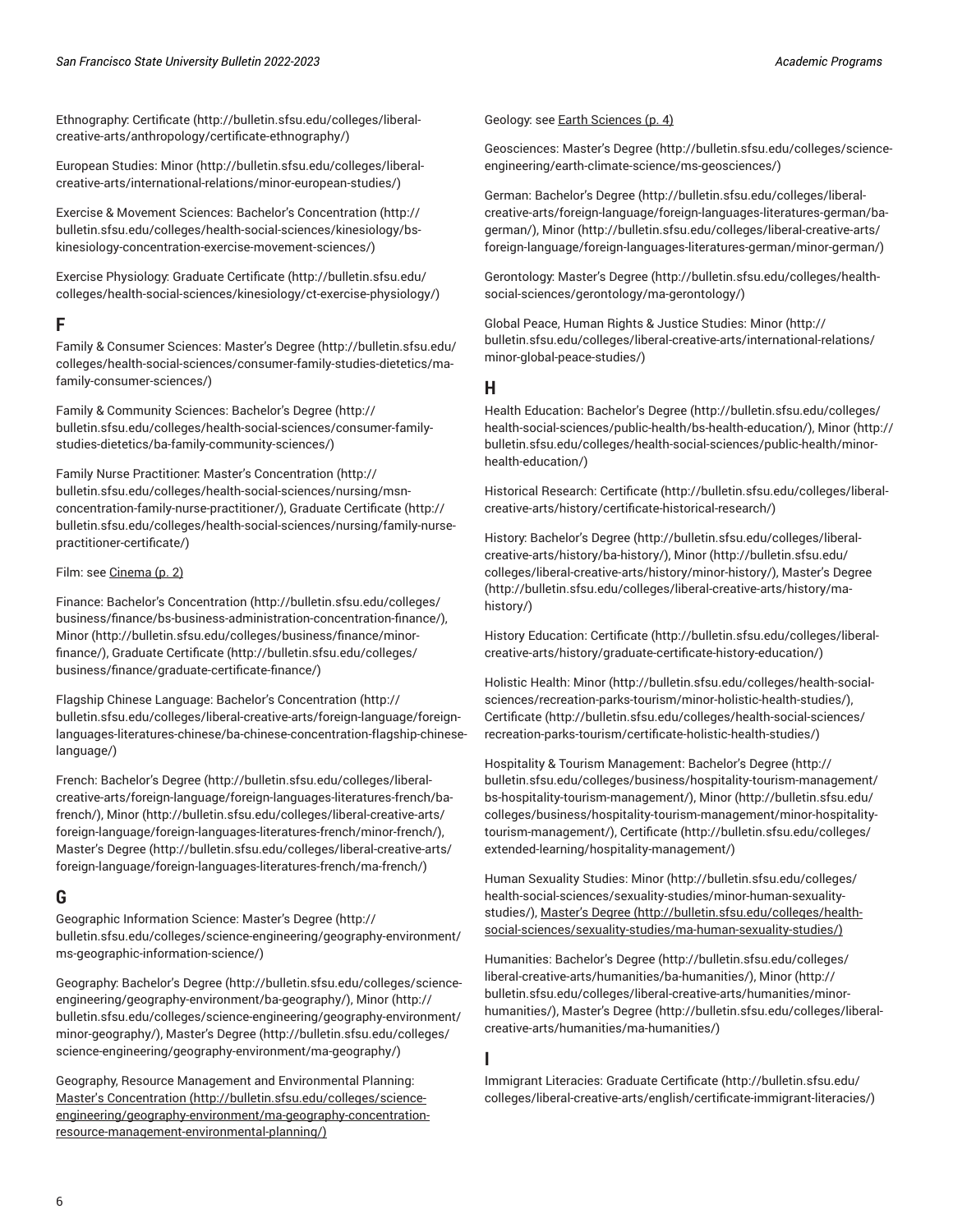Inclusive Early Childhood: Graduate [Certificate](http://bulletin.sfsu.edu/colleges/education/special-education/certificate-inclusive-early-childhood-practices/) ([http://bulletin.sfsu.edu/](http://bulletin.sfsu.edu/colleges/education/special-education/certificate-inclusive-early-childhood-practices/) [colleges/education/special-education/certificate-inclusive-early](http://bulletin.sfsu.edu/colleges/education/special-education/certificate-inclusive-early-childhood-practices/)[childhood-practices/](http://bulletin.sfsu.edu/colleges/education/special-education/certificate-inclusive-early-childhood-practices/))

Industrial Design, Product Design & Development: [Bachelor's](http://bulletin.sfsu.edu/colleges/liberal-creative-arts/design-industry/bs-industrial-design-concentration-product-design-development/) Degree ([http://bulletin.sfsu.edu/colleges/liberal-creative-arts/design-industry/bs](http://bulletin.sfsu.edu/colleges/liberal-creative-arts/design-industry/bs-industrial-design-concentration-product-design-development/)[industrial-design-concentration-product-design-development/](http://bulletin.sfsu.edu/colleges/liberal-creative-arts/design-industry/bs-industrial-design-concentration-product-design-development/))

Industrial Organizational Psychology: [Master's](http://bulletin.sfsu.edu/colleges/science-engineering/psychology/ms-industrial-organizational-psychology/) Degree ([http://](http://bulletin.sfsu.edu/colleges/science-engineering/psychology/ms-industrial-organizational-psychology/) [bulletin.sfsu.edu/colleges/science-engineering/psychology/ms](http://bulletin.sfsu.edu/colleges/science-engineering/psychology/ms-industrial-organizational-psychology/)[industrial-organizational-psychology/\)](http://bulletin.sfsu.edu/colleges/science-engineering/psychology/ms-industrial-organizational-psychology/)

Information Systems: Bachelor's [Concentration \(http://bulletin.sfsu.edu/](http://bulletin.sfsu.edu/colleges/business/information-systems/bs-business-administration-concentration-information-systems/) [colleges/business/information-systems/bs-business-administration](http://bulletin.sfsu.edu/colleges/business/information-systems/bs-business-administration-concentration-information-systems/)[concentration-information-systems/](http://bulletin.sfsu.edu/colleges/business/information-systems/bs-business-administration-concentration-information-systems/)), [Minor](http://bulletin.sfsu.edu/colleges/business/information-systems/minor-information-systems/) ([http://bulletin.sfsu.edu/](http://bulletin.sfsu.edu/colleges/business/information-systems/minor-information-systems/) [colleges/business/information-systems/minor-information-systems/\)](http://bulletin.sfsu.edu/colleges/business/information-systems/minor-information-systems/), Graduate [Certificate](http://bulletin.sfsu.edu/colleges/business/information-systems/certificate-enterprise-information-systems/) ([http://bulletin.sfsu.edu/colleges/business/](http://bulletin.sfsu.edu/colleges/business/information-systems/certificate-enterprise-information-systems/) [information-systems/certificate-enterprise-information-systems/](http://bulletin.sfsu.edu/colleges/business/information-systems/certificate-enterprise-information-systems/))

Information Technology Auditing: [Certificate \(http://bulletin.sfsu.edu/](http://bulletin.sfsu.edu/colleges/business/information-systems/certificate-information-technology-auditing/) [colleges/business/information-systems/certificate-information](http://bulletin.sfsu.edu/colleges/business/information-systems/certificate-information-technology-auditing/)[technology-auditing/\)](http://bulletin.sfsu.edu/colleges/business/information-systems/certificate-information-technology-auditing/)

Integrative Biology: Master's [Concentration](http://bulletin.sfsu.edu/colleges/science-engineering/biology/ms-biology-concentration-eecb/) ([http://bulletin.sfsu.edu/](http://bulletin.sfsu.edu/colleges/science-engineering/biology/ms-biology-concentration-eecb/) [colleges/science-engineering/biology/ms-biology-concentration-eecb/\)](http://bulletin.sfsu.edu/colleges/science-engineering/biology/ms-biology-concentration-eecb/) (formerly Ecology, Evolution, & Conservation Biology)

Instructional Technologies: Master's [Concentration](http://bulletin.sfsu.edu/colleges/education/elsit/ma-education-concentration-instructional-technologies/) ([http://](http://bulletin.sfsu.edu/colleges/education/elsit/ma-education-concentration-instructional-technologies/) [bulletin.sfsu.edu/colleges/education/elsit/ma-education-concentration](http://bulletin.sfsu.edu/colleges/education/elsit/ma-education-concentration-instructional-technologies/)[instructional-technologies/](http://bulletin.sfsu.edu/colleges/education/elsit/ma-education-concentration-instructional-technologies/))

Interdisciplinary Studies (Graduate) [Master's](http://bulletin.sfsu.edu/colleges/all-university/interdisciplinary-studies-graduate/) Degree ([http://](http://bulletin.sfsu.edu/colleges/all-university/interdisciplinary-studies-graduate/) [bulletin.sfsu.edu/colleges/all-university/interdisciplinary-studies](http://bulletin.sfsu.edu/colleges/all-university/interdisciplinary-studies-graduate/)[graduate/](http://bulletin.sfsu.edu/colleges/all-university/interdisciplinary-studies-graduate/))

Interior Design: [Bachelor's](http://bulletin.sfsu.edu/colleges/health-social-sciences/consumer-family-studies-dietetics/bs-interior-design/) Degree ([http://bulletin.sfsu.edu/colleges/](http://bulletin.sfsu.edu/colleges/health-social-sciences/consumer-family-studies-dietetics/bs-interior-design/) [health-social-sciences/consumer-family-studies-dietetics/bs-interior](http://bulletin.sfsu.edu/colleges/health-social-sciences/consumer-family-studies-dietetics/bs-interior-design/)[design/](http://bulletin.sfsu.edu/colleges/health-social-sciences/consumer-family-studies-dietetics/bs-interior-design/))

International Business: Bachelor's [Concentration \(http://](http://bulletin.sfsu.edu/colleges/business/international-business/bs-business-administration-concentration-international-business/) [bulletin.sfsu.edu/colleges/business/international-business/bs-business](http://bulletin.sfsu.edu/colleges/business/international-business/bs-business-administration-concentration-international-business/)[administration-concentration-international-business/](http://bulletin.sfsu.edu/colleges/business/international-business/bs-business-administration-concentration-international-business/)), [Minor](http://bulletin.sfsu.edu/colleges/business/international-business/minor-international-business/) ([http://](http://bulletin.sfsu.edu/colleges/business/international-business/minor-international-business/) [bulletin.sfsu.edu/colleges/business/international-business/minor](http://bulletin.sfsu.edu/colleges/business/international-business/minor-international-business/)[international-business/](http://bulletin.sfsu.edu/colleges/business/international-business/minor-international-business/)), [Certificate \(http://bulletin.sfsu.edu/colleges/](http://bulletin.sfsu.edu/colleges/extended-learning/international-business/) [extended-learning/international-business/\)](http://bulletin.sfsu.edu/colleges/extended-learning/international-business/)

International Business and Global Leadership: Graduate [Certificate](http://bulletin.sfsu.edu/colleges/business/international-business/graduate-certificate-IBaGL/) ([http://bulletin.sfsu.edu/colleges/business/international-business/](http://bulletin.sfsu.edu/colleges/business/international-business/graduate-certificate-IBaGL/) [graduate-certificate-IBaGL/](http://bulletin.sfsu.edu/colleges/business/international-business/graduate-certificate-IBaGL/))

International Relations: [Bachelor's](http://bulletin.sfsu.edu/colleges/liberal-creative-arts/international-relations/ba-international-relations/) Degree ([http://bulletin.sfsu.edu/](http://bulletin.sfsu.edu/colleges/liberal-creative-arts/international-relations/ba-international-relations/) [colleges/liberal-creative-arts/international-relations/ba-international](http://bulletin.sfsu.edu/colleges/liberal-creative-arts/international-relations/ba-international-relations/)[relations/\)](http://bulletin.sfsu.edu/colleges/liberal-creative-arts/international-relations/ba-international-relations/), [Minor \(http://bulletin.sfsu.edu/colleges/liberal-creative-arts/](http://bulletin.sfsu.edu/colleges/liberal-creative-arts/international-relations/minor-international-relations/) [international-relations/minor-international-relations/\)](http://bulletin.sfsu.edu/colleges/liberal-creative-arts/international-relations/minor-international-relations/), [Master's](http://bulletin.sfsu.edu/colleges/liberal-creative-arts/international-relations/ma-international-relations/) Degree ([http://bulletin.sfsu.edu/colleges/liberal-creative-arts/international](http://bulletin.sfsu.edu/colleges/liberal-creative-arts/international-relations/ma-international-relations/)[relations/ma-international-relations/](http://bulletin.sfsu.edu/colleges/liberal-creative-arts/international-relations/ma-international-relations/))

Italian: [Bachelor's](http://bulletin.sfsu.edu/colleges/liberal-creative-arts/foreign-language/foreign-languages-literatures-italian/ba-italian/) Degree [\(http://bulletin.sfsu.edu/colleges/liberal](http://bulletin.sfsu.edu/colleges/liberal-creative-arts/foreign-language/foreign-languages-literatures-italian/ba-italian/)[creative-arts/foreign-language/foreign-languages-literatures-italian/ba](http://bulletin.sfsu.edu/colleges/liberal-creative-arts/foreign-language/foreign-languages-literatures-italian/ba-italian/)[italian/](http://bulletin.sfsu.edu/colleges/liberal-creative-arts/foreign-language/foreign-languages-literatures-italian/ba-italian/)), [Minor \(http://bulletin.sfsu.edu/colleges/liberal-creative-arts/](http://bulletin.sfsu.edu/colleges/liberal-creative-arts/foreign-language/foreign-languages-literatures-italian/minor-italian/) [foreign-language/foreign-languages-literatures-italian/minor-italian/\)](http://bulletin.sfsu.edu/colleges/liberal-creative-arts/foreign-language/foreign-languages-literatures-italian/minor-italian/)

#### <span id="page-6-0"></span>**J**

Japanese: [Bachelor's](http://bulletin.sfsu.edu/colleges/liberal-creative-arts/foreign-language/foreign-languages-literatures-japanese/ba-japanese/) Degree ([http://bulletin.sfsu.edu/colleges/liberal](http://bulletin.sfsu.edu/colleges/liberal-creative-arts/foreign-language/foreign-languages-literatures-japanese/ba-japanese/)[creative-arts/foreign-language/foreign-languages-literatures-japanese/](http://bulletin.sfsu.edu/colleges/liberal-creative-arts/foreign-language/foreign-languages-literatures-japanese/ba-japanese/)

[ba-japanese/](http://bulletin.sfsu.edu/colleges/liberal-creative-arts/foreign-language/foreign-languages-literatures-japanese/ba-japanese/)), [Minor](http://bulletin.sfsu.edu/colleges/liberal-creative-arts/foreign-language/foreign-languages-literatures-japanese/minor-japanese/) [\(http://bulletin.sfsu.edu/colleges/liberal-creative](http://bulletin.sfsu.edu/colleges/liberal-creative-arts/foreign-language/foreign-languages-literatures-japanese/minor-japanese/)[arts/foreign-language/foreign-languages-literatures-japanese/minor](http://bulletin.sfsu.edu/colleges/liberal-creative-arts/foreign-language/foreign-languages-literatures-japanese/minor-japanese/)[japanese/](http://bulletin.sfsu.edu/colleges/liberal-creative-arts/foreign-language/foreign-languages-literatures-japanese/minor-japanese/))

Jewish Studies: [Bachelor's](http://bulletin.sfsu.edu/colleges/liberal-creative-arts/jewish-studies/ba-modern-jewish-studies/) Degree [\(http://bulletin.sfsu.edu/colleges/](http://bulletin.sfsu.edu/colleges/liberal-creative-arts/jewish-studies/ba-modern-jewish-studies/) [liberal-creative-arts/jewish-studies/ba-modern-jewish-studies/\)](http://bulletin.sfsu.edu/colleges/liberal-creative-arts/jewish-studies/ba-modern-jewish-studies/), [Minor](http://bulletin.sfsu.edu/colleges/liberal-creative-arts/jewish-studies/minor-jewish-studies/) [\(http://bulletin.sfsu.edu/colleges/liberal-creative-arts/jewish-studies/](http://bulletin.sfsu.edu/colleges/liberal-creative-arts/jewish-studies/minor-jewish-studies/) [minor-jewish-studies/](http://bulletin.sfsu.edu/colleges/liberal-creative-arts/jewish-studies/minor-jewish-studies/))

Journalism: [Minor \(http://bulletin.sfsu.edu/colleges/liberal-creative-arts/](http://bulletin.sfsu.edu/colleges/liberal-creative-arts/journalism/minor-journalism/) [journalism/minor-journalism/](http://bulletin.sfsu.edu/colleges/liberal-creative-arts/journalism/minor-journalism/))

Journalism, Bilingual Spanish: [Bachelor's](http://bulletin.sfsu.edu/colleges/liberal-creative-arts/journalism/ba-bilingual-spanish-journalism/) Degree ([http://](http://bulletin.sfsu.edu/colleges/liberal-creative-arts/journalism/ba-bilingual-spanish-journalism/) [bulletin.sfsu.edu/colleges/liberal-creative-arts/journalism/ba-bilingual](http://bulletin.sfsu.edu/colleges/liberal-creative-arts/journalism/ba-bilingual-spanish-journalism/)[spanish-journalism/](http://bulletin.sfsu.edu/colleges/liberal-creative-arts/journalism/ba-bilingual-spanish-journalism/))

Journalism, Photojournalism: Bachelor's [Concentration](http://bulletin.sfsu.edu/colleges/liberal-creative-arts/journalism/ba-journalism-concentration-photojournalism/) ([http://](http://bulletin.sfsu.edu/colleges/liberal-creative-arts/journalism/ba-journalism-concentration-photojournalism/) [bulletin.sfsu.edu/colleges/liberal-creative-arts/journalism/ba-journalism](http://bulletin.sfsu.edu/colleges/liberal-creative-arts/journalism/ba-journalism-concentration-photojournalism/)[concentration-photojournalism/\)](http://bulletin.sfsu.edu/colleges/liberal-creative-arts/journalism/ba-journalism-concentration-photojournalism/)

Journalism, Print and Online: Bachelor's [Concentration](http://bulletin.sfsu.edu/colleges/liberal-creative-arts/journalism/ba-journalism-concentration-print-online-journalism/) ([http://](http://bulletin.sfsu.edu/colleges/liberal-creative-arts/journalism/ba-journalism-concentration-print-online-journalism/) [bulletin.sfsu.edu/colleges/liberal-creative-arts/journalism/ba-journalism](http://bulletin.sfsu.edu/colleges/liberal-creative-arts/journalism/ba-journalism-concentration-print-online-journalism/)[concentration-print-online-journalism/\)](http://bulletin.sfsu.edu/colleges/liberal-creative-arts/journalism/ba-journalism-concentration-print-online-journalism/)

#### <span id="page-6-1"></span>**K**

Kinesiology: [Master's](http://bulletin.sfsu.edu/colleges/health-social-sciences/kinesiology/ms-kinesiology/) Degree [\(http://bulletin.sfsu.edu/colleges/health](http://bulletin.sfsu.edu/colleges/health-social-sciences/kinesiology/ms-kinesiology/)[social-sciences/kinesiology/ms-kinesiology/\)](http://bulletin.sfsu.edu/colleges/health-social-sciences/kinesiology/ms-kinesiology/)

Kinesiology, Exercise and Movement Sciences: Bachelor's [Concentration](http://bulletin.sfsu.edu/colleges/health-social-sciences/kinesiology/bs-kinesiology-concentration-exercise-movement-sciences/) [\(http://bulletin.sfsu.edu/colleges/health-social-sciences/kinesiology/bs](http://bulletin.sfsu.edu/colleges/health-social-sciences/kinesiology/bs-kinesiology-concentration-exercise-movement-sciences/)[kinesiology-concentration-exercise-movement-sciences/\)](http://bulletin.sfsu.edu/colleges/health-social-sciences/kinesiology/bs-kinesiology-concentration-exercise-movement-sciences/)

Kinesiology, Integrated Teacher Education Program (ITEP) in Physical Education: Bachelor's [Concentration \(http://bulletin.sfsu.edu/colleges/](http://bulletin.sfsu.edu/colleges/health-social-sciences/kinesiology/bs-kinesiology-concentration-physical-education/) [health-social-sciences/kinesiology/bs-kinesiology-concentration](http://bulletin.sfsu.edu/colleges/health-social-sciences/kinesiology/bs-kinesiology-concentration-physical-education/)[physical-education/\)](http://bulletin.sfsu.edu/colleges/health-social-sciences/kinesiology/bs-kinesiology-concentration-physical-education/)

#### <span id="page-6-2"></span>**L**

Labor & Employment Studies: [Bachelor's](http://bulletin.sfsu.edu/colleges/business/labor-employment-studies/ba-labor-employment-studies/) Degree [\(http://bulletin.sfsu.edu/](http://bulletin.sfsu.edu/colleges/business/labor-employment-studies/ba-labor-employment-studies/) [colleges/business/labor-employment-studies/ba-labor-employment](http://bulletin.sfsu.edu/colleges/business/labor-employment-studies/ba-labor-employment-studies/)[studies/](http://bulletin.sfsu.edu/colleges/business/labor-employment-studies/ba-labor-employment-studies/)), [Minor](http://bulletin.sfsu.edu/colleges/business/labor-employment-studies/minor-labor-employment-studies/) ([http://bulletin.sfsu.edu/colleges/business/labor](http://bulletin.sfsu.edu/colleges/business/labor-employment-studies/minor-labor-employment-studies/)[employment-studies/minor-labor-employment-studies/](http://bulletin.sfsu.edu/colleges/business/labor-employment-studies/minor-labor-employment-studies/))

Latin American Studies: [Minor \(http://bulletin.sfsu.edu/colleges/liberal](http://bulletin.sfsu.edu/colleges/liberal-creative-arts/international-relations/minor-latin-american-studies/)[creative-arts/international-relations/minor-latin-american-studies/](http://bulletin.sfsu.edu/colleges/liberal-creative-arts/international-relations/minor-latin-american-studies/))

Latina/Latino Studies: [Bachelor's](http://bulletin.sfsu.edu/colleges/ethnic-studies/latina-latino-studies/ba-latina-latino-studies/) Degree ([http://bulletin.sfsu.edu/](http://bulletin.sfsu.edu/colleges/ethnic-studies/latina-latino-studies/ba-latina-latino-studies/) [colleges/ethnic-studies/latina-latino-studies/ba-latina-latino-studies/](http://bulletin.sfsu.edu/colleges/ethnic-studies/latina-latino-studies/ba-latina-latino-studies/)), [Minor](http://bulletin.sfsu.edu/colleges/ethnic-studies/latina-latino-studies/minor-latina-latino-studies/) ([http://bulletin.sfsu.edu/colleges/ethnic-studies/latina-latino](http://bulletin.sfsu.edu/colleges/ethnic-studies/latina-latino-studies/minor-latina-latino-studies/)[studies/minor-latina-latino-studies/\)](http://bulletin.sfsu.edu/colleges/ethnic-studies/latina-latino-studies/minor-latina-latino-studies/)

Lesbian, Gay, Bisexual & Transgender Studies: [Minor](http://bulletin.sfsu.edu/colleges/health-social-sciences/sexuality-studies/minor-lesbian-gay-bisexual-transgender-studies/) [\(http://](http://bulletin.sfsu.edu/colleges/health-social-sciences/sexuality-studies/minor-lesbian-gay-bisexual-transgender-studies/) [bulletin.sfsu.edu/colleges/health-social-sciences/sexuality-studies/](http://bulletin.sfsu.edu/colleges/health-social-sciences/sexuality-studies/minor-lesbian-gay-bisexual-transgender-studies/) [minor-lesbian-gay-bisexual-transgender-studies/](http://bulletin.sfsu.edu/colleges/health-social-sciences/sexuality-studies/minor-lesbian-gay-bisexual-transgender-studies/))

Liberal and Creative Arts: [Certificate](http://bulletin.sfsu.edu/colleges/extended-learning/ct-liberal-creative-arts/) ([http://bulletin.sfsu.edu/colleges/](http://bulletin.sfsu.edu/colleges/extended-learning/ct-liberal-creative-arts/) [extended-learning/ct-liberal-creative-arts/](http://bulletin.sfsu.edu/colleges/extended-learning/ct-liberal-creative-arts/))

Liberal Studies: [Bachelor's](http://bulletin.sfsu.edu/colleges/liberal-creative-arts/liberal-studies/ba-liberal-studies/) Degree ([http://bulletin.sfsu.edu/colleges/](http://bulletin.sfsu.edu/colleges/liberal-creative-arts/liberal-studies/ba-liberal-studies/) [liberal-creative-arts/liberal-studies/ba-liberal-studies/](http://bulletin.sfsu.edu/colleges/liberal-creative-arts/liberal-studies/ba-liberal-studies/))

Liberal Studies Integrated Teacher Preparation: [Bachelor's](http://bulletin.sfsu.edu/colleges/liberal-creative-arts/humanities/ba-liberal-studies-itp/) Degree [\(http://](http://bulletin.sfsu.edu/colleges/liberal-creative-arts/humanities/ba-liberal-studies-itp/) [bulletin.sfsu.edu/colleges/liberal-creative-arts/humanities/ba-liberal](http://bulletin.sfsu.edu/colleges/liberal-creative-arts/humanities/ba-liberal-studies-itp/)[studies-itp/\)](http://bulletin.sfsu.edu/colleges/liberal-creative-arts/humanities/ba-liberal-studies-itp/)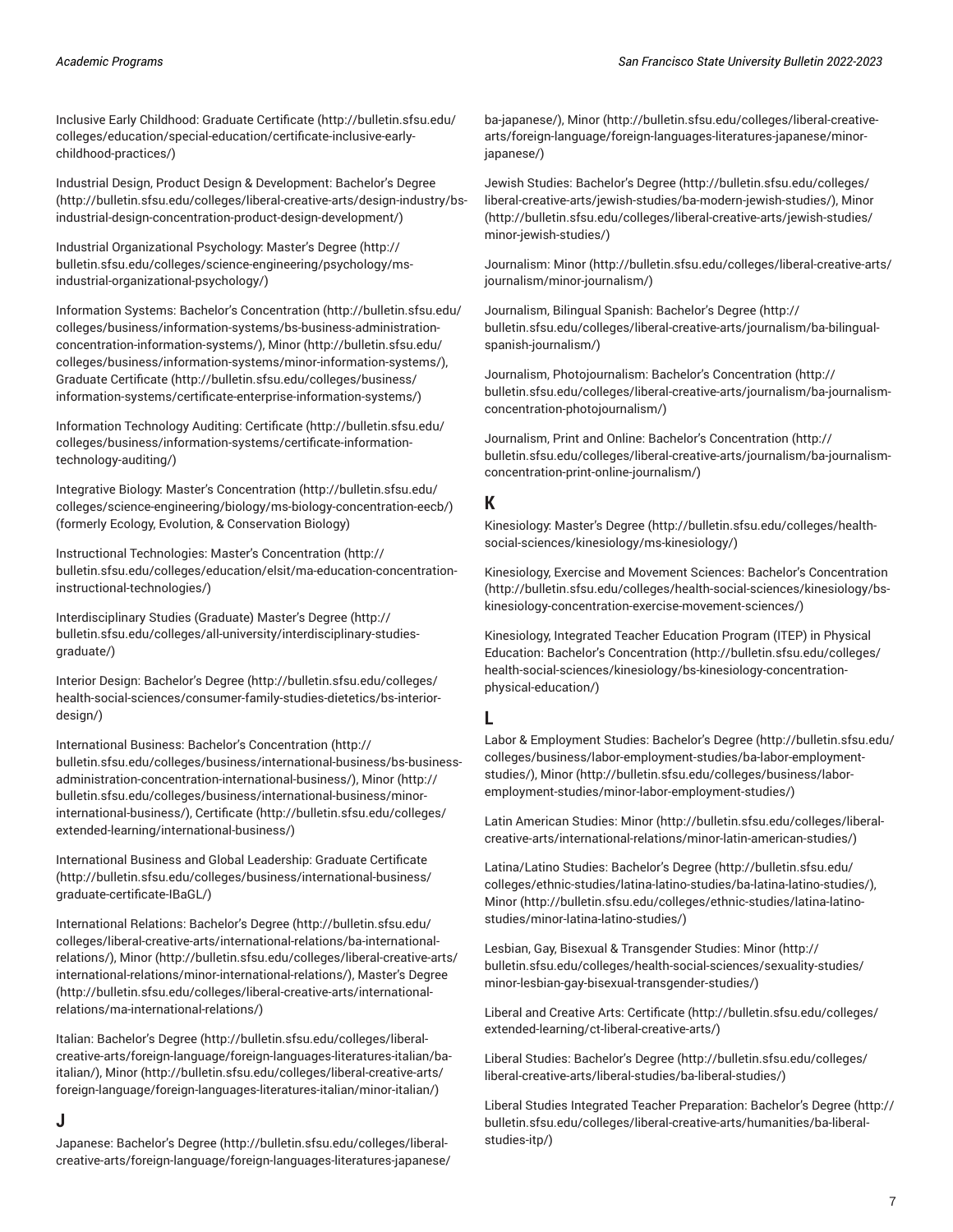Linguistics: Bachelor's [Concentration \(http://bulletin.sfsu.edu/colleges/](http://bulletin.sfsu.edu/colleges/liberal-creative-arts/english/ba-english-concentration-linguistics/) [liberal-creative-arts/english/ba-english-concentration-linguistics/\)](http://bulletin.sfsu.edu/colleges/liberal-creative-arts/english/ba-english-concentration-linguistics/), [Minor](http://bulletin.sfsu.edu/colleges/liberal-creative-arts/english/minor-linguistics/) ([http://bulletin.sfsu.edu/colleges/liberal-creative-arts/english/minor](http://bulletin.sfsu.edu/colleges/liberal-creative-arts/english/minor-linguistics/)[linguistics/](http://bulletin.sfsu.edu/colleges/liberal-creative-arts/english/minor-linguistics/)), Master's [Concentration](http://bulletin.sfsu.edu/colleges/liberal-creative-arts/english/ma-english-concentration-linguistics/) ([http://bulletin.sfsu.edu/colleges/](http://bulletin.sfsu.edu/colleges/liberal-creative-arts/english/ma-english-concentration-linguistics/) [liberal-creative-arts/english/ma-english-concentration-linguistics/\)](http://bulletin.sfsu.edu/colleges/liberal-creative-arts/english/ma-english-concentration-linguistics/)

Literature: Bachelor's [Concentration \(http://bulletin.sfsu.edu/colleges/](http://bulletin.sfsu.edu/colleges/liberal-creative-arts/english/ba-english-concentration-literature/) [liberal-creative-arts/english/ba-english-concentration-literature/\)](http://bulletin.sfsu.edu/colleges/liberal-creative-arts/english/ba-english-concentration-literature/)

Literature in English[: \(http://bulletin.sfsu.edu/colleges/liberal-creative](http://bulletin.sfsu.edu/colleges/liberal-creative-arts/english/minor-english-american-literature/)[arts/english/minor-english-american-literature/](http://bulletin.sfsu.edu/colleges/liberal-creative-arts/english/minor-english-american-literature/)) [Minor](http://bulletin.sfsu.edu/colleges/liberal-creative-arts/english/minor-english-american-literature/) ([http://](http://bulletin.sfsu.edu/colleges/liberal-creative-arts/english/minor-english-american-literature/) [bulletin.sfsu.edu/colleges/liberal-creative-arts/english/minor-english](http://bulletin.sfsu.edu/colleges/liberal-creative-arts/english/minor-english-american-literature/)[american-literature/](http://bulletin.sfsu.edu/colleges/liberal-creative-arts/english/minor-english-american-literature/))

#### <span id="page-7-0"></span>**M**

Management: Bachelor's [Concentration \(http://bulletin.sfsu.edu/](http://bulletin.sfsu.edu/colleges/business/management/bs-business-administration-concentration-management/) [colleges/business/management/bs-business-administration](http://bulletin.sfsu.edu/colleges/business/management/bs-business-administration-concentration-management/)[concentration-management/](http://bulletin.sfsu.edu/colleges/business/management/bs-business-administration-concentration-management/)), [Minor](http://bulletin.sfsu.edu/colleges/business/management/minor-management/) ([http://bulletin.sfsu.edu/colleges/](http://bulletin.sfsu.edu/colleges/business/management/minor-management/) [business/management/minor-management/\)](http://bulletin.sfsu.edu/colleges/business/management/minor-management/)

Marine and Estuarine Sciences (Interdisciplinary): [Master's](http://bulletin.sfsu.edu/colleges/science-engineering/marine-science/#graduatetextcontainer) Degree ([http://bulletin.sfsu.edu/colleges/science-engineering/marine-science/](http://bulletin.sfsu.edu/colleges/science-engineering/marine-science/#graduatetextcontainer) [#graduatetextcontainer\)](http://bulletin.sfsu.edu/colleges/science-engineering/marine-science/#graduatetextcontainer)

Marine Science: Bachelor's [Concentration \(http://bulletin.sfsu.edu/](http://bulletin.sfsu.edu/colleges/science-engineering/biology/bs-biology-concentration-marine-science/) [colleges/science-engineering/biology/bs-biology-concentration-marine](http://bulletin.sfsu.edu/colleges/science-engineering/biology/bs-biology-concentration-marine-science/)[science/\)](http://bulletin.sfsu.edu/colleges/science-engineering/biology/bs-biology-concentration-marine-science/)

Marketing: Bachelor's [Concentration](http://bulletin.sfsu.edu/colleges/business/marketing/bs-business-administration-concentration-marketing/) [\(http://bulletin.sfsu.edu/colleges/](http://bulletin.sfsu.edu/colleges/business/marketing/bs-business-administration-concentration-marketing/) [business/marketing/bs-business-administration-concentration](http://bulletin.sfsu.edu/colleges/business/marketing/bs-business-administration-concentration-marketing/)[marketing/\)](http://bulletin.sfsu.edu/colleges/business/marketing/bs-business-administration-concentration-marketing/), [Minor \(http://bulletin.sfsu.edu/colleges/business/](http://bulletin.sfsu.edu/colleges/business/marketing/minor-marketing/) [marketing/minor-marketing/](http://bulletin.sfsu.edu/colleges/business/marketing/minor-marketing/))

Marketing in the Digital Economy: [Certificate](http://bulletin.sfsu.edu/colleges/business/marketing/graduate-certificate-marketing-digital-economy/) ([http://bulletin.sfsu.edu/](http://bulletin.sfsu.edu/colleges/business/marketing/graduate-certificate-marketing-digital-economy/) [colleges/business/marketing/graduate-certificate-marketing-digital](http://bulletin.sfsu.edu/colleges/business/marketing/graduate-certificate-marketing-digital-economy/)[economy/](http://bulletin.sfsu.edu/colleges/business/marketing/graduate-certificate-marketing-digital-economy/))

Marriage, Family & Child Counseling: Master's [Concentration \(http://](http://bulletin.sfsu.edu/colleges/health-social-sciences/counseling/ms-counseling-concentration-marriage-famiyl-child-counseling/) [bulletin.sfsu.edu/colleges/health-social-sciences/counseling/ms](http://bulletin.sfsu.edu/colleges/health-social-sciences/counseling/ms-counseling-concentration-marriage-famiyl-child-counseling/)[counseling-concentration-marriage-famiyl-child-counseling/\)](http://bulletin.sfsu.edu/colleges/health-social-sciences/counseling/ms-counseling-concentration-marriage-famiyl-child-counseling/)

Mathematics: [Minor](http://bulletin.sfsu.edu/colleges/science-engineering/mathematics/minor-mathematics/) [\(http://bulletin.sfsu.edu/colleges/science](http://bulletin.sfsu.edu/colleges/science-engineering/mathematics/minor-mathematics/)[engineering/mathematics/minor-mathematics/](http://bulletin.sfsu.edu/colleges/science-engineering/mathematics/minor-mathematics/)), [Master's](http://bulletin.sfsu.edu/colleges/science-engineering/mathematics/ma-mathematics/) Degree ([http://](http://bulletin.sfsu.edu/colleges/science-engineering/mathematics/ma-mathematics/) [bulletin.sfsu.edu/colleges/science-engineering/mathematics/ma](http://bulletin.sfsu.edu/colleges/science-engineering/mathematics/ma-mathematics/)[mathematics/\)](http://bulletin.sfsu.edu/colleges/science-engineering/mathematics/ma-mathematics/)

Mathematics, Advanced Study: Bachelor's [Concentration](http://bulletin.sfsu.edu/colleges/science-engineering/mathematics/ba-mathematics-concentration-mathematics-for-advanced-study/) ([http://](http://bulletin.sfsu.edu/colleges/science-engineering/mathematics/ba-mathematics-concentration-mathematics-for-advanced-study/) [bulletin.sfsu.edu/colleges/science-engineering/mathematics/ba](http://bulletin.sfsu.edu/colleges/science-engineering/mathematics/ba-mathematics-concentration-mathematics-for-advanced-study/)[mathematics-concentration-mathematics-for-advanced-study/](http://bulletin.sfsu.edu/colleges/science-engineering/mathematics/ba-mathematics-concentration-mathematics-for-advanced-study/))

Mathematics, Applied: [Bachelor's](http://bulletin.sfsu.edu/colleges/science-engineering/mathematics/bs-applied-mathematics/) Degree [\(http://bulletin.sfsu.edu/](http://bulletin.sfsu.edu/colleges/science-engineering/mathematics/bs-applied-mathematics/) [colleges/science-engineering/mathematics/bs-applied-mathematics/\)](http://bulletin.sfsu.edu/colleges/science-engineering/mathematics/bs-applied-mathematics/)

Mathematics, Liberal Arts: Bachelor's [Concentration](http://bulletin.sfsu.edu/colleges/science-engineering/mathematics/ba-mathematics-concentration-liberal-arts/) [\(http://](http://bulletin.sfsu.edu/colleges/science-engineering/mathematics/ba-mathematics-concentration-liberal-arts/) [bulletin.sfsu.edu/colleges/science-engineering/mathematics/ba](http://bulletin.sfsu.edu/colleges/science-engineering/mathematics/ba-mathematics-concentration-liberal-arts/)[mathematics-concentration-liberal-arts/](http://bulletin.sfsu.edu/colleges/science-engineering/mathematics/ba-mathematics-concentration-liberal-arts/))

Mathematics, Teaching: Bachelor's [Concentration](http://bulletin.sfsu.edu/colleges/science-engineering/mathematics/ba-mathematics-concentration-teaching/) ([http://](http://bulletin.sfsu.edu/colleges/science-engineering/mathematics/ba-mathematics-concentration-teaching/) [bulletin.sfsu.edu/colleges/science-engineering/mathematics/ba](http://bulletin.sfsu.edu/colleges/science-engineering/mathematics/ba-mathematics-concentration-teaching/)[mathematics-concentration-teaching/\)](http://bulletin.sfsu.edu/colleges/science-engineering/mathematics/ba-mathematics-concentration-teaching/)

Mechanical Engineering: [Bachelor's](http://bulletin.sfsu.edu/colleges/science-engineering/engineering/bs-mechanical-engineering/) Degree [\(http://bulletin.sfsu.edu/](http://bulletin.sfsu.edu/colleges/science-engineering/engineering/bs-mechanical-engineering/) [colleges/science-engineering/engineering/bs-mechanical-engineering/](http://bulletin.sfsu.edu/colleges/science-engineering/engineering/bs-mechanical-engineering/)), [Minor \(http://bulletin.sfsu.edu/colleges/science-engineering/](http://bulletin.sfsu.edu/colleges/science-engineering/engineering/minor-mechanical-engineering/) [engineering/minor-mechanical-engineering/\)](http://bulletin.sfsu.edu/colleges/science-engineering/engineering/minor-mechanical-engineering/), [Master's](http://bulletin.sfsu.edu/colleges/science-engineering/engineering/ms-mechanical-engineering/) Degree ([http://](http://bulletin.sfsu.edu/colleges/science-engineering/engineering/ms-mechanical-engineering/)

[bulletin.sfsu.edu/colleges/science-engineering/engineering/ms](http://bulletin.sfsu.edu/colleges/science-engineering/engineering/ms-mechanical-engineering/)[mechanical-engineering/\)](http://bulletin.sfsu.edu/colleges/science-engineering/engineering/ms-mechanical-engineering/)

Media Literacy: [Minor](http://bulletin.sfsu.edu/colleges/liberal-creative-arts/broadcast-electronic-communication-arts/minor-media-literacy/) [\(http://bulletin.sfsu.edu/colleges/liberal-creative](http://bulletin.sfsu.edu/colleges/liberal-creative-arts/broadcast-electronic-communication-arts/minor-media-literacy/)[arts/broadcast-electronic-communication-arts/minor-media-literacy/\)](http://bulletin.sfsu.edu/colleges/liberal-creative-arts/broadcast-electronic-communication-arts/minor-media-literacy/)

Medical Technology: see Clinical [Laboratory](http://bulletin.sfsu.edu/colleges/health-social-sciences/physical-therapy-clinical-laboratory-science/graduate-certificate-clinical-laboratory-science/) Science ([http://](http://bulletin.sfsu.edu/colleges/health-social-sciences/physical-therapy-clinical-laboratory-science/graduate-certificate-clinical-laboratory-science/) [bulletin.sfsu.edu/colleges/health-social-sciences/physical-therapy](http://bulletin.sfsu.edu/colleges/health-social-sciences/physical-therapy-clinical-laboratory-science/graduate-certificate-clinical-laboratory-science/)[clinical-laboratory-science/graduate-certificate-clinical-laboratory](http://bulletin.sfsu.edu/colleges/health-social-sciences/physical-therapy-clinical-laboratory-science/graduate-certificate-clinical-laboratory-science/)[science/](http://bulletin.sfsu.edu/colleges/health-social-sciences/physical-therapy-clinical-laboratory-science/graduate-certificate-clinical-laboratory-science/)) or [Biomedical Science \(http://bulletin.sfsu.edu/colleges/](http://bulletin.sfsu.edu/colleges/science-engineering/biology/#graduateprogramstext) [science-engineering/biology/#graduateprogramstext\)](http://bulletin.sfsu.edu/colleges/science-engineering/biology/#graduateprogramstext)

Mental Health Counseling (Clinical): [Master's](http://bulletin.sfsu.edu/colleges/health-social-sciences/counseling/ms-clinical-rehabilitation-mental-health-counseling/) Degree [\(http://](http://bulletin.sfsu.edu/colleges/health-social-sciences/counseling/ms-clinical-rehabilitation-mental-health-counseling/) [bulletin.sfsu.edu/colleges/health-social-sciences/counseling/ms-clinical](http://bulletin.sfsu.edu/colleges/health-social-sciences/counseling/ms-clinical-rehabilitation-mental-health-counseling/)[rehabilitation-mental-health-counseling/](http://bulletin.sfsu.edu/colleges/health-social-sciences/counseling/ms-clinical-rehabilitation-mental-health-counseling/))

Meteorology: see Earth [Sciences](http://bulletin.sfsu.edu/colleges/science-engineering/earth-climate-science/bs-earth-sciences/) ([http://bulletin.sfsu.edu/colleges/](http://bulletin.sfsu.edu/colleges/science-engineering/earth-climate-science/bs-earth-sciences/) [science-engineering/earth-climate-science/bs-earth-sciences/](http://bulletin.sfsu.edu/colleges/science-engineering/earth-climate-science/bs-earth-sciences/))

Microbiology: Bachelor's [Concentration \(http://bulletin.sfsu.edu/](http://bulletin.sfsu.edu/colleges/science-engineering/biology/bs-biology-concentration-microbiology/) [colleges/science-engineering/biology/bs-biology-concentration](http://bulletin.sfsu.edu/colleges/science-engineering/biology/bs-biology-concentration-microbiology/)[microbiology/](http://bulletin.sfsu.edu/colleges/science-engineering/biology/bs-biology-concentration-microbiology/))

Migration and Refugee Studies: [Undergraduate](http://bulletin.sfsu.edu/colleges/liberal-creative-arts/international-relations/cert-migration-refugee-studies/) Certificate ([http://](http://bulletin.sfsu.edu/colleges/liberal-creative-arts/international-relations/cert-migration-refugee-studies/) [bulletin.sfsu.edu/colleges/liberal-creative-arts/international-relations/](http://bulletin.sfsu.edu/colleges/liberal-creative-arts/international-relations/cert-migration-refugee-studies/) [cert-migration-refugee-studies/](http://bulletin.sfsu.edu/colleges/liberal-creative-arts/international-relations/cert-migration-refugee-studies/))

Middle East & Islamic Studies: [Minor \(http://bulletin.sfsu.edu/colleges/](http://bulletin.sfsu.edu/colleges/liberal-creative-arts/international-relations/minor-middle-east-islamic-studies/) [liberal-creative-arts/international-relations/minor-middle-east-islamic](http://bulletin.sfsu.edu/colleges/liberal-creative-arts/international-relations/minor-middle-east-islamic-studies/)[studies/](http://bulletin.sfsu.edu/colleges/liberal-creative-arts/international-relations/minor-middle-east-islamic-studies/))

Modern Greek Studies: [Minor \(http://bulletin.sfsu.edu/colleges/liberal](http://bulletin.sfsu.edu/colleges/liberal-creative-arts/classics/minor-modern-greek-studies/)[creative-arts/classics/minor-modern-greek-studies/\)](http://bulletin.sfsu.edu/colleges/liberal-creative-arts/classics/minor-modern-greek-studies/) (Temporarily Suspended)

Modern Languages & Literatures: see [Individual Languages \(http://](http://bulletin.sfsu.edu/colleges/liberal-creative-arts/foreign-language/#programstext) [bulletin.sfsu.edu/colleges/liberal-creative-arts/foreign-language/](http://bulletin.sfsu.edu/colleges/liberal-creative-arts/foreign-language/#programstext) [#programstext\)](http://bulletin.sfsu.edu/colleges/liberal-creative-arts/foreign-language/#programstext)

Modern Language Learning and Teaching: [Certificate](http://bulletin.sfsu.edu/colleges/liberal-creative-arts/foreign-language/certificate-modern-language-learning-teaching/) ([http://](http://bulletin.sfsu.edu/colleges/liberal-creative-arts/foreign-language/certificate-modern-language-learning-teaching/) [bulletin.sfsu.edu/colleges/liberal-creative-arts/foreign-language/](http://bulletin.sfsu.edu/colleges/liberal-creative-arts/foreign-language/certificate-modern-language-learning-teaching/) [certificate-modern-language-learning-teaching/\)](http://bulletin.sfsu.edu/colleges/liberal-creative-arts/foreign-language/certificate-modern-language-learning-teaching/)

Movement Science: Graduate [Certificate](http://bulletin.sfsu.edu/colleges/health-social-sciences/kinesiology/ct-movement-science/) ([http://bulletin.sfsu.edu/](http://bulletin.sfsu.edu/colleges/health-social-sciences/kinesiology/ct-movement-science/) [colleges/health-social-sciences/kinesiology/ct-movement-science/\)](http://bulletin.sfsu.edu/colleges/health-social-sciences/kinesiology/ct-movement-science/)

Museum Studies: [Minor](http://bulletin.sfsu.edu/colleges/liberal-creative-arts/art/minor-museum-studies/) ([http://bulletin.sfsu.edu/colleges/liberal](http://bulletin.sfsu.edu/colleges/liberal-creative-arts/art/minor-museum-studies/)[creative-arts/art/minor-museum-studies/](http://bulletin.sfsu.edu/colleges/liberal-creative-arts/art/minor-museum-studies/)), [Master's](http://bulletin.sfsu.edu/colleges/liberal-creative-arts/art/ma-museum-studies/) Degree [\(http://](http://bulletin.sfsu.edu/colleges/liberal-creative-arts/art/ma-museum-studies/) [bulletin.sfsu.edu/colleges/liberal-creative-arts/art/ma-museum-studies/](http://bulletin.sfsu.edu/colleges/liberal-creative-arts/art/ma-museum-studies/))

Music: [Bachelor](http://bulletin.sfsu.edu/colleges/liberal-creative-arts/music/ba-music/) of Arts [\(http://bulletin.sfsu.edu/colleges/liberal-creative](http://bulletin.sfsu.edu/colleges/liberal-creative-arts/music/ba-music/)[arts/music/ba-music/\)](http://bulletin.sfsu.edu/colleges/liberal-creative-arts/music/ba-music/), [Bachelor of Music \(http://bulletin.sfsu.edu/](http://bulletin.sfsu.edu/colleges/liberal-creative-arts/music/bm/) [colleges/liberal-creative-arts/music/bm/](http://bulletin.sfsu.edu/colleges/liberal-creative-arts/music/bm/)), [Minor](http://bulletin.sfsu.edu/colleges/liberal-creative-arts/music/minor-music/) ([http://bulletin.sfsu.edu/](http://bulletin.sfsu.edu/colleges/liberal-creative-arts/music/minor-music/) [colleges/liberal-creative-arts/music/minor-music/](http://bulletin.sfsu.edu/colleges/liberal-creative-arts/music/minor-music/)), [Master](http://bulletin.sfsu.edu/colleges/liberal-creative-arts/music/ma-music/) of Arts [\(http://bulletin.sfsu.edu/colleges/liberal-creative-arts/music/ma-music/](http://bulletin.sfsu.edu/colleges/liberal-creative-arts/music/ma-music/)), [Master of Music](http://bulletin.sfsu.edu/colleges/liberal-creative-arts/music/mm/) ([http://bulletin.sfsu.edu/colleges/liberal-creative-arts/](http://bulletin.sfsu.edu/colleges/liberal-creative-arts/music/mm/) [music/mm/\)](http://bulletin.sfsu.edu/colleges/liberal-creative-arts/music/mm/)

Music and Recording Industry: [Certificate](http://bulletin.sfsu.edu/colleges/extended-learning/music-recording-industry/) ([http://bulletin.sfsu.edu/](http://bulletin.sfsu.edu/colleges/extended-learning/music-recording-industry/) [colleges/extended-learning/music-recording-industry/](http://bulletin.sfsu.edu/colleges/extended-learning/music-recording-industry/))

## <span id="page-7-1"></span>**N**

Natural Resource Management & Conservation: Bachelor's [Concentration](http://bulletin.sfsu.edu/colleges/health-social-sciences/environmental-studies/bs-environmental-studies-concentration-natural-resource-management-conservation/) [\(http://bulletin.sfsu.edu/colleges/health-social-sciences/environmental-](http://bulletin.sfsu.edu/colleges/health-social-sciences/environmental-studies/bs-environmental-studies-concentration-natural-resource-management-conservation/)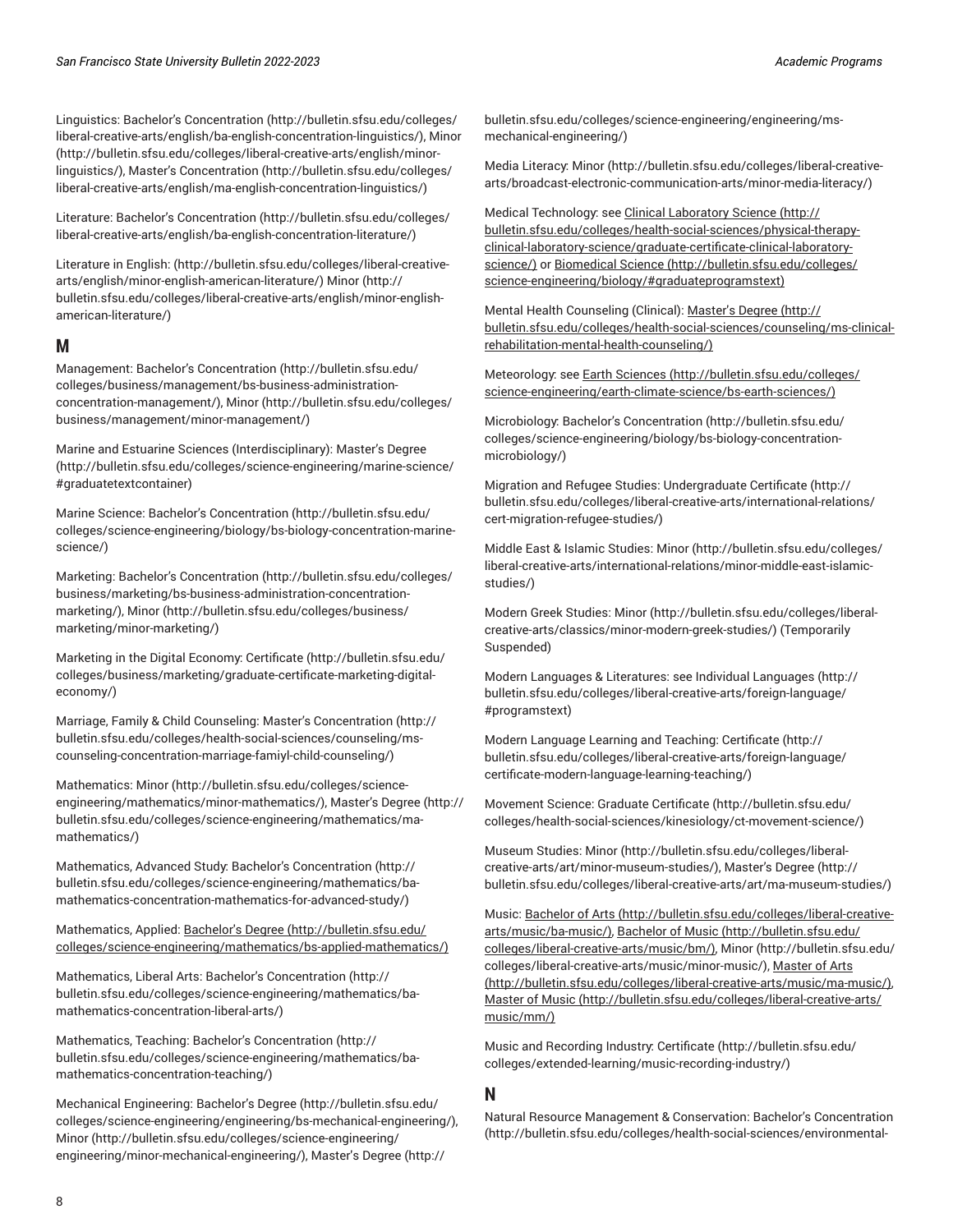[studies/bs-environmental-studies-concentration-natural-resource](http://bulletin.sfsu.edu/colleges/health-social-sciences/environmental-studies/bs-environmental-studies-concentration-natural-resource-management-conservation/)[management-conservation/\)](http://bulletin.sfsu.edu/colleges/health-social-sciences/environmental-studies/bs-environmental-studies-concentration-natural-resource-management-conservation/)

Nursing: [Bachelor's](http://bulletin.sfsu.edu/colleges/health-social-sciences/nursing/bsn/) Degree [\(http://bulletin.sfsu.edu/colleges/health](http://bulletin.sfsu.edu/colleges/health-social-sciences/nursing/bsn/)[social-sciences/nursing/bsn/\)](http://bulletin.sfsu.edu/colleges/health-social-sciences/nursing/bsn/), [ADN-BSN](http://bulletin.sfsu.edu/colleges/health-social-sciences/nursing/bs-rns/) ([http://bulletin.sfsu.edu/](http://bulletin.sfsu.edu/colleges/health-social-sciences/nursing/bs-rns/) [colleges/health-social-sciences/nursing/bs-rns/\)](http://bulletin.sfsu.edu/colleges/health-social-sciences/nursing/bs-rns/), [Master's](http://bulletin.sfsu.edu/colleges/health-social-sciences/nursing/msn/) Degree (<http://bulletin.sfsu.edu/colleges/health-social-sciences/nursing/msn/>)

Nursing, Family Nurse Practitioner: Master's [Concentration](http://bulletin.sfsu.edu/colleges/health-social-sciences/nursing/msn-concentration-family-nurse-practitioner/) ([http://](http://bulletin.sfsu.edu/colleges/health-social-sciences/nursing/msn-concentration-family-nurse-practitioner/) [bulletin.sfsu.edu/colleges/health-social-sciences/nursing/msn](http://bulletin.sfsu.edu/colleges/health-social-sciences/nursing/msn-concentration-family-nurse-practitioner/)[concentration-family-nurse-practitioner/\)](http://bulletin.sfsu.edu/colleges/health-social-sciences/nursing/msn-concentration-family-nurse-practitioner/), Graduate [Certificate](http://bulletin.sfsu.edu/colleges/health-social-sciences/nursing/family-nurse-practitioner-certificate/) ([http://](http://bulletin.sfsu.edu/colleges/health-social-sciences/nursing/family-nurse-practitioner-certificate/) [bulletin.sfsu.edu/colleges/health-social-sciences/nursing/family-nurse](http://bulletin.sfsu.edu/colleges/health-social-sciences/nursing/family-nurse-practitioner-certificate/)[practitioner-certificate/](http://bulletin.sfsu.edu/colleges/health-social-sciences/nursing/family-nurse-practitioner-certificate/))

Nutrition and Dietetics: [Bachelor's](http://bulletin.sfsu.edu/colleges/health-social-sciences/consumer-family-studies-dietetics/#undergraduatetext) Degree ([http://bulletin.sfsu.edu/](http://bulletin.sfsu.edu/colleges/health-social-sciences/consumer-family-studies-dietetics/#undergraduatetext) [colleges/health-social-sciences/consumer-family-studies-dietetics/](http://bulletin.sfsu.edu/colleges/health-social-sciences/consumer-family-studies-dietetics/#undergraduatetext) [#undergraduatetext](http://bulletin.sfsu.edu/colleges/health-social-sciences/consumer-family-studies-dietetics/#undergraduatetext)), Graduate [Certificate \(http://bulletin.sfsu.edu/](http://bulletin.sfsu.edu/colleges/health-social-sciences/consumer-family-studies-dietetics/certificate-dietetics/) [colleges/health-social-sciences/consumer-family-studies-dietetics/](http://bulletin.sfsu.edu/colleges/health-social-sciences/consumer-family-studies-dietetics/certificate-dietetics/) [certificate-dietetics/\)](http://bulletin.sfsu.edu/colleges/health-social-sciences/consumer-family-studies-dietetics/certificate-dietetics/)

Nutrition and Dietetics, Dietetics and Nutrition Science: [Bachelor's](http://bulletin.sfsu.edu/colleges/health-social-sciences/consumer-family-studies-dietetics/bs-dietetics-conc-nutrition-science/) [Concentration](http://bulletin.sfsu.edu/colleges/health-social-sciences/consumer-family-studies-dietetics/bs-dietetics-conc-nutrition-science/) ([http://bulletin.sfsu.edu/colleges/health-social-sciences/](http://bulletin.sfsu.edu/colleges/health-social-sciences/consumer-family-studies-dietetics/bs-dietetics-conc-nutrition-science/) [consumer-family-studies-dietetics/bs-dietetics-conc-nutrition-science/\)](http://bulletin.sfsu.edu/colleges/health-social-sciences/consumer-family-studies-dietetics/bs-dietetics-conc-nutrition-science/)

Nutrition and Dietetics, Foods and Community Nutrition: [Bachelor's](http://bulletin.sfsu.edu/colleges/health-social-sciences/consumer-family-studies-dietetics/bs-dietetics-conc-foods-community-nutrition/) [Concentration](http://bulletin.sfsu.edu/colleges/health-social-sciences/consumer-family-studies-dietetics/bs-dietetics-conc-foods-community-nutrition/) ([http://bulletin.sfsu.edu/colleges/health-social-sciences/](http://bulletin.sfsu.edu/colleges/health-social-sciences/consumer-family-studies-dietetics/bs-dietetics-conc-foods-community-nutrition/) [consumer-family-studies-dietetics/bs-dietetics-conc-foods-community](http://bulletin.sfsu.edu/colleges/health-social-sciences/consumer-family-studies-dietetics/bs-dietetics-conc-foods-community-nutrition/)[nutrition/\)](http://bulletin.sfsu.edu/colleges/health-social-sciences/consumer-family-studies-dietetics/bs-dietetics-conc-foods-community-nutrition/)

#### <span id="page-8-0"></span>**O**

Oceanography: see Earth [Sciences](http://bulletin.sfsu.edu/colleges/science-engineering/earth-climate-science/bs-earth-sciences/) ([http://bulletin.sfsu.edu/colleges/](http://bulletin.sfsu.edu/colleges/science-engineering/earth-climate-science/bs-earth-sciences/) [science-engineering/earth-climate-science/bs-earth-sciences/\)](http://bulletin.sfsu.edu/colleges/science-engineering/earth-climate-science/bs-earth-sciences/)

## <span id="page-8-1"></span>**P**

Pacific Asian Studies: [Minor \(http://bulletin.sfsu.edu/colleges/liberal](http://bulletin.sfsu.edu/colleges/liberal-creative-arts/foreign-language/minor-pacific-asian-studies/)[creative-arts/foreign-language/minor-pacific-asian-studies/\)](http://bulletin.sfsu.edu/colleges/liberal-creative-arts/foreign-language/minor-pacific-asian-studies/)

Paralegal Studies: [Certificate](http://bulletin.sfsu.edu/colleges/extended-learning/paralegal-studies/) ([http://bulletin.sfsu.edu/colleges/extended](http://bulletin.sfsu.edu/colleges/extended-learning/paralegal-studies/)[learning/paralegal-studies/](http://bulletin.sfsu.edu/colleges/extended-learning/paralegal-studies/))

Persian Studies: [Minor](http://bulletin.sfsu.edu/colleges/liberal-creative-arts/foreign-language/foreign-languages-literatures-persian/#undergraduatetext) ([http://bulletin.sfsu.edu/colleges/liberal](http://bulletin.sfsu.edu/colleges/liberal-creative-arts/foreign-language/foreign-languages-literatures-persian/#undergraduatetext)[creative-arts/foreign-language/foreign-languages-literatures-persian/](http://bulletin.sfsu.edu/colleges/liberal-creative-arts/foreign-language/foreign-languages-literatures-persian/#undergraduatetext) [#undergraduatetext](http://bulletin.sfsu.edu/colleges/liberal-creative-arts/foreign-language/foreign-languages-literatures-persian/#undergraduatetext))

Philosophy: [Bachelor's](http://bulletin.sfsu.edu/colleges/liberal-creative-arts/philosphy/ba-philosophy/) Degree [\(http://bulletin.sfsu.edu/colleges/liberal](http://bulletin.sfsu.edu/colleges/liberal-creative-arts/philosphy/ba-philosophy/)[creative-arts/philosphy/ba-philosophy/](http://bulletin.sfsu.edu/colleges/liberal-creative-arts/philosphy/ba-philosophy/)), [Minor](http://bulletin.sfsu.edu/colleges/liberal-creative-arts/philosphy/minor-philosophy/) ([http://bulletin.sfsu.edu/](http://bulletin.sfsu.edu/colleges/liberal-creative-arts/philosphy/minor-philosophy/) [colleges/liberal-creative-arts/philosphy/minor-philosophy/\)](http://bulletin.sfsu.edu/colleges/liberal-creative-arts/philosphy/minor-philosophy/), [Master's](http://bulletin.sfsu.edu/colleges/liberal-creative-arts/philosphy/ma-philosophy/) [Degree](http://bulletin.sfsu.edu/colleges/liberal-creative-arts/philosphy/ma-philosophy/) ([http://bulletin.sfsu.edu/colleges/liberal-creative-arts/philosphy/](http://bulletin.sfsu.edu/colleges/liberal-creative-arts/philosphy/ma-philosophy/) [ma-philosophy/](http://bulletin.sfsu.edu/colleges/liberal-creative-arts/philosphy/ma-philosophy/))

Philosophy and Law: Bachelor's [Concentration](http://bulletin.sfsu.edu/colleges/liberal-creative-arts/philosphy/ba-philosophy-concentration-philosophy-law/) ([http://bulletin.sfsu.edu/](http://bulletin.sfsu.edu/colleges/liberal-creative-arts/philosphy/ba-philosophy-concentration-philosophy-law/) [colleges/liberal-creative-arts/philosphy/ba-philosophy-concentration](http://bulletin.sfsu.edu/colleges/liberal-creative-arts/philosphy/ba-philosophy-concentration-philosophy-law/)[philosophy-law/](http://bulletin.sfsu.edu/colleges/liberal-creative-arts/philosphy/ba-philosophy-concentration-philosophy-law/))

Philosophy & Religio[n:](http://bulletin.sfsu.edu/colleges/liberal-creative-arts/philosphy/ba-philosophy-religion/) ([http://bulletin.sfsu.edu/colleges/liberal-creative](http://bulletin.sfsu.edu/colleges/liberal-creative-arts/philosphy/ba-philosophy-religion/)[arts/philosphy/ba-philosophy-religion/](http://bulletin.sfsu.edu/colleges/liberal-creative-arts/philosphy/ba-philosophy-religion/)) [Bachelor's](http://bulletin.sfsu.edu/colleges/liberal-creative-arts/philosphy/ba-philosophy-religion/) Degree [\(http://](http://bulletin.sfsu.edu/colleges/liberal-creative-arts/philosphy/ba-philosophy-religion/) [bulletin.sfsu.edu/colleges/liberal-creative-arts/philosphy/ba-philosophy](http://bulletin.sfsu.edu/colleges/liberal-creative-arts/philosphy/ba-philosophy-religion/)[religion/\)](http://bulletin.sfsu.edu/colleges/liberal-creative-arts/philosphy/ba-philosophy-religion/), [Minor](http://bulletin.sfsu.edu/colleges/liberal-creative-arts/philosphy/minor-philosoph-religion/) ([http://bulletin.sfsu.edu/colleges/liberal-creative-arts/](http://bulletin.sfsu.edu/colleges/liberal-creative-arts/philosphy/minor-philosoph-religion/) [philosphy/minor-philosoph-religion/\)](http://bulletin.sfsu.edu/colleges/liberal-creative-arts/philosphy/minor-philosoph-religion/)

Photojournalism: Bachelor's [Concentration \(http://bulletin.sfsu.edu/](http://bulletin.sfsu.edu/colleges/liberal-creative-arts/journalism/ba-journalism-concentration-photojournalism/) [colleges/liberal-creative-arts/journalism/ba-journalism-concentration](http://bulletin.sfsu.edu/colleges/liberal-creative-arts/journalism/ba-journalism-concentration-photojournalism/)[photojournalism/](http://bulletin.sfsu.edu/colleges/liberal-creative-arts/journalism/ba-journalism-concentration-photojournalism/))

Physical Activity: Social Scientific Perspectives: Graduate [Certificate](http://bulletin.sfsu.edu/colleges/health-social-sciences/kinesiology/ct-physical-activity-social-scientific-perspectives/) [\(http://bulletin.sfsu.edu/colleges/health-social-sciences/kinesiology/ct](http://bulletin.sfsu.edu/colleges/health-social-sciences/kinesiology/ct-physical-activity-social-scientific-perspectives/)[physical-activity-social-scientific-perspectives/](http://bulletin.sfsu.edu/colleges/health-social-sciences/kinesiology/ct-physical-activity-social-scientific-perspectives/))

Physical Education (Integrated Teacher Education Program in): Bachelor's [Concentration \(http://bulletin.sfsu.edu/colleges/health-social](http://bulletin.sfsu.edu/colleges/health-social-sciences/kinesiology/bs-kinesiology-concentration-physical-education/)[sciences/kinesiology/bs-kinesiology-concentration-physical-education/\)](http://bulletin.sfsu.edu/colleges/health-social-sciences/kinesiology/bs-kinesiology-concentration-physical-education/)

Physical Therapy: [Doctoral](http://bulletin.sfsu.edu/colleges/health-social-sciences/physical-therapy-clinical-laboratory-science/doctor-of-physical-therapy/) Degree ([http://bulletin.sfsu.edu/colleges/](http://bulletin.sfsu.edu/colleges/health-social-sciences/physical-therapy-clinical-laboratory-science/doctor-of-physical-therapy/) [health-social-sciences/physical-therapy-clinical-laboratory-science/](http://bulletin.sfsu.edu/colleges/health-social-sciences/physical-therapy-clinical-laboratory-science/doctor-of-physical-therapy/) [doctor-of-physical-therapy/](http://bulletin.sfsu.edu/colleges/health-social-sciences/physical-therapy-clinical-laboratory-science/doctor-of-physical-therapy/))

Physics: [Bachelor](http://bulletin.sfsu.edu/colleges/science-engineering/physics-astronomy/ba-physics/) of Arts [\(http://bulletin.sfsu.edu/colleges/science](http://bulletin.sfsu.edu/colleges/science-engineering/physics-astronomy/ba-physics/)[engineering/physics-astronomy/ba-physics/\)](http://bulletin.sfsu.edu/colleges/science-engineering/physics-astronomy/ba-physics/), [Bachelor of Science](http://bulletin.sfsu.edu/colleges/science-engineering/physics-astronomy/bs-physics/) [\(http://bulletin.sfsu.edu/colleges/science-engineering/physics](http://bulletin.sfsu.edu/colleges/science-engineering/physics-astronomy/bs-physics/)[astronomy/bs-physics/](http://bulletin.sfsu.edu/colleges/science-engineering/physics-astronomy/bs-physics/))[, \(http://bulletin.sfsu.edu/colleges/science](http://bulletin.sfsu.edu/colleges/science-engineering/physics-astronomy/minor-physics/)[engineering/physics-astronomy/minor-physics/\)](http://bulletin.sfsu.edu/colleges/science-engineering/physics-astronomy/minor-physics/) Minor, [Master's](http://bulletin.sfsu.edu/colleges/science-engineering/physics-astronomy/ms-physics/) [Degree \(http://bulletin.sfsu.edu/colleges/science-engineering/physics](http://bulletin.sfsu.edu/colleges/science-engineering/physics-astronomy/ms-physics/)[astronomy/ms-physics/\)](http://bulletin.sfsu.edu/colleges/science-engineering/physics-astronomy/ms-physics/)

Physics for Teaching: Bachelor's [Concentration \(http://bulletin.sfsu.edu/](http://bulletin.sfsu.edu/colleges/science-engineering/physics-astronomy/bs-physics-concentration-physics-for-teaching/) [colleges/science-engineering/physics-astronomy/bs-physics](http://bulletin.sfsu.edu/colleges/science-engineering/physics-astronomy/bs-physics-concentration-physics-for-teaching/)[concentration-physics-for-teaching/](http://bulletin.sfsu.edu/colleges/science-engineering/physics-astronomy/bs-physics-concentration-physics-for-teaching/))

Physiology: Bachelor's [Concentration](http://bulletin.sfsu.edu/colleges/science-engineering/biology/bs-biology-concentration-physiology/) [\(http://bulletin.sfsu.edu/colleges/](http://bulletin.sfsu.edu/colleges/science-engineering/biology/bs-biology-concentration-physiology/) [science-engineering/biology/bs-biology-concentration-physiology/](http://bulletin.sfsu.edu/colleges/science-engineering/biology/bs-biology-concentration-physiology/))

Physiology & Behavioral Biology: Master's [Concentration \(http://](http://bulletin.sfsu.edu/colleges/science-engineering/biology/ms-biology-concentration-physiology-behavioral-biology/) [bulletin.sfsu.edu/colleges/science-engineering/biology/ms-biology](http://bulletin.sfsu.edu/colleges/science-engineering/biology/ms-biology-concentration-physiology-behavioral-biology/)[concentration-physiology-behavioral-biology/\)](http://bulletin.sfsu.edu/colleges/science-engineering/biology/ms-biology-concentration-physiology-behavioral-biology/)

Political Science: [Bachelor's](http://bulletin.sfsu.edu/colleges/liberal-creative-arts/political-science/ba-political-science/) Degree ([http://bulletin.sfsu.edu/colleges/](http://bulletin.sfsu.edu/colleges/liberal-creative-arts/political-science/ba-political-science/) [liberal-creative-arts/political-science/ba-political-science/](http://bulletin.sfsu.edu/colleges/liberal-creative-arts/political-science/ba-political-science/)), [Minor](http://bulletin.sfsu.edu/colleges/liberal-creative-arts/political-science/minor-political-science/) ([http://](http://bulletin.sfsu.edu/colleges/liberal-creative-arts/political-science/minor-political-science/) [bulletin.sfsu.edu/colleges/liberal-creative-arts/political-science/minor](http://bulletin.sfsu.edu/colleges/liberal-creative-arts/political-science/minor-political-science/)[political-science/](http://bulletin.sfsu.edu/colleges/liberal-creative-arts/political-science/minor-political-science/)), [Master's](http://bulletin.sfsu.edu/colleges/liberal-creative-arts/political-science/ma-political-science/) Degree ([http://bulletin.sfsu.edu/colleges/](http://bulletin.sfsu.edu/colleges/liberal-creative-arts/political-science/ma-political-science/) [liberal-creative-arts/political-science/ma-political-science/\)](http://bulletin.sfsu.edu/colleges/liberal-creative-arts/political-science/ma-political-science/)

Pre-health Professions: [Certificate \(http://bulletin.sfsu.edu/colleges/](http://bulletin.sfsu.edu/colleges/extended-learning/pre-health-professions/) [extended-learning/pre-health-professions/\)](http://bulletin.sfsu.edu/colleges/extended-learning/pre-health-professions/)

Pre-law: [Certificate](http://bulletin.sfsu.edu/colleges/liberal-creative-arts/political-science/certificate-pre-law/) [\(http://bulletin.sfsu.edu/colleges/liberal-creative-arts/](http://bulletin.sfsu.edu/colleges/liberal-creative-arts/political-science/certificate-pre-law/) [political-science/certificate-pre-law/\)](http://bulletin.sfsu.edu/colleges/liberal-creative-arts/political-science/certificate-pre-law/)

Pre-nursing: [Certificate \(http://bulletin.sfsu.edu/colleges/extended](http://bulletin.sfsu.edu/colleges/extended-learning/pre-nursing/)[learning/pre-nursing/\)](http://bulletin.sfsu.edu/colleges/extended-learning/pre-nursing/)

Print & Online Journalism: Bachelor's [Concentration \(http://](http://bulletin.sfsu.edu/colleges/liberal-creative-arts/journalism/ba-journalism-concentration-print-online-journalism/) [bulletin.sfsu.edu/colleges/liberal-creative-arts/journalism/ba-journalism](http://bulletin.sfsu.edu/colleges/liberal-creative-arts/journalism/ba-journalism-concentration-print-online-journalism/)[concentration-print-online-journalism/\)](http://bulletin.sfsu.edu/colleges/liberal-creative-arts/journalism/ba-journalism-concentration-print-online-journalism/)

Product Design & Development: Bachelor's [Concentration](http://bulletin.sfsu.edu/colleges/liberal-creative-arts/design-industry/bs-industrial-design-concentration-product-design-development/) ([http://](http://bulletin.sfsu.edu/colleges/liberal-creative-arts/design-industry/bs-industrial-design-concentration-product-design-development/) [bulletin.sfsu.edu/colleges/liberal-creative-arts/design-industry/bs](http://bulletin.sfsu.edu/colleges/liberal-creative-arts/design-industry/bs-industrial-design-concentration-product-design-development/)[industrial-design-concentration-product-design-development/\)](http://bulletin.sfsu.edu/colleges/liberal-creative-arts/design-industry/bs-industrial-design-concentration-product-design-development/)

Professional Writing and Rhetoric: Bachelor's [Concentration](http://bulletin.sfsu.edu/colleges/liberal-creative-arts/english/ba-english-concentration-professional-writing-rhetoric/) [\(http://bulletin.sfsu.edu/colleges/liberal-creative-arts/english/ba](http://bulletin.sfsu.edu/colleges/liberal-creative-arts/english/ba-english-concentration-professional-writing-rhetoric/)[english-concentration-professional-writing-rhetoric/\)](http://bulletin.sfsu.edu/colleges/liberal-creative-arts/english/ba-english-concentration-professional-writing-rhetoric/), [Minor \(http://](http://bulletin.sfsu.edu/colleges/liberal-creative-arts/english/minor-technical-professional-writing/) [bulletin.sfsu.edu/colleges/liberal-creative-arts/english/minor-technical](http://bulletin.sfsu.edu/colleges/liberal-creative-arts/english/minor-technical-professional-writing/)[professional-writing/](http://bulletin.sfsu.edu/colleges/liberal-creative-arts/english/minor-technical-professional-writing/))

Psychological Science: [Master's](http://bulletin.sfsu.edu/colleges/science-engineering/psychology/#graduatetextcontainer) Degree ([http://bulletin.sfsu.edu/](http://bulletin.sfsu.edu/colleges/science-engineering/psychology/#graduatetextcontainer) [colleges/science-engineering/psychology/#graduatetextcontainer](http://bulletin.sfsu.edu/colleges/science-engineering/psychology/#graduatetextcontainer))

Psychology: [Bachelor's](http://bulletin.sfsu.edu/colleges/science-engineering/psychology/ba-psychology/) Degree ([http://bulletin.sfsu.edu/colleges/science](http://bulletin.sfsu.edu/colleges/science-engineering/psychology/ba-psychology/)[engineering/psychology/ba-psychology/\)](http://bulletin.sfsu.edu/colleges/science-engineering/psychology/ba-psychology/), [Minor](http://bulletin.sfsu.edu/colleges/science-engineering/psychology/#undergraduatetext) ([http://bulletin.sfsu.edu/](http://bulletin.sfsu.edu/colleges/science-engineering/psychology/#undergraduatetext) [colleges/science-engineering/psychology/#undergraduatetext\)](http://bulletin.sfsu.edu/colleges/science-engineering/psychology/#undergraduatetext),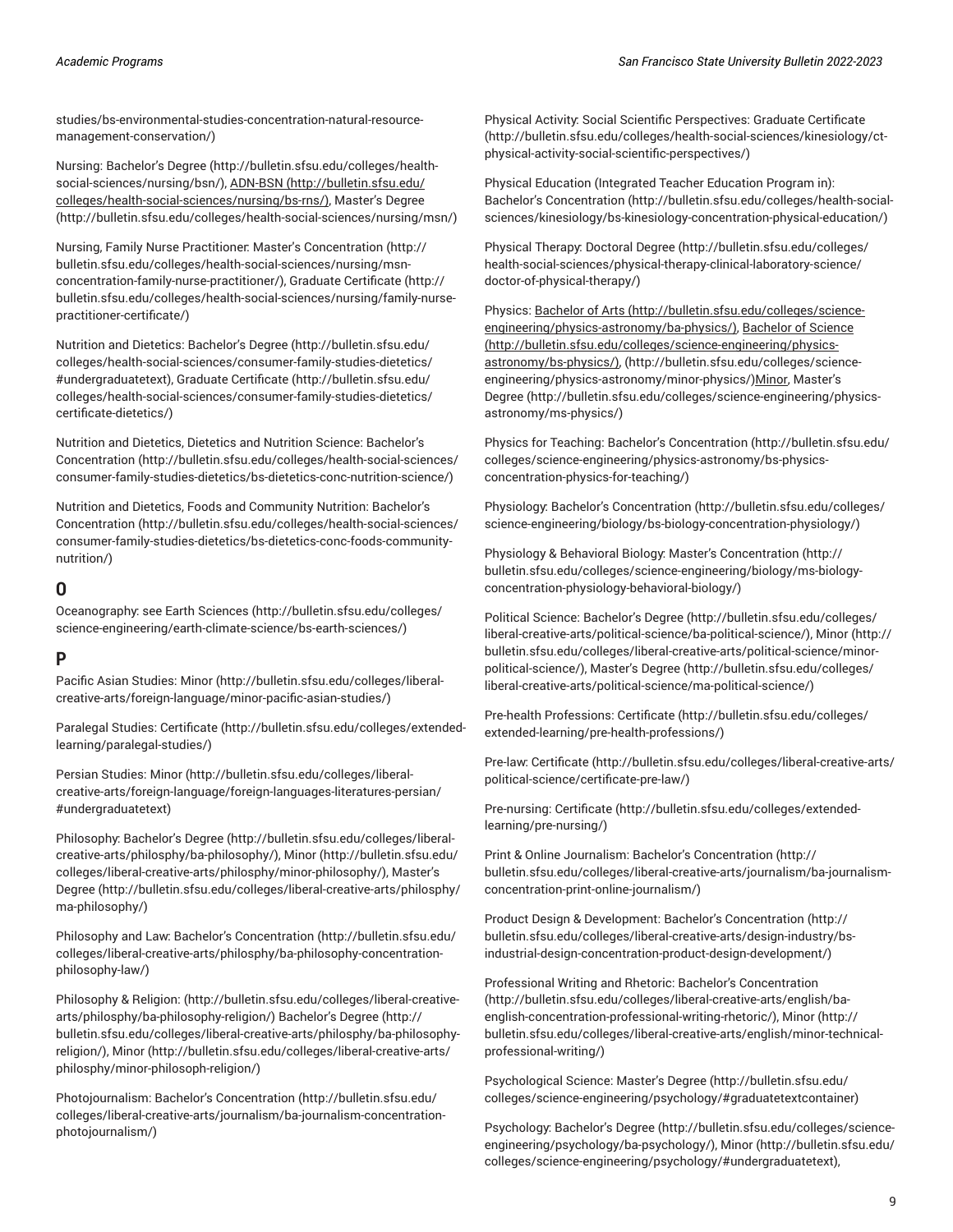[Master's](http://bulletin.sfsu.edu/colleges/science-engineering/psychology/#graduatetext) Degree ([http://bulletin.sfsu.edu/colleges/science-engineering/](http://bulletin.sfsu.edu/colleges/science-engineering/psychology/#graduatetext) [psychology/#graduatetext](http://bulletin.sfsu.edu/colleges/science-engineering/psychology/#graduatetext))

Public Administration: [Master's](http://bulletin.sfsu.edu/colleges/health-social-sciences/public-administration/mpa/) Degree [\(http://bulletin.sfsu.edu/colleges/](http://bulletin.sfsu.edu/colleges/health-social-sciences/public-administration/mpa/) [health-social-sciences/public-administration/mpa/](http://bulletin.sfsu.edu/colleges/health-social-sciences/public-administration/mpa/))

Public Health: [Bachelor's](http://bulletin.sfsu.edu/colleges/health-social-sciences/public-health/bs-public-health/) Degree [\(http://bulletin.sfsu.edu/colleges/](http://bulletin.sfsu.edu/colleges/health-social-sciences/public-health/bs-public-health/) [health-social-sciences/public-health/bs-public-health/\)](http://bulletin.sfsu.edu/colleges/health-social-sciences/public-health/bs-public-health/), [Master's](http://bulletin.sfsu.edu/colleges/health-social-sciences/health-education/mph/) [Degree](http://bulletin.sfsu.edu/colleges/health-social-sciences/health-education/mph/) ([http://bulletin.sfsu.edu/colleges/health-social-sciences/health](http://bulletin.sfsu.edu/colleges/health-social-sciences/health-education/mph/)[education/mph/\)](http://bulletin.sfsu.edu/colleges/health-social-sciences/health-education/mph/)

# <span id="page-9-0"></span>**Q**

Queer Ethnic Studies: [Minor](http://bulletin.sfsu.edu/colleges/ethnic-studies/race-resistance-studies/minor-queer-ethnic-studies/) ([http://bulletin.sfsu.edu/colleges/ethnic](http://bulletin.sfsu.edu/colleges/ethnic-studies/race-resistance-studies/minor-queer-ethnic-studies/)[studies/race-resistance-studies/minor-queer-ethnic-studies/\)](http://bulletin.sfsu.edu/colleges/ethnic-studies/race-resistance-studies/minor-queer-ethnic-studies/)

#### <span id="page-9-1"></span>**R**

Race & Resistance Studies: [Bachelor's](http://bulletin.sfsu.edu/colleges/ethnic-studies/race-resistance-studies/ba-race-resistance/) Degree [\(http://bulletin.sfsu.edu/](http://bulletin.sfsu.edu/colleges/ethnic-studies/race-resistance-studies/ba-race-resistance/) [colleges/ethnic-studies/race-resistance-studies/ba-race-resistance/](http://bulletin.sfsu.edu/colleges/ethnic-studies/race-resistance-studies/ba-race-resistance/)), [Minor \(http://bulletin.sfsu.edu/colleges/ethnic-studies/race-resistance](http://bulletin.sfsu.edu/colleges/ethnic-studies/race-resistance-studies/minor-race-resistance/)[studies/minor-race-resistance/](http://bulletin.sfsu.edu/colleges/ethnic-studies/race-resistance-studies/minor-race-resistance/))

Race, Ethnicity, and Health: [Bachelor's](http://bulletin.sfsu.edu/colleges/ethnic-studies/ba-race-ethnicity-health/) Degree [\(http://bulletin.sfsu.edu/](http://bulletin.sfsu.edu/colleges/ethnic-studies/ba-race-ethnicity-health/) [colleges/ethnic-studies/ba-race-ethnicity-health/\)](http://bulletin.sfsu.edu/colleges/ethnic-studies/ba-race-ethnicity-health/)

Reading, Elementary: Graduate [Certificate](http://bulletin.sfsu.edu/colleges/education/credentials/) ([http://bulletin.sfsu.edu/](http://bulletin.sfsu.edu/colleges/education/credentials/) [colleges/education/credentials/\)](http://bulletin.sfsu.edu/colleges/education/credentials/)

Reading, Post-Secondary: Graduate [Certificate](http://bulletin.sfsu.edu/colleges/liberal-creative-arts/english/certificate-teaching-post-secondary-reading/) [\(http://bulletin.sfsu.edu/](http://bulletin.sfsu.edu/colleges/liberal-creative-arts/english/certificate-teaching-post-secondary-reading/) [colleges/liberal-creative-arts/english/certificate-teaching-post-secondary](http://bulletin.sfsu.edu/colleges/liberal-creative-arts/english/certificate-teaching-post-secondary-reading/)[reading/](http://bulletin.sfsu.edu/colleges/liberal-creative-arts/english/certificate-teaching-post-secondary-reading/))

Recreation: [Minor \(http://bulletin.sfsu.edu/colleges/health-social](http://bulletin.sfsu.edu/colleges/health-social-sciences/recreation-parks-tourism/minor-recreation/)[sciences/recreation-parks-tourism/minor-recreation/](http://bulletin.sfsu.edu/colleges/health-social-sciences/recreation-parks-tourism/minor-recreation/))

Recreation, Parks & Tourism Administration: [Bachelor's](http://bulletin.sfsu.edu/colleges/health-social-sciences/recreation-parks-tourism/bs-recreation-parks-tourism-administration/) Degree ([http://](http://bulletin.sfsu.edu/colleges/health-social-sciences/recreation-parks-tourism/bs-recreation-parks-tourism-administration/) [bulletin.sfsu.edu/colleges/health-social-sciences/recreation-parks](http://bulletin.sfsu.edu/colleges/health-social-sciences/recreation-parks-tourism/bs-recreation-parks-tourism-administration/)[tourism/bs-recreation-parks-tourism-administration/](http://bulletin.sfsu.edu/colleges/health-social-sciences/recreation-parks-tourism/bs-recreation-parks-tourism-administration/)), [Master's](http://bulletin.sfsu.edu/colleges/health-social-sciences/recreation-parks-tourism/ms-recreation-parks-tourism/) Degree ([http://bulletin.sfsu.edu/colleges/health-social-sciences/recreation](http://bulletin.sfsu.edu/colleges/health-social-sciences/recreation-parks-tourism/ms-recreation-parks-tourism/)[parks-tourism/ms-recreation-parks-tourism/](http://bulletin.sfsu.edu/colleges/health-social-sciences/recreation-parks-tourism/ms-recreation-parks-tourism/))

Refugee Studies, Migration and: [Undergraduate](http://bulletin.sfsu.edu/colleges/liberal-creative-arts/international-relations/cert-migration-refugee-studies/) Certificate ([http://](http://bulletin.sfsu.edu/colleges/liberal-creative-arts/international-relations/cert-migration-refugee-studies/) [bulletin.sfsu.edu/colleges/liberal-creative-arts/international-relations/](http://bulletin.sfsu.edu/colleges/liberal-creative-arts/international-relations/cert-migration-refugee-studies/) [cert-migration-refugee-studies/](http://bulletin.sfsu.edu/colleges/liberal-creative-arts/international-relations/cert-migration-refugee-studies/))

Religious Studies: [Minor](http://bulletin.sfsu.edu/colleges/liberal-creative-arts/religious-studies/#undergraduatetext) [\(http://bulletin.sfsu.edu/colleges/liberal](http://bulletin.sfsu.edu/colleges/liberal-creative-arts/religious-studies/#undergraduatetext)[creative-arts/religious-studies/#undergraduatetext](http://bulletin.sfsu.edu/colleges/liberal-creative-arts/religious-studies/#undergraduatetext))

Resource Management and Environmental Planning: [Master's](http://bulletin.sfsu.edu/colleges/science-engineering/geography-environment/ma-geography-concentration-resource-management-environmental-planning/) [Concentration](http://bulletin.sfsu.edu/colleges/science-engineering/geography-environment/ma-geography-concentration-resource-management-environmental-planning/) ([http://bulletin.sfsu.edu/colleges/science-engineering/](http://bulletin.sfsu.edu/colleges/science-engineering/geography-environment/ma-geography-concentration-resource-management-environmental-planning/) [geography-environment/ma-geography-concentration-resource](http://bulletin.sfsu.edu/colleges/science-engineering/geography-environment/ma-geography-concentration-resource-management-environmental-planning/)[management-environmental-planning/\)](http://bulletin.sfsu.edu/colleges/science-engineering/geography-environment/ma-geography-concentration-resource-management-environmental-planning/)

Russian: [Minor](http://bulletin.sfsu.edu/colleges/liberal-creative-arts/foreign-language/foreign-languages-and-literatures-russian/#undergraduatetext) ([http://bulletin.sfsu.edu/colleges/liberal-creative](http://bulletin.sfsu.edu/colleges/liberal-creative-arts/foreign-language/foreign-languages-and-literatures-russian/#undergraduatetext)[arts/foreign-language/foreign-languages-and-literatures-russian/](http://bulletin.sfsu.edu/colleges/liberal-creative-arts/foreign-language/foreign-languages-and-literatures-russian/#undergraduatetext) [#undergraduatetext](http://bulletin.sfsu.edu/colleges/liberal-creative-arts/foreign-language/foreign-languages-and-literatures-russian/#undergraduatetext))

## <span id="page-9-2"></span>**S**

School Age Child & Family: Bachelor's [Concentration](http://bulletin.sfsu.edu/colleges/health-social-sciences/child-adolescent-development/ba-child-adolescent-development-concentration-school-age-child-family/) [\(http://](http://bulletin.sfsu.edu/colleges/health-social-sciences/child-adolescent-development/ba-child-adolescent-development-concentration-school-age-child-family/) [bulletin.sfsu.edu/colleges/health-social-sciences/child-adolescent](http://bulletin.sfsu.edu/colleges/health-social-sciences/child-adolescent-development/ba-child-adolescent-development-concentration-school-age-child-family/)[development/ba-child-adolescent-development-concentration-school](http://bulletin.sfsu.edu/colleges/health-social-sciences/child-adolescent-development/ba-child-adolescent-development-concentration-school-age-child-family/)[age-child-family/](http://bulletin.sfsu.edu/colleges/health-social-sciences/child-adolescent-development/ba-child-adolescent-development-concentration-school-age-child-family/))

School Psychology: Master's [Concentration](http://bulletin.sfsu.edu/colleges/science-engineering/psychology/ms-psychology-concentration-school-psychology/) ([http://bulletin.sfsu.edu/](http://bulletin.sfsu.edu/colleges/science-engineering/psychology/ms-psychology-concentration-school-psychology/) [colleges/science-engineering/psychology/ms-psychology-concentration](http://bulletin.sfsu.edu/colleges/science-engineering/psychology/ms-psychology-concentration-school-psychology/)[school-psychology/](http://bulletin.sfsu.edu/colleges/science-engineering/psychology/ms-psychology-concentration-school-psychology/))

Sexuality Studies, Human: [Minor](http://bulletin.sfsu.edu/colleges/health-social-sciences/sexuality-studies/minor-human-sexuality-studies/) ([http://bulletin.sfsu.edu/colleges/](http://bulletin.sfsu.edu/colleges/health-social-sciences/sexuality-studies/minor-human-sexuality-studies/) [health-social-sciences/sexuality-studies/minor-human-sexuality](http://bulletin.sfsu.edu/colleges/health-social-sciences/sexuality-studies/minor-human-sexuality-studies/)[studies/](http://bulletin.sfsu.edu/colleges/health-social-sciences/sexuality-studies/minor-human-sexuality-studies/)), [Master's](http://bulletin.sfsu.edu/colleges/health-social-sciences/sexuality-studies/ma-human-sexuality-studies/) Degree ([http://bulletin.sfsu.edu/colleges/health](http://bulletin.sfsu.edu/colleges/health-social-sciences/sexuality-studies/ma-human-sexuality-studies/)[social-sciences/sexuality-studies/ma-human-sexuality-studies/](http://bulletin.sfsu.edu/colleges/health-social-sciences/sexuality-studies/ma-human-sexuality-studies/))

Social Psychology: Master's [Concentration](http://bulletin.sfsu.edu/colleges/science-engineering/psychology/ma-psychology-concentration-social-psychology/) ([http://bulletin.sfsu.edu/](http://bulletin.sfsu.edu/colleges/science-engineering/psychology/ma-psychology-concentration-social-psychology/) [colleges/science-engineering/psychology/ma-psychology-concentration](http://bulletin.sfsu.edu/colleges/science-engineering/psychology/ma-psychology-concentration-social-psychology/)[social-psychology/](http://bulletin.sfsu.edu/colleges/science-engineering/psychology/ma-psychology-concentration-social-psychology/))

Social Work: [Bachelor's](http://bulletin.sfsu.edu/colleges/health-social-sciences/social-work/ba-social-work/) Degree ([http://bulletin.sfsu.edu/colleges/health](http://bulletin.sfsu.edu/colleges/health-social-sciences/social-work/ba-social-work/)[social-sciences/social-work/ba-social-work/\)](http://bulletin.sfsu.edu/colleges/health-social-sciences/social-work/ba-social-work/), [Master's](http://bulletin.sfsu.edu/colleges/health-social-sciences/social-work/msw/) Degree ([http://](http://bulletin.sfsu.edu/colleges/health-social-sciences/social-work/msw/) [bulletin.sfsu.edu/colleges/health-social-sciences/social-work/msw/](http://bulletin.sfsu.edu/colleges/health-social-sciences/social-work/msw/))

Sociology: [Bachelor's](http://bulletin.sfsu.edu/colleges/health-social-sciences/sociology/ba-sociology/) Degree [\(http://bulletin.sfsu.edu/colleges/health](http://bulletin.sfsu.edu/colleges/health-social-sciences/sociology/ba-sociology/)[social-sciences/sociology/ba-sociology/](http://bulletin.sfsu.edu/colleges/health-social-sciences/sociology/ba-sociology/)), [Minor](http://bulletin.sfsu.edu/colleges/health-social-sciences/sociology/minor-sociology/) ([http://bulletin.sfsu.edu/](http://bulletin.sfsu.edu/colleges/health-social-sciences/sociology/minor-sociology/) [colleges/health-social-sciences/sociology/minor-sociology/\)](http://bulletin.sfsu.edu/colleges/health-social-sciences/sociology/minor-sociology/)

Software Engineering: [Certificate](http://bulletin.sfsu.edu/colleges/science-engineering/computer-science/certificate-software-engineering/) ([http://bulletin.sfsu.edu/colleges/](http://bulletin.sfsu.edu/colleges/science-engineering/computer-science/certificate-software-engineering/) [science-engineering/computer-science/certificate-software-engineering/\)](http://bulletin.sfsu.edu/colleges/science-engineering/computer-science/certificate-software-engineering/)

South Asian Studies: [Minor](http://bulletin.sfsu.edu/colleges/liberal-creative-arts/international-relations/minor-south-asian-studies/) ([http://bulletin.sfsu.edu/colleges/liberal](http://bulletin.sfsu.edu/colleges/liberal-creative-arts/international-relations/minor-south-asian-studies/)[creative-arts/international-relations/minor-south-asian-studies/](http://bulletin.sfsu.edu/colleges/liberal-creative-arts/international-relations/minor-south-asian-studies/))

Spanish: [Bachelor's](http://bulletin.sfsu.edu/colleges/liberal-creative-arts/foreign-language/foreign-languages-literatures-spanish/) Degree ([http://bulletin.sfsu.edu/colleges/liberal](http://bulletin.sfsu.edu/colleges/liberal-creative-arts/foreign-language/foreign-languages-literatures-spanish/)[creative-arts/foreign-language/foreign-languages-literatures-spanish/\)](http://bulletin.sfsu.edu/colleges/liberal-creative-arts/foreign-language/foreign-languages-literatures-spanish/), [Minor](http://bulletin.sfsu.edu/colleges/liberal-creative-arts/foreign-language/foreign-languages-literatures-spanish/minor-spanish/) ([http://bulletin.sfsu.edu/colleges/liberal-creative-arts/foreign](http://bulletin.sfsu.edu/colleges/liberal-creative-arts/foreign-language/foreign-languages-literatures-spanish/minor-spanish/)[language/foreign-languages-literatures-spanish/minor-spanish/](http://bulletin.sfsu.edu/colleges/liberal-creative-arts/foreign-language/foreign-languages-literatures-spanish/minor-spanish/)), [Master's](http://bulletin.sfsu.edu/colleges/liberal-creative-arts/foreign-language/foreign-languages-literatures-spanish/ma-spanish/) Degree ([http://bulletin.sfsu.edu/colleges/liberal-creative-arts/](http://bulletin.sfsu.edu/colleges/liberal-creative-arts/foreign-language/foreign-languages-literatures-spanish/ma-spanish/) [foreign-language/foreign-languages-literatures-spanish/ma-spanish/](http://bulletin.sfsu.edu/colleges/liberal-creative-arts/foreign-language/foreign-languages-literatures-spanish/ma-spanish/))

Spanish and English Interpretation: [Certificate](http://bulletin.sfsu.edu/colleges/extended-learning/spanish-english-interpretation/) [\(http://bulletin.sfsu.edu/](http://bulletin.sfsu.edu/colleges/extended-learning/spanish-english-interpretation/) [colleges/extended-learning/spanish-english-interpretation/](http://bulletin.sfsu.edu/colleges/extended-learning/spanish-english-interpretation/))

Special Education: [Minor \(http://bulletin.sfsu.edu/colleges/education/](http://bulletin.sfsu.edu/colleges/education/special-education/minor-special-education/) [special-education/minor-special-education/](http://bulletin.sfsu.edu/colleges/education/special-education/minor-special-education/)), [Master's](http://bulletin.sfsu.edu/colleges/education/special-education/ma-special-education/) Degree [\(http://bulletin.sfsu.edu/colleges/education/special-education/ma](http://bulletin.sfsu.edu/colleges/education/special-education/ma-special-education/)[special-education/](http://bulletin.sfsu.edu/colleges/education/special-education/ma-special-education/)), [Doctoral Concentration](http://bulletin.sfsu.edu/colleges/education/special-education/doctor-of-philosophy-education-concentration-special-education/) ([http://bulletin.sfsu.edu/](http://bulletin.sfsu.edu/colleges/education/special-education/doctor-of-philosophy-education-concentration-special-education/) [colleges/education/special-education/doctor-of-philosophy-education](http://bulletin.sfsu.edu/colleges/education/special-education/doctor-of-philosophy-education-concentration-special-education/)[concentration-special-education/\)](http://bulletin.sfsu.edu/colleges/education/special-education/doctor-of-philosophy-education-concentration-special-education/)

Special Major: [Bachelor's](http://bulletin.sfsu.edu/colleges/all-university/special-major/) Degree ([http://bulletin.sfsu.edu/colleges/all](http://bulletin.sfsu.edu/colleges/all-university/special-major/)[university/special-major/\)](http://bulletin.sfsu.edu/colleges/all-university/special-major/)

Speech, Language and Hearing Sciences: [Bachelor's](http://bulletin.sfsu.edu/colleges/education/speech-language-hearing-sciences/bs-speech-language-hearing/) Degree ([http://](http://bulletin.sfsu.edu/colleges/education/speech-language-hearing-sciences/bs-speech-language-hearing/) [bulletin.sfsu.edu/colleges/education/speech-language-hearing-sciences/](http://bulletin.sfsu.edu/colleges/education/speech-language-hearing-sciences/bs-speech-language-hearing/) [bs-speech-language-hearing/](http://bulletin.sfsu.edu/colleges/education/speech-language-hearing-sciences/bs-speech-language-hearing/)), [Master's](http://bulletin.sfsu.edu/colleges/education/speech-language-hearing-sciences/ms-speech-language-hearing-disorders/) Degree ([http://bulletin.sfsu.edu/](http://bulletin.sfsu.edu/colleges/education/speech-language-hearing-sciences/ms-speech-language-hearing-disorders/) [colleges/education/speech-language-hearing-sciences/ms-speech](http://bulletin.sfsu.edu/colleges/education/speech-language-hearing-sciences/ms-speech-language-hearing-disorders/)[language-hearing-disorders/\)](http://bulletin.sfsu.edu/colleges/education/speech-language-hearing-sciences/ms-speech-language-hearing-disorders/)

Statistical Data Science: [Master's](http://bulletin.sfsu.edu/colleges/science-engineering/mathematics/ms-statistical-data/) Degree ([http://bulletin.sfsu.edu/](http://bulletin.sfsu.edu/colleges/science-engineering/mathematics/ms-statistical-data/) [colleges/science-engineering/mathematics/ms-statistical-data/](http://bulletin.sfsu.edu/colleges/science-engineering/mathematics/ms-statistical-data/))

Statistics: [Bachelor's](http://bulletin.sfsu.edu/colleges/science-engineering/mathematics/bs-statistics/) Degree ([http://bulletin.sfsu.edu/colleges/science](http://bulletin.sfsu.edu/colleges/science-engineering/mathematics/bs-statistics/)[engineering/mathematics/bs-statistics/](http://bulletin.sfsu.edu/colleges/science-engineering/mathematics/bs-statistics/))

Structural/Earthquakes: Master's [Concentration](http://bulletin.sfsu.edu/colleges/science-engineering/engineering/ms-engineering-concentration-structural-earthquakes/) ([http://bulletin.sfsu.edu/](http://bulletin.sfsu.edu/colleges/science-engineering/engineering/ms-engineering-concentration-structural-earthquakes/) [colleges/science-engineering/engineering/ms-engineering-concentration](http://bulletin.sfsu.edu/colleges/science-engineering/engineering/ms-engineering-concentration-structural-earthquakes/)[structural-earthquakes/](http://bulletin.sfsu.edu/colleges/science-engineering/engineering/ms-engineering-concentration-structural-earthquakes/))